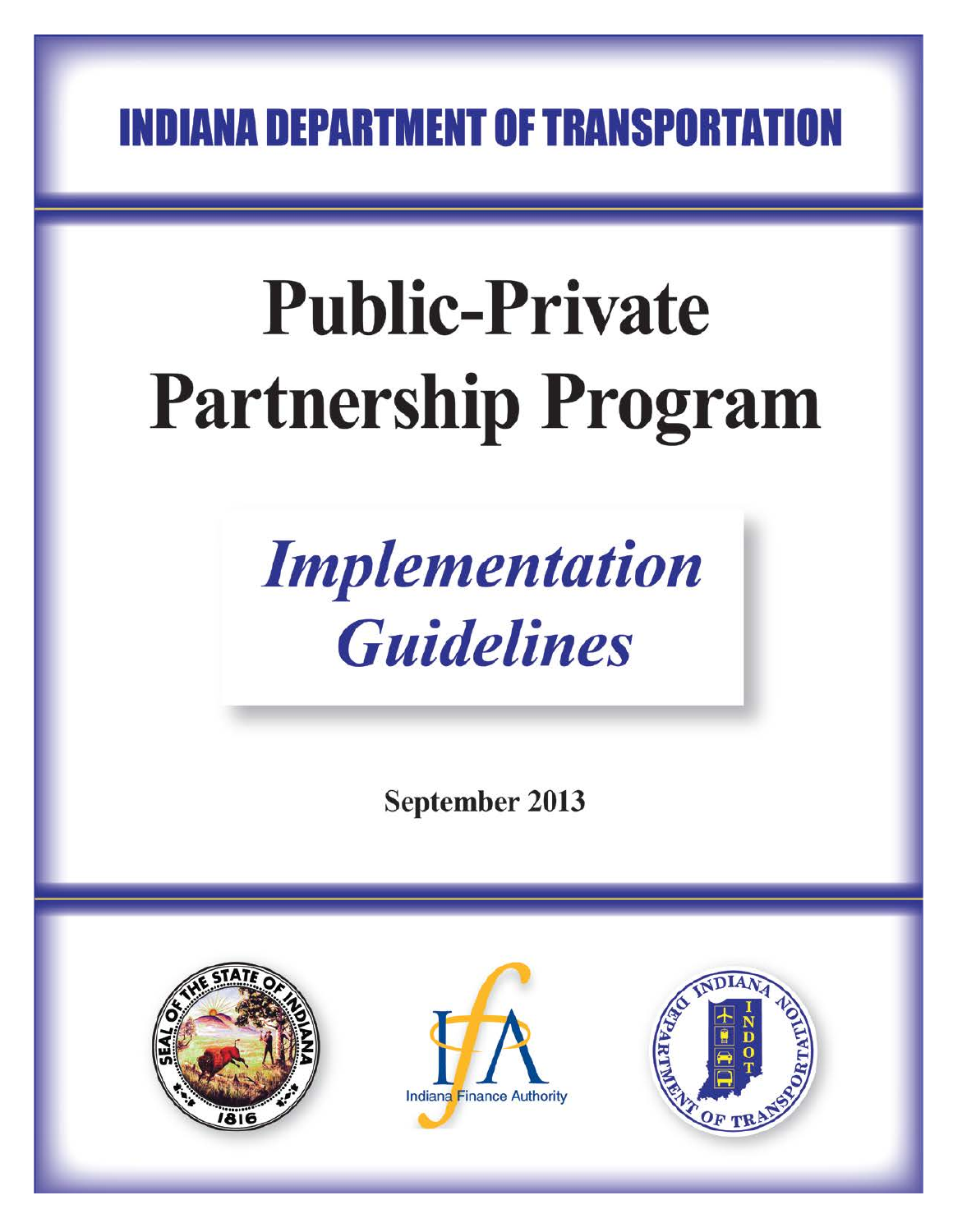#### **TABLE OF CONTENTS**

| 1            |       |  |  |  |
|--------------|-------|--|--|--|
| 1.1          |       |  |  |  |
| 1.2          |       |  |  |  |
| 1.3          |       |  |  |  |
|              | 1.3.1 |  |  |  |
|              | 1.3.2 |  |  |  |
|              | 1.3.3 |  |  |  |
|              | 1.3.4 |  |  |  |
| $\mathbf{2}$ |       |  |  |  |
| 2.1          |       |  |  |  |
| 2.2          |       |  |  |  |
|              | 2.2.1 |  |  |  |
|              | 2.2.2 |  |  |  |
| 3            |       |  |  |  |
| 3.1          |       |  |  |  |
|              | 3.1.1 |  |  |  |
|              | 3.1.2 |  |  |  |
| 3.2          |       |  |  |  |
| 4            |       |  |  |  |
| 4.1          |       |  |  |  |
| 4.2          |       |  |  |  |
| 4.3          |       |  |  |  |
| 4.4          |       |  |  |  |
| 4.5          |       |  |  |  |
| 4.6          |       |  |  |  |
| 4.7          |       |  |  |  |
|              | 4.7.1 |  |  |  |
|              | 4.7.2 |  |  |  |
| 4.8          |       |  |  |  |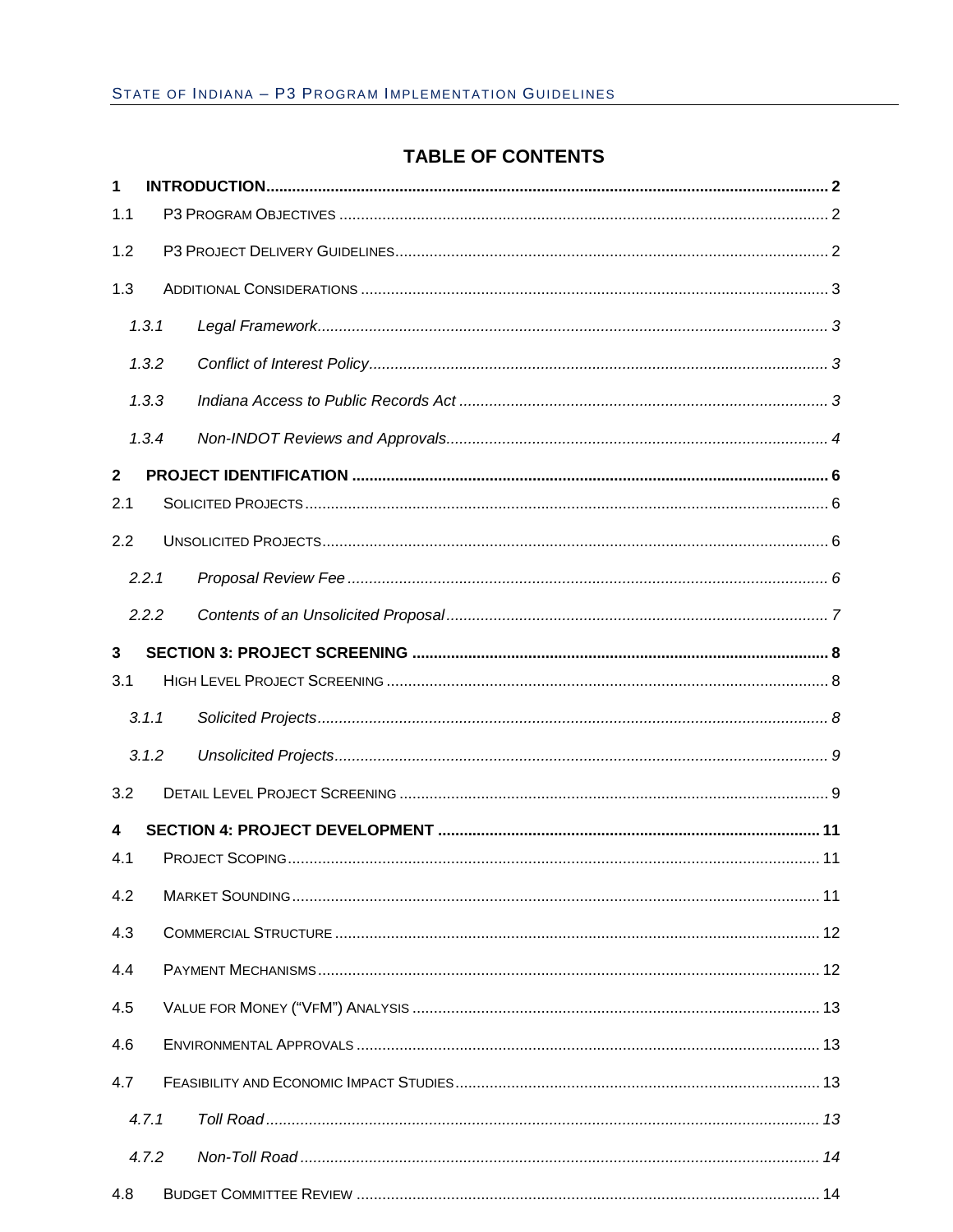#### STATE OF INDIANA – P3 PROGRAM IMPLEMENTATION GUIDELINES

| 4.9    |  |  |  |
|--------|--|--|--|
| 4.9.1  |  |  |  |
| 4.9.2  |  |  |  |
| 4.9.3  |  |  |  |
| 4.10   |  |  |  |
| 4.10.1 |  |  |  |
| 4.10.2 |  |  |  |
| 4.10.3 |  |  |  |
| 4.11   |  |  |  |
| 5      |  |  |  |
|        |  |  |  |
|        |  |  |  |
|        |  |  |  |
|        |  |  |  |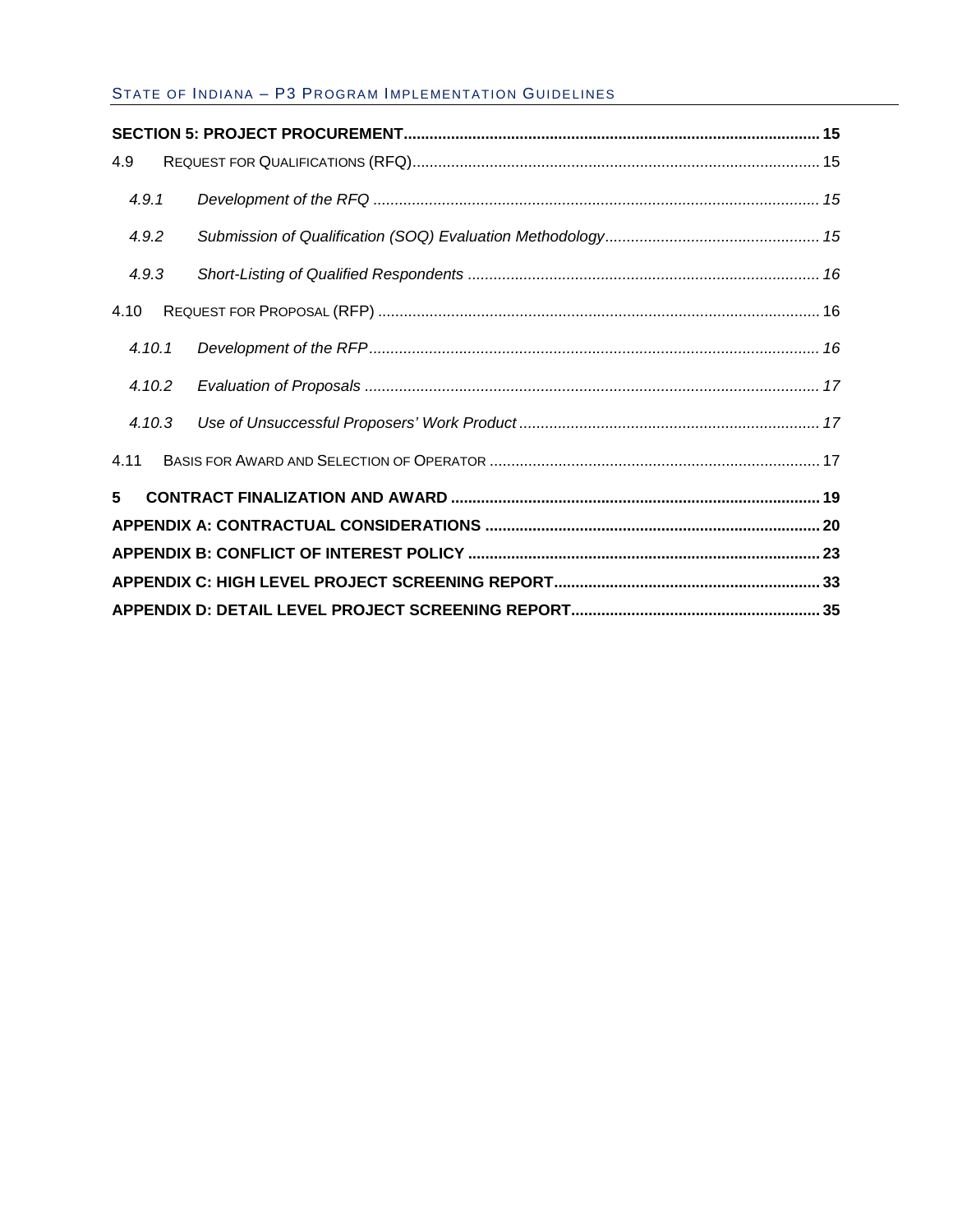## <span id="page-3-0"></span>**1 I NTRODUCTION**

Welcome to the State of Indiana's Public-Private Partnership ("P3") Program Implementation Guidelines for transportation projects. The purpose of this document is to be a resource for the private sector and stakeholders of the P3 Program to assist in delivering needed projects that provide value to the State of Indiana. This introduction outlines Indiana's objectives for its P3 Program, presents the project delivery guidelines, and provides additional considerations affecting the P3 process.

Indiana has organized its P3 Program as a partnership between the Indiana Department of Transportation (INDOT) and the Indiana Finance Authority (IFA). The partnership allows the State to leverage the core competencies and unique capabilities of each agency. The IFA will be the procuring agency for P3 projects. IFA will work closely with INDOT.

IFA's primary mission is to oversee State-related debt issuances and provide efficient, effective financing solutions to facilitate state, local government and business investments in the State. As the entity responsible for the planning and development of the transportation system in the State, INDOT will work closely with IFA to assist with the procurement of projects and oversee the work of the developers involved in all technical aspects of the project. INDOT's procurement role is to assist the IFA in all technical aspects.

#### <span id="page-3-1"></span>**1.1 P 3 Program Objectives**

There are three objectives of IFA/INDOT for the P3 Program:

- *Performance* **–** Any project that is delivered through a P3 process should meet or exceed the expectations of a traditional delivery method. The P3 process should provide innovations and efficiencies through private sector participation and ideally accelerate the delivery of projects to the public. Finally, the use of P3 delivery methods are viewed as an enhancement to the overall capital program and the majority of projects delivered by INDOT will use established methods of delivery.
- **Strategic** While efficiencies can be gained through standardizing the P3 process, it is important to recognize the unique nature of various P3 projects. The P3 Guidelines provide a process as guidance to be applied to a variety of projects, including unsolicited projects. However, this process may be modified to adjust to the specifics of each project under consideration. In general, IFA/INDOT will endeavor to be consistent with this guidance to ensure that potential P3 projects benefit from using a "whole-life approach" (i.e., an approach that takes into account the costs over the entire lifecycle of the project) that is consistent with INDOT's overall asset management strategy for the state highway system.
- *Financial* **–** P3 projects must be financially sound and be compatible with IFA's/INDOT's financial capacity to pursue a P3 delivery method. Projects leverage INDOT's existing capital budget by providing an alternative financing mechanism.

#### <span id="page-3-2"></span>**1.2 P 3 Projec t Delivery Guidelines**

The P3 Program Implementation Guidelines ("P3 Guidelines") set forth in Sections 2 to 6 is a guide for the development and delivery of a P3 transportation project. The P3 Guidelines outline the typical processes involved in the P3 project development lifecycle for both solicited proposals (i.e., projects initiated by INDOT) and unsolicited proposals. The P3 Guidelines have five phases, which are listed below. Each phase is discussed in more detail in Sections 2 to 6.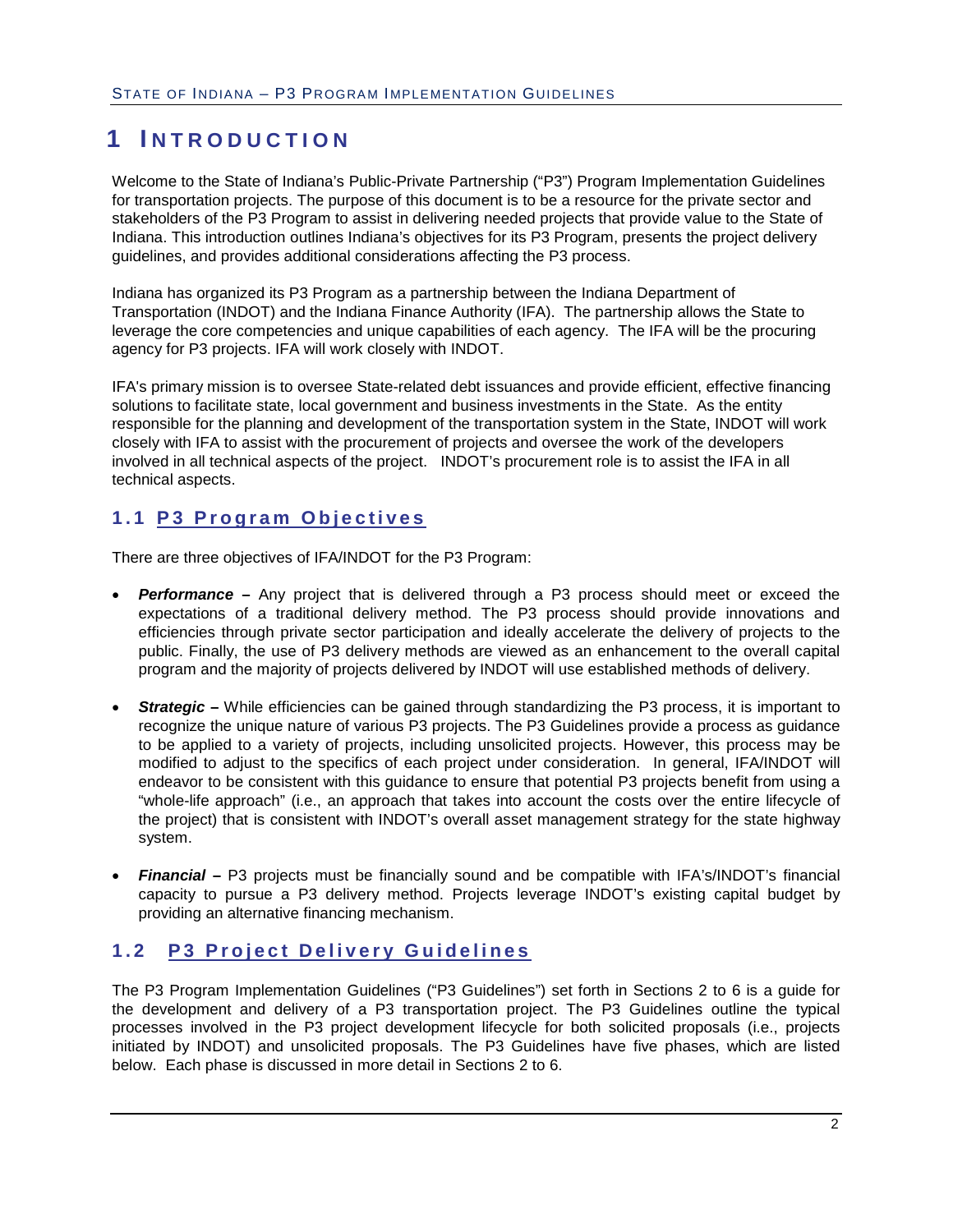- Section 2 Project identification
- Section 5 Project procurement

Section 3 - Project screening

- Section 6 Contract award
- Section 4 Project development

INDOT in cooperation with IFA will determine, in its sole discretion, whether a P3 project will progress through the P3 Guidelines. Even if a project meets eligibility criteria, the project may not necessarily proceed through the P3 Guidelines. If IFA/INDOT elect not to proceed with a project through a P3 delivery, it may later reconsider if project characteristics change or more information is available to support reconsideration. INDOT may elect to proceed with the project through atraditional delivery.

#### <span id="page-4-0"></span>**1.3 Additional Considerations**

#### <span id="page-4-1"></span>*1.3.1 Legal Framework*

The P3 Program operates within the general legal framework set forth in the Indiana Code ("IC"). Both INDOT and the IFA have been granted legislative authority to procure P3 projects. The statutes providing authorization to procure P3 projects are IC 8-15.5 for the IFA and IC 8-15.7 for INDOT. Indiana has organized its P3 program around the joint capabilities of IFA/INDOT. It is envisioned that the IFA will lead the procurement on most projects. INDOT will be responsible for the technical aspects of P3 projects and will commit, where it is appropriate, its appropriations towards a project. The IFA will oversee the financial terms of P3 procurement. The IFA must be involved in projects that are financed through bonds, debt and loans.

The relevant statutes permit both tolled and non-tolled transportation projects and allow for the development, financing, and operation of P3 projects. Appendix A contains summaries of selected topics set forth in the P3 statute such as tolling, payment mechanisms, financing methods, combining private financing with public funding/financing, and issuing debt, equity or other financial securities.

#### <span id="page-4-2"></span>*1.3.2 Conflict of Interest Policy*

The P3 Program has developed a policy concerning actual or potential conflicts of interest in connection with the P3 Program or a P3 project. The policy, attached as Appendix B, is intended to accomplish the following goals:

- *Integrity*  Promote the integrity, competitiveness and fairness of the P3 Program and IFA/INDOT's P3 procurement processes;
- *Fairness* Prevent P3 proposers and contractors from obtaining or appearing to obtain an unfair competitive advantage;
- *Guidance* Provide guidance to enable contractors to make informed business decisions concerning participation in the P3 Program;
- *High Standard* Ensure that there is sufficient contractor talent available for both INDOT and potential P3 proposers to successfully implement the P3 Program and a P3 project*.*

#### <span id="page-4-3"></span>*1.3.3 Indiana Access to Public Records Act*

All proposals submitted by proposers to IFA/INDOT become the property of IFA/INDOT. Proposals are subject to disclosure pursuant to the Indiana Access to Public Records Act (IC 5-14-3), IC 8-15.5-4-6 and IC 8-15.7-4-6, which specifically governs disclosure of P3 proposals.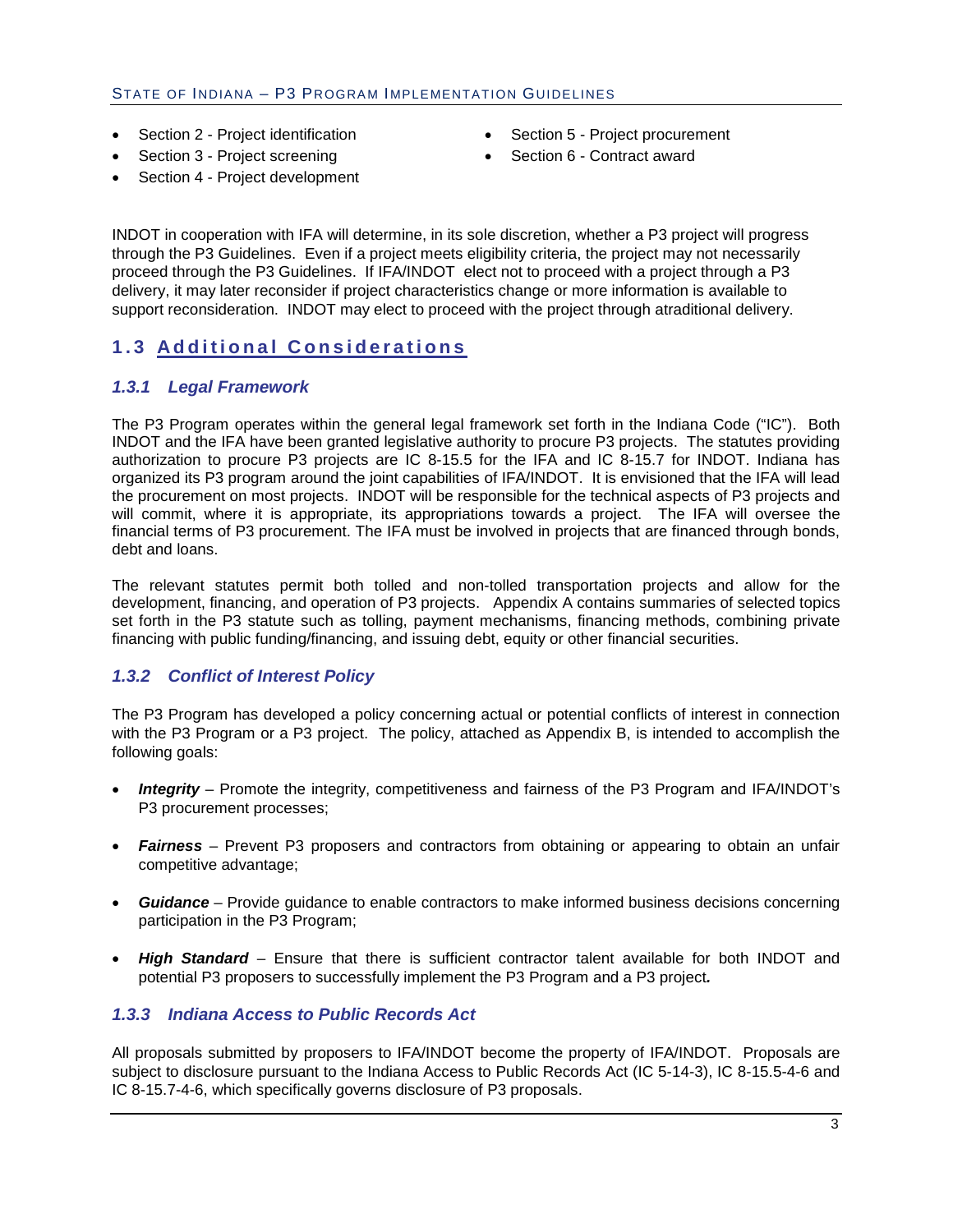IFA/INDOT may not disclose the contents of proposals during discussions or negotiations with potential offerors. IFA/INDOT has discretion to treat as confidential all records relating to discussions or negotiations between IFA/ INDOT and potential offerors if those records are created while discussions or negotiations are in progress.

Confidential documents submitted to IFA/INDOT must be prominently marked as confidential or proprietary. Even if marked as such, it is possible that documents may be released in accordance with public access laws.

Private entities, either proposing unsolicited projects or responding to solicitation requests issued by IFA/INDOT or other state agencies, are advised to familiarize themselves with these provisions to ensure that they are taking the necessary steps to protect documents identified as confidential or proprietary from disclosure pursuant to the Indiana Access to Public Records Act.

#### <span id="page-5-0"></span>*1.3.4 Non-INDOT Reviews and Approvals*

During a P3 procurement certain actions and documents require review and approval outside of IFA/INDOT. The Budget Committee, a group of five members and four alternates from the Indiana General Assembly, must review and the Governor must approve P3 projects at specific points in the P3 Guidelines as further detailed in the sections below. Budget Committee review is deemed to have happened when the action requiring review has been included on an approved agenda of the budget committee agenda as an item requiring review. A very high level summary of the review and approval process immediately follows. The junctures at which each review and approval occurs within the P3 Guidelines are highlighted throughout this manual.

Required Review by Budget Committee:

- *Preliminary Feasibility Study* A preliminary feasibility study must be completed for toll projects by INDOT or IFA and reviewed by the Budget Committee before a P3 procurement may commence. For toll projects, the Budget Committee must meet and review the preliminary feasibility study within 90 days of submission.
- *Economic Impact Study* An economic impact study must be completed for toll projects by INDOT or the IFA and reviewed by the Budget Committee before a P3 procurement may commence. For toll projects, the Budget Committee must meet and review the economic impact study within 90 days of submission.
- *Request for Proposal* The draft Request for Proposal (RFP) must be submitted to the Budget Committee for review before issuance of the RFP. For toll projects, the Budget Committee must meet and review the draft RFP within 90 days of the submission.
- *Selection of Offeror* The determination of the successful offeror is submitted to the Budget Committee for review and the Governor for approval. For toll projects, the Budget Committee must meet and review the INDOT determination within 90 days of submission. The Governor must approve the determination.

Required Approval by the Governor:

• *Toll Road Location* – For toll road projects the Governor must approve the: (i) location of the toll road and (ii) conversion of a state highway to a toll road. In this document the use of the term "Toll Road" will have the same meaning as "Tollway" as stated in IC 8-15-3-7.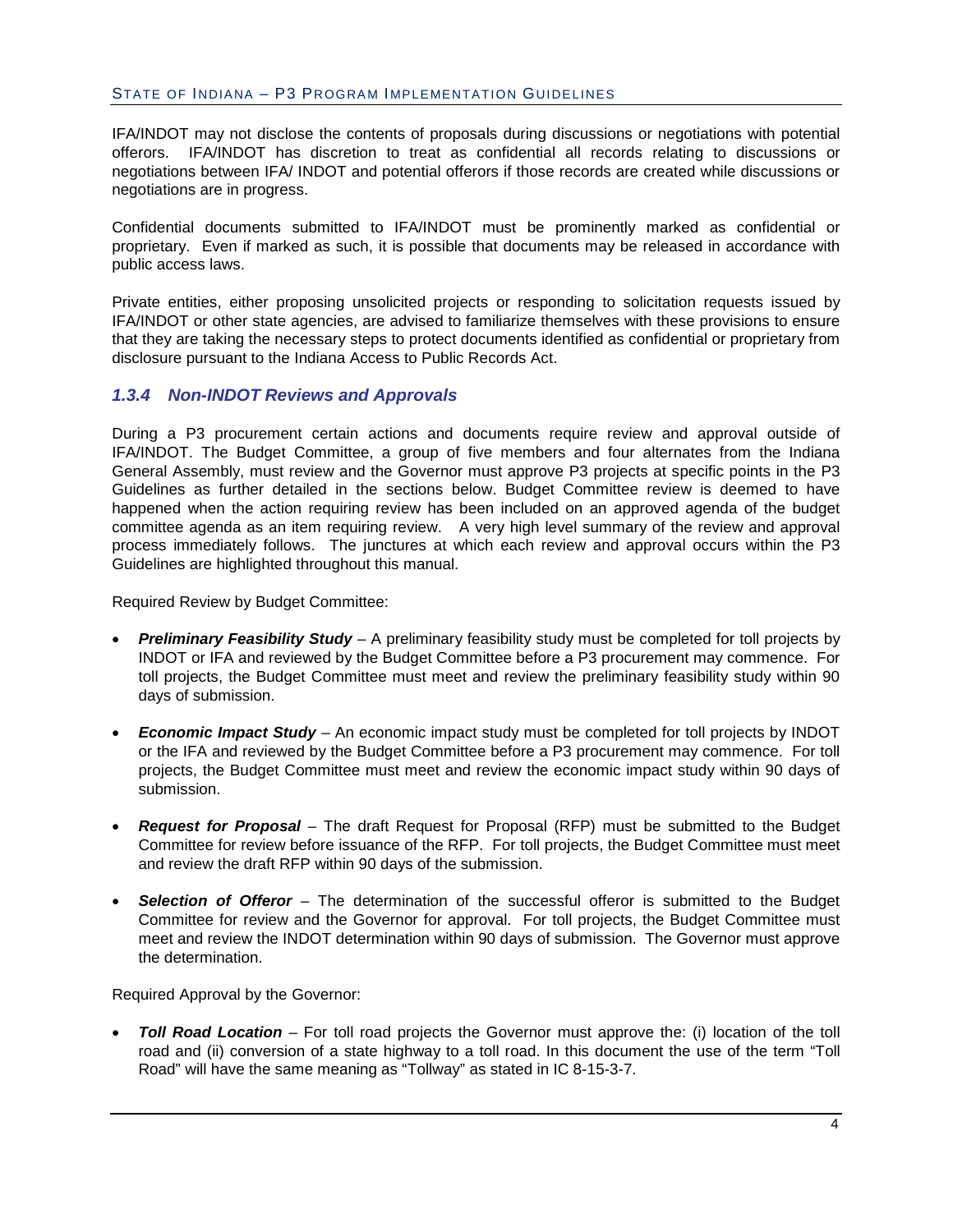#### STATE OF INDIANA – P3 PROGRAM IMPLEMENTATION GUIDELINES

• *Determination of Selected Offeror* – After IFA/INDOT determine the successful offeror that should be designated as the Operator (defined at IC 8-15.7-2-11 and IC 8-15.5-4-11) (and after review of the determination by the Budget Committee), the Governor must approve the successful offeror as the Operator before IFA/INDOT executes the public-private agreement with the private entity. (IC 8-15.7- 4-3 and IC 8-15.5-5-1.)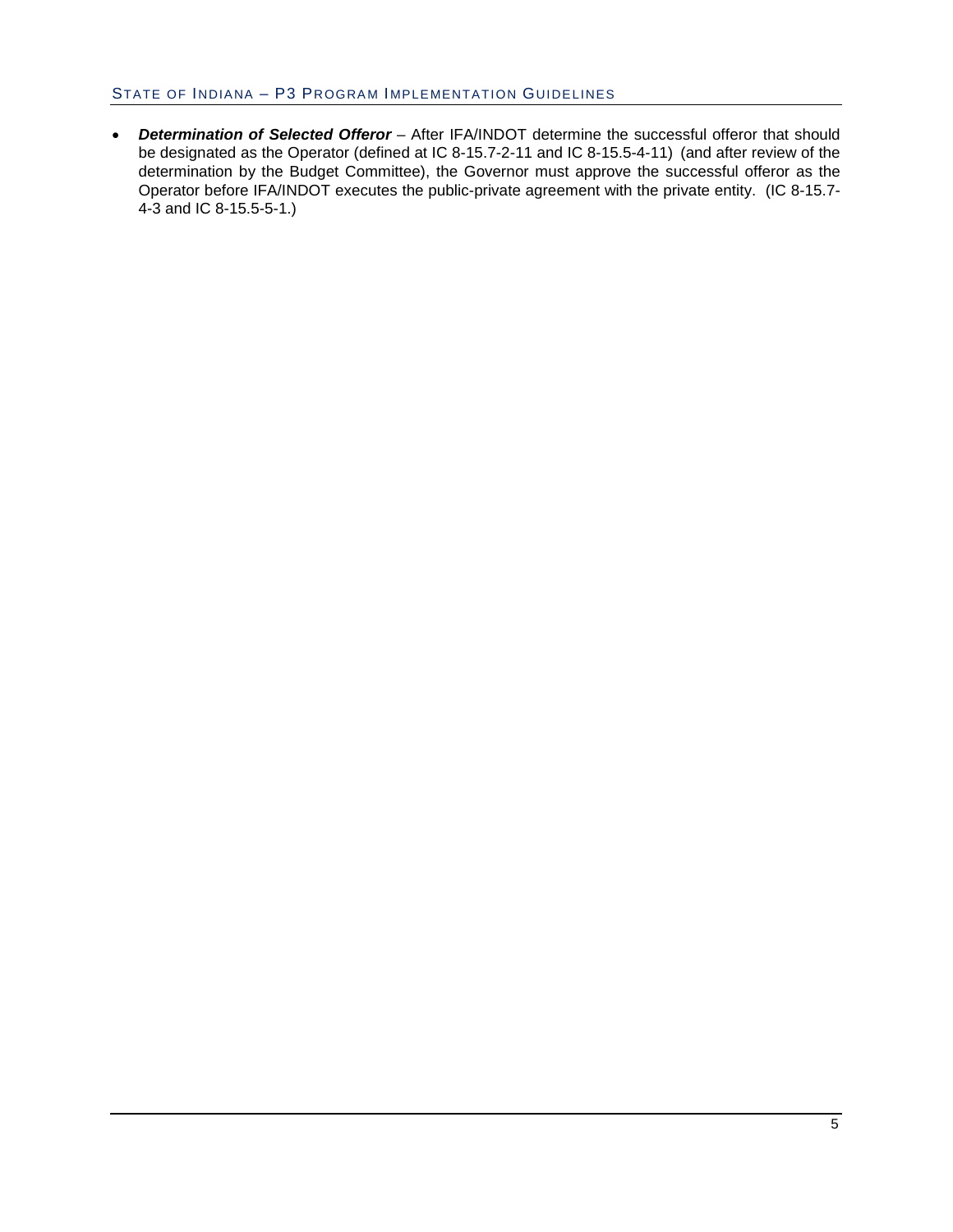## <span id="page-7-0"></span>**2 Project Identification**

| Project               | Project   | Project     | Project     | Contract |
|-----------------------|-----------|-------------|-------------|----------|
| <b>Identification</b> | Screening | Development | Procurement | Award    |

IFA/INDOT will consider both solicited and unsolicited P3 projects. Solicited P3 projects will be identified by INDOT for potential P3 delivery using the project screening and project development guidelines found in later sections of this manual. INDOT welcome proposals for unsolicited projects from private entities for consideration under P3 delivery. These should be submitted to INDOT for preliminary review.

#### <span id="page-7-1"></span>**2.1 Solicited Projects**

Comprehensive transportation planning is carried out by INDOT and also by agencies at the regional, local and municipal levels throughout the State. Projects that are identified for potential delivery under a P3 model should have one or more of the following characteristics:

- 1. Advances the State's transportation goals of improving safety and security; reducing congestion; advancing system maintenance and preservation; increasing mobility, connectivity, and accessibility; enhancing environmental stewardship; improving economic vitality;
- 2. Meet P3 suitability criteria as outlined in Section 3 (Project Screening);
- 3. May result in the availability of the facilities to the public in a more timely, efficient, or less costly fashion, thereby serving the public safety and welfare.

#### <span id="page-7-2"></span>**2.2 Unsolicited Project s**

INDOT welcomes unsolicited proposals from private entities to develop and/or operate P3 projects throughout the State. Entities may submit unsolicited proposals for all transportation modes. All unsolicited proposals should be submitted to the attention of the P3 Program Director at the following address:

**Indiana Department of Transportation 100 North Senate Avenue Indianapolis, IN 46204**

#### **Attn: Director, Public Private Partnerships**

#### <span id="page-7-3"></span>*2.2.1 Proposal Review Fee*

Private entities submitting an unsolicited proposal are required to pay a non-refundable, non-negotiable proposal review fee of \$25,000 at the time of submitting the unsolicited proposal to INDOT. The proposal review fee must be submitted in the form of a cashier's check made payable to the Indiana Department of Transportation. Proposers submitting multiple proposals for separate, unrelated projects must submit a proposal review fee for each unsolicited proposal submission. The fee will partially offset the cost of processing, reviewing and evaluating the unsolicited proposal.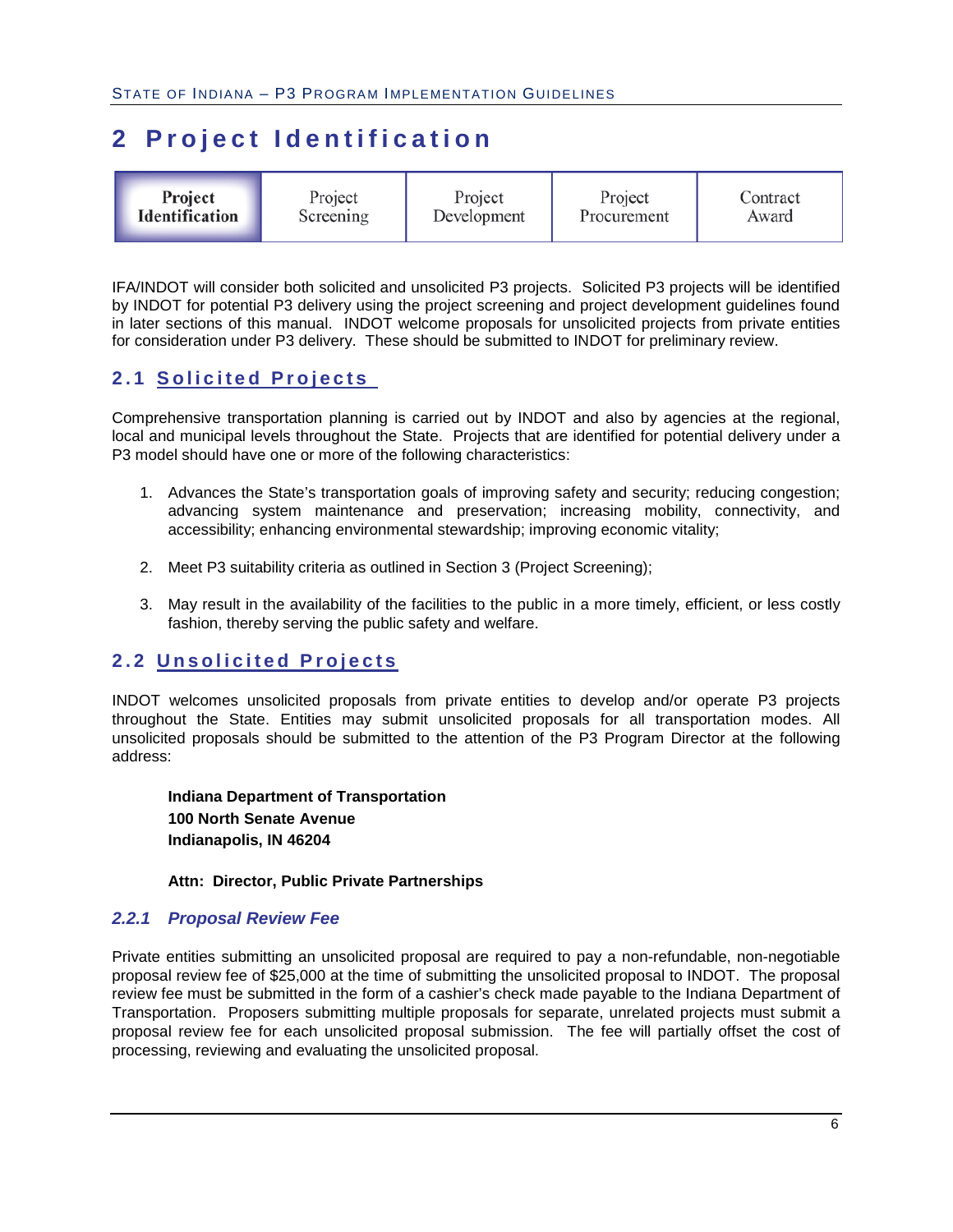#### <span id="page-8-0"></span>*2.2.2 Contents of an Unsolicited Proposal*

There are threshold requirements that any unsolicited proposal must meet in order to be given consideration for P3 delivery by INDOT. The unsolicited proposal must be of a quality that evidences that the proposer undertook serious consideration for the feasibility of the project under a P3 delivery model. In order for an unsolicited proposal to be considered by INDOT, it must include:

- A technical description of the project such that INDOT can understand whether the design and engineering of the project is technically feasible and fundamentally sound.
- If the proposed project is tolled, then traffic and revenue assumptions along with a preliminary traffic and revenue study (e.g., Level 1 study).
- Preliminary financial plan that demonstrates the financial viability of the project. This will include the amount and type of financing required, the amount of any public funds that will be required and, if tolled, the amount of any concession fee, if applicable, that will be paid to INDOT in exchange for the right to collect tolls on the project. The financial plan must demonstrate that the project fits within the existing capital budget for INDOT.
- A discussion regarding the extent to which the proposed project fits within the State's existing transportation network and future transportation plans.
- The proposal review fee.

INDOT encourages private entities considering submission of an unsolicited proposal to explore the publicly available information regarding current capital budgeting, and long-term transportation goals of the State. Information regarding long-term transportation planning can be found here: [http://www.in.gov/indot/2348.htm.](http://www.in.gov/indot/2348.htm) If IFA/INDOT choose to pursue an unsolicited proposal, the project will be pursued through a competitive procurement.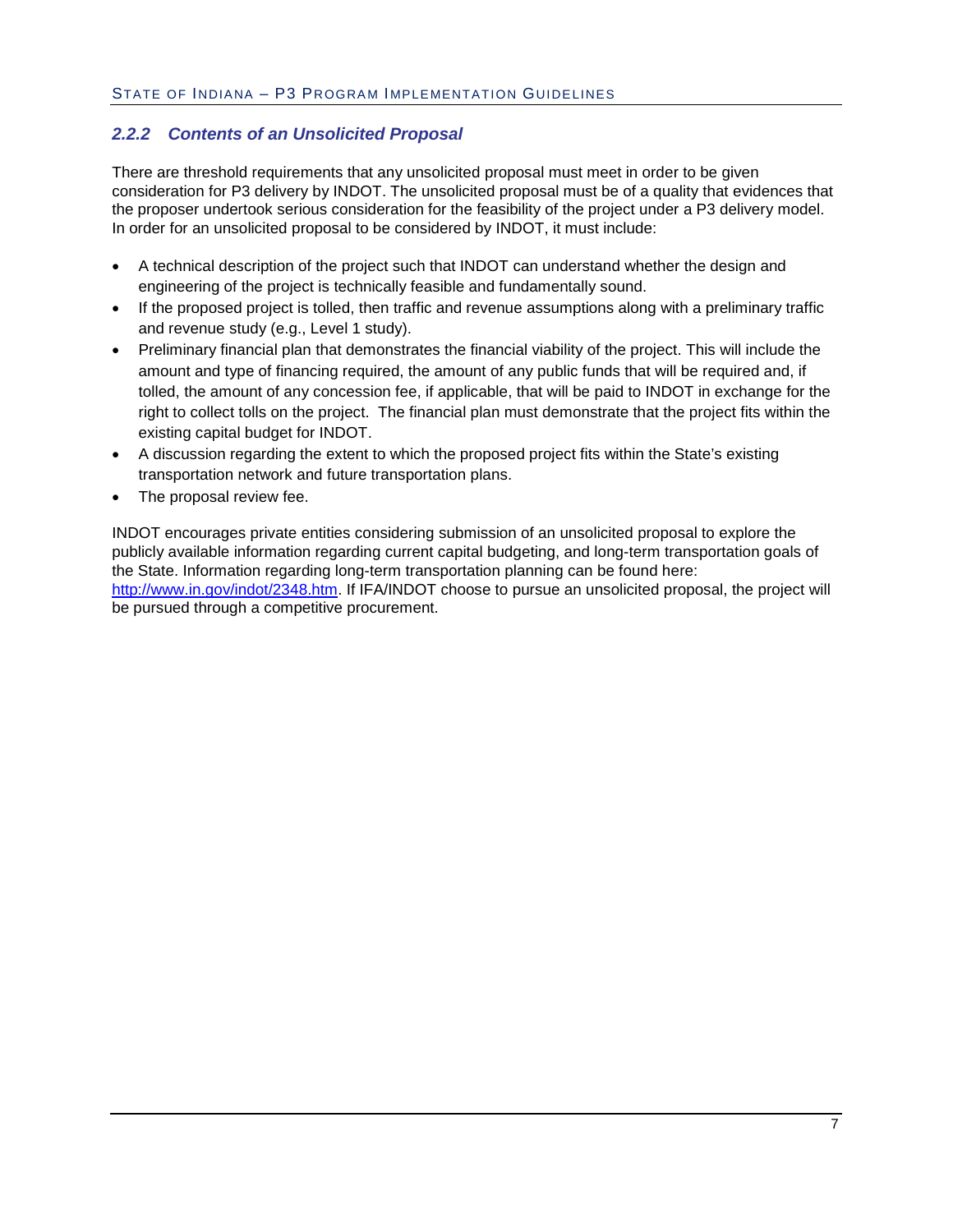## <span id="page-9-0"></span>**3 S ECTION 3 : Project Screening**

| Project        | Project   | Project     | Project     | Contract |
|----------------|-----------|-------------|-------------|----------|
| Identification | Screening | Development | Procurement | Award    |

The Project Screening phase provides IFA/INDOT with guidelines to assess the suitability of delivering P3 projects. The P3 Project Screening phase applies to solicited and unsolicited P3 projects. However, unsolicited proposals have additional administrative requirements to ensure the proposals adhere to the State's process and goals.

Project screening is organized into two phases: (1) a high level review of projects and (2) a detail level review for projects, which pass the initial high-level review.

IFA/INDOT reserve the right to amend screening criteria for any reason including to adapt to State transportation goals or policies and to address unique aspects of each project, such as mode of transportation, new and rehabilitation projects vs. asset leases, and revenue risk vs. non-revenue risk.

#### <span id="page-9-1"></span>**3.1 High Level Project Screenin g**

The high level project screening and policy review represents the first phase of a two-step screening process. The objective of the high level project screening step is to identify any major obstacles that must be overcome before further considering the project for delivery under a P3 model. The high level screening form is provided in Appendix C.

#### <span id="page-9-2"></span>*3.1.1 Solicited Projects*

IFA/INDOT will review available project information and data and assess the project against the high level screening criteria to determine the feasibility of delivering a proposed project via the P3 delivery method. The table below summarizes criteria that may be examined for a project that is being considered for P3 delivery. A project that does not meet some or all of the high level screening criteria may still advance to a detail level screening based on other considerations. The high level screening criteria are merely a guide for assessment. Other unique characteristics of the project may require assessment of additional considerations.

| <b>High Level Project Screening Criteria for All Proposals</b>                                                                                                                                              |                                                                                                                                                                                                                 |  |  |
|-------------------------------------------------------------------------------------------------------------------------------------------------------------------------------------------------------------|-----------------------------------------------------------------------------------------------------------------------------------------------------------------------------------------------------------------|--|--|
| <b>Project Complexity</b><br>Is the project sufficiently complex in terms of technical and/or financial<br>requirements to effectively leverage private sector innovation and<br>expertise?                 |                                                                                                                                                                                                                 |  |  |
| If the required public funding is not currently available for the project,<br><b>Accelerating Project</b><br>could using a P3 delivery method accelerate the delivery of the project?<br><b>Development</b> |                                                                                                                                                                                                                 |  |  |
| <b>Transportation Priorities</b>                                                                                                                                                                            | Is the project consistent with overall transportation objectives of the<br>State?<br>Does the project adequately address transportation needs?                                                                  |  |  |
| <b>Project Efficiencies</b>                                                                                                                                                                                 | Would the P3 delivery method help foster efficiencies through the most<br>appropriate transfer of risk over the project life-cycle?<br>Is there an opportunity to bundle projects or create economies of scale? |  |  |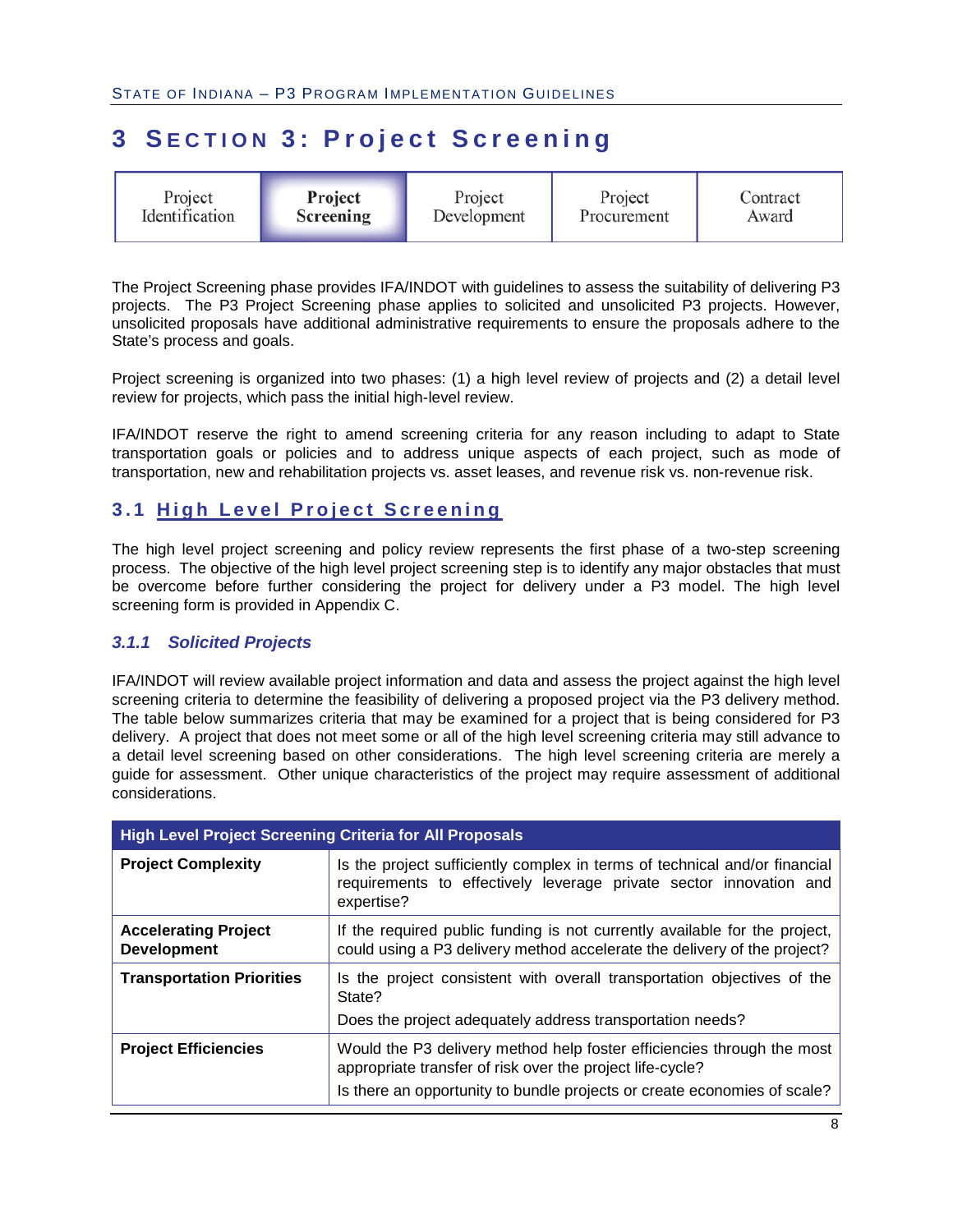#### STATE OF INDIANA – P3 PROGRAM IMPLEMENTATION GUIDELINES

| <b>High Level Project Screening Criteria for All Proposals</b>                                                                                                                   |                                                                                                                                                      |  |  |
|----------------------------------------------------------------------------------------------------------------------------------------------------------------------------------|------------------------------------------------------------------------------------------------------------------------------------------------------|--|--|
| <b>Ability to Transfer Risk</b><br>Would the P3 delivery method help transfer project risks and potential<br>future responsibilities to the private sector on a long-term basis? |                                                                                                                                                      |  |  |
| <b>Funding Requirement</b>                                                                                                                                                       | Does the project have revenue generation potential to partially offset<br>the public funding requirement if necessary?                               |  |  |
|                                                                                                                                                                                  | Could a public agency pay for the project over time, such as through an<br>availability payment, as opposed to paying for its entire costs up front? |  |  |
| <b>Ability to Raise Capital</b>                                                                                                                                                  | Would doing the project as a P3 help free up funds or leverage existing<br>sources of funds for other transportation priorities with the State?      |  |  |

#### <span id="page-10-0"></span>*3.1.2 Unsolicited Projects*

IFA/INDOT encourage private entities to submit unsolicited proposals for projects that meet the high level screening criteria set forth above. In addition to the high level screening criteria, unsolicited proposals must also meet the administrative requirements set forth below:

| <b>Administrative Requirements for an Unsolicited Proposal</b>                                                          |                                                                                                                                                                 |  |  |
|-------------------------------------------------------------------------------------------------------------------------|-----------------------------------------------------------------------------------------------------------------------------------------------------------------|--|--|
| <b>Proposal Review Fee</b>                                                                                              | Has the proposal review fee been submitted?                                                                                                                     |  |  |
| <b>Technical Requirements</b>                                                                                           | Is the technical description of the project sufficient to ensure INDOT<br>that the design and engineering is technically feasible and<br>fundamentally sound?   |  |  |
| <b>Traffic and Revenue Study</b>                                                                                        | For tolled proposals, is a Level 1 traffic and revenue study included?                                                                                          |  |  |
| <b>Financial Plan</b><br>Is the project financially viable as demonstrated by a sound and<br>marketable financial plan? |                                                                                                                                                                 |  |  |
|                                                                                                                         | Does the proposal include amount and type of financing required,<br>public funds required, or the fee paid to the State for tolled projects, if<br>appropriate? |  |  |
|                                                                                                                         | Does the project fit within the existing capital budget?                                                                                                        |  |  |
| <b>Meets a Transportation</b><br><b>Need</b>                                                                            | Does the proposed project fit into transportation planning policies or<br>meet an identified transportation need?                                               |  |  |

#### **Decision 1**: **After completing the high leve review, INDOT will decide whether a candidate project is eligible for detail level screening consideration.**

If INDOT determines that an unsolicited project is not suitable for further consideration as a P3 project, then it will notify the private entity submitting the unsolicited proposal of its decision.

#### <span id="page-10-1"></span>**3.2 Detail Level Project Screening**

INDOT will conduct a detail level screening review for solicited and unsolicited projects that have successfully passed the high level screening phase. Appendix D is the detail level screening form.

The objective of the detail level project screening is to further assess delivering the project as a P3, examine in greater detail the current status of the project, and identify potential risk elements. In addition,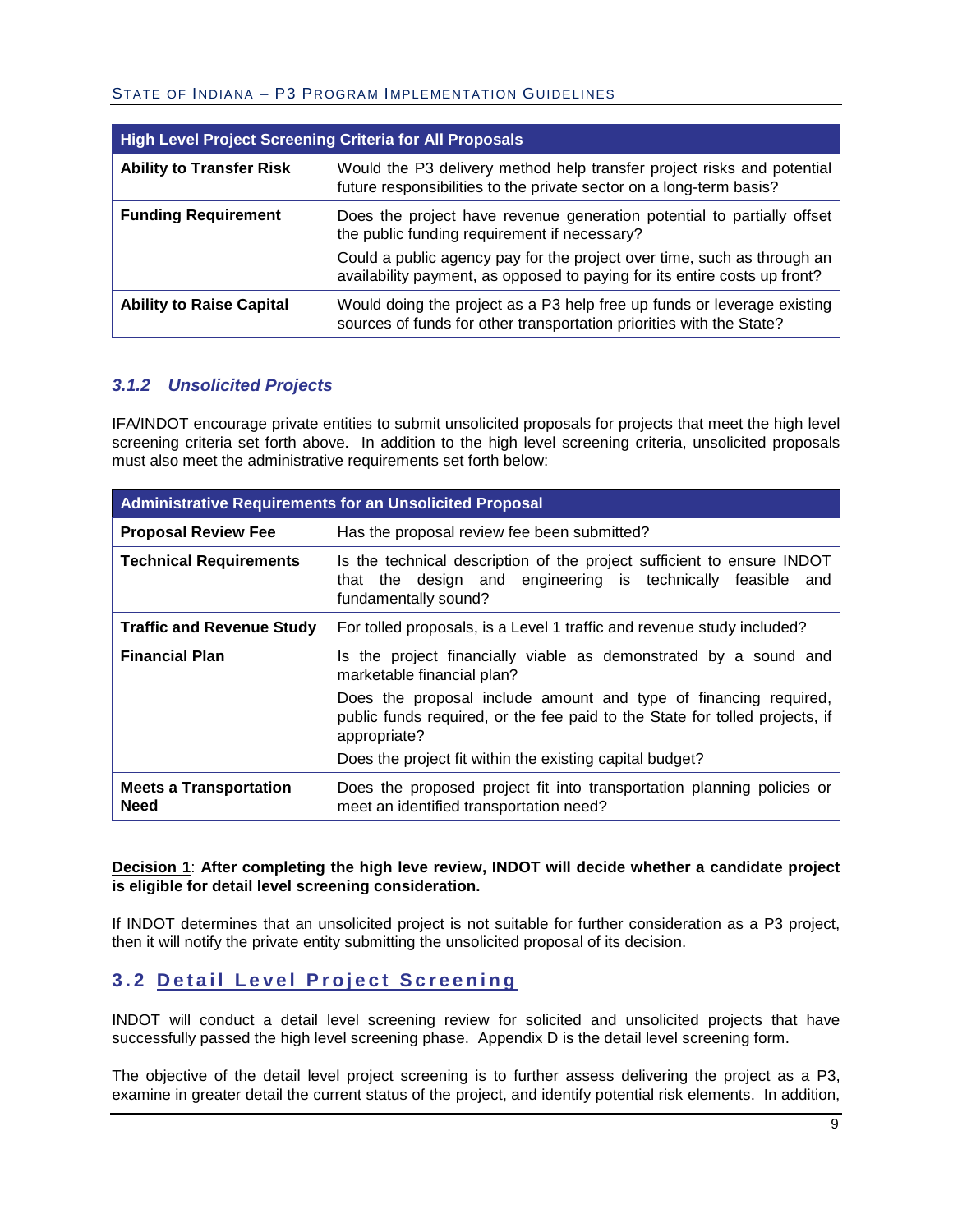#### STATE OF INDIANA – P3 PROGRAM IMPLEMENTATION GUIDELINES

the detail level project screening criteria evaluates the desirability and feasibility of delivering projects utilizing the P3 delivery method. The desirability evaluation includes factors such as effects on the public, market demand, and stakeholder support. The feasibility evaluation includes factors such as technical feasibility, financial feasibility, financial structure, and legal feasibility. INDOT will also begin to assess a timeline for achieving environmental approvals based on specific project criteria during this screening phase.

INDOT intends to evaluate solicited and unsolicited projects against the same criteria where applicable.

#### **Decision 2: After evaluation of detail level project screening criteria and review of other relevant information, IFA/INDOT will decide whether a candidate project is eligible for further consideration as a P3 project.**

If IFA/INDOT determine that an unsolicited project is not suitable for further consideration as a P3 project, then it will notify the private entity submitting the unsolicited proposal of its decision.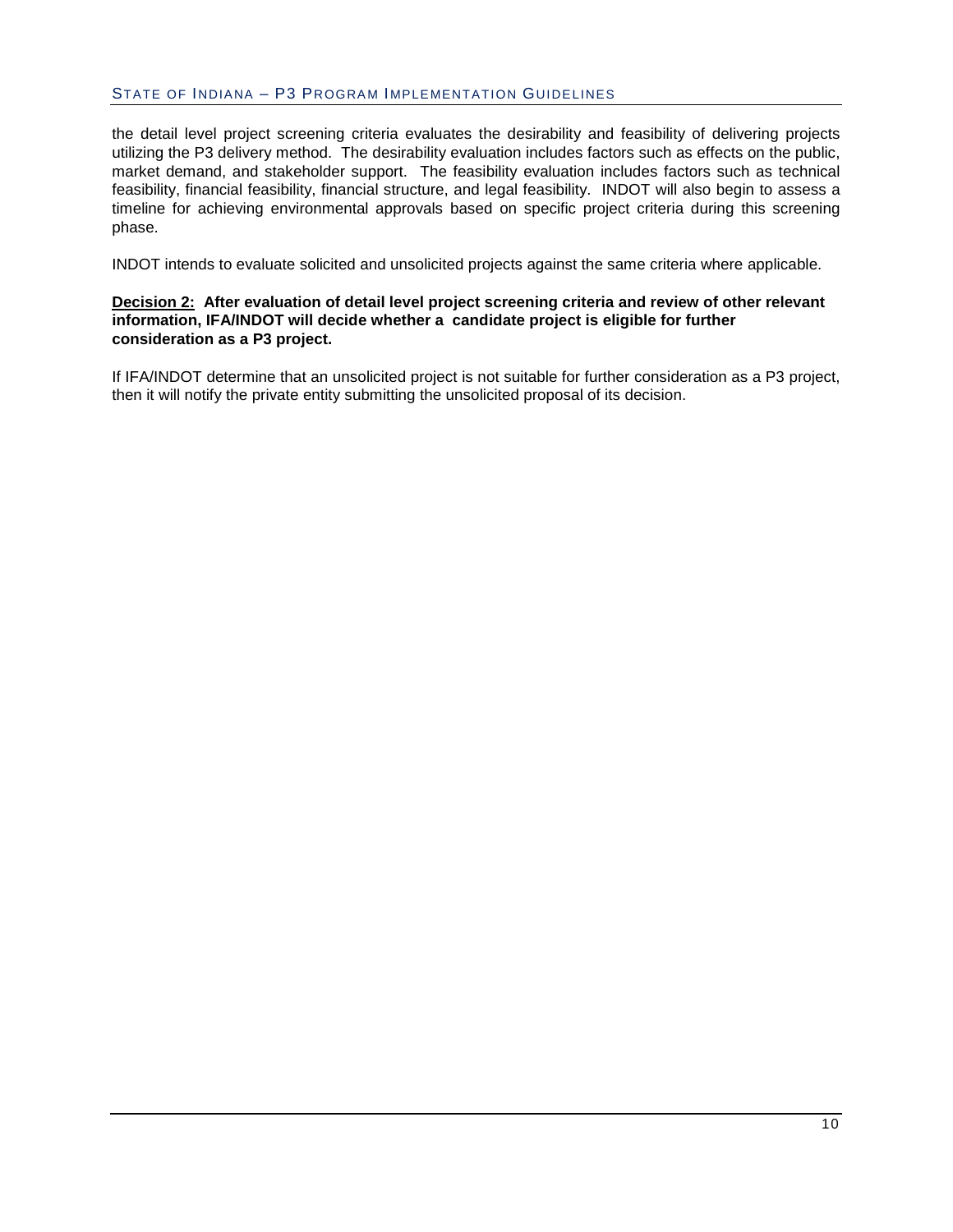## <span id="page-12-0"></span>**4 S ECTION 4 : Project Development**

| Project        | Project   | Project            | Project     | Contract |
|----------------|-----------|--------------------|-------------|----------|
| Identification | Screening | <b>Development</b> | Procurement | Award    |

This section describes the Project Development phase and related activities for projects that are selected for implementation under the P3 Program.

The Project Development phase will be tailored to each project's needs. IFA/INDOT will continue to consider whether a project is suitable for P3 delivery by evaluating project scope, market sounding, commercial structure, payment mechanisms and Value-for-Money. Other important milestones in the Project Development phase include developing preliminary feasibility and economic impact studies, conducting public hearings related to the studies, submitting studies for Budget Committee review, submitting documents for environmental approval under NEPA, and securing Governor approval.

#### <span id="page-12-1"></span>**4.1 Project Scoping**

The table below summarizes items that may be evaluated during the project scoping process:

**During the Project Development phase a number of key tasks could take place to prepare the project for procurement depending on the characteristics of the project. These include, but are not limited to:**

- Define project priority, project scope, design concept and phasing schedule
- Analyze compliance with environmental and transportation planning requirements
- Analyze technical feasibility and operations and maintenance evaluations
- Refine project cost, revenue estimates and life cycle costing
- Submit funding and grant applications as required
- Define an approach to risk allocation and management
- Refine commercial structure
- Perform a Value-for-Money analysis

#### <span id="page-12-2"></span>**4.2 Market Sounding**

IFA/INDOT may elect to assess market interest by performing a "market sounding" exercise. Widely used "market sounding" methods include issuing a Request for Interest ("RFI"), conducting an industry forum, and conducting one-on-one interviews. However, IFA/INDOT may choose to use other methods to determine market interest based on the specific needs and risks of a particular project.

An RFI is a listing of questions IFA/INDOT create and circulate through the market, which consists of rating agencies, banks and investment funds. If the market has interest in the project or insights into what they will accept from the project, the market will return the questionnaire. Through an RFI, IFA/INDOT will be able to evaluate the market appetite as well as glean possible ideas regarding the commercial structure or payment mechanism that the market would accept.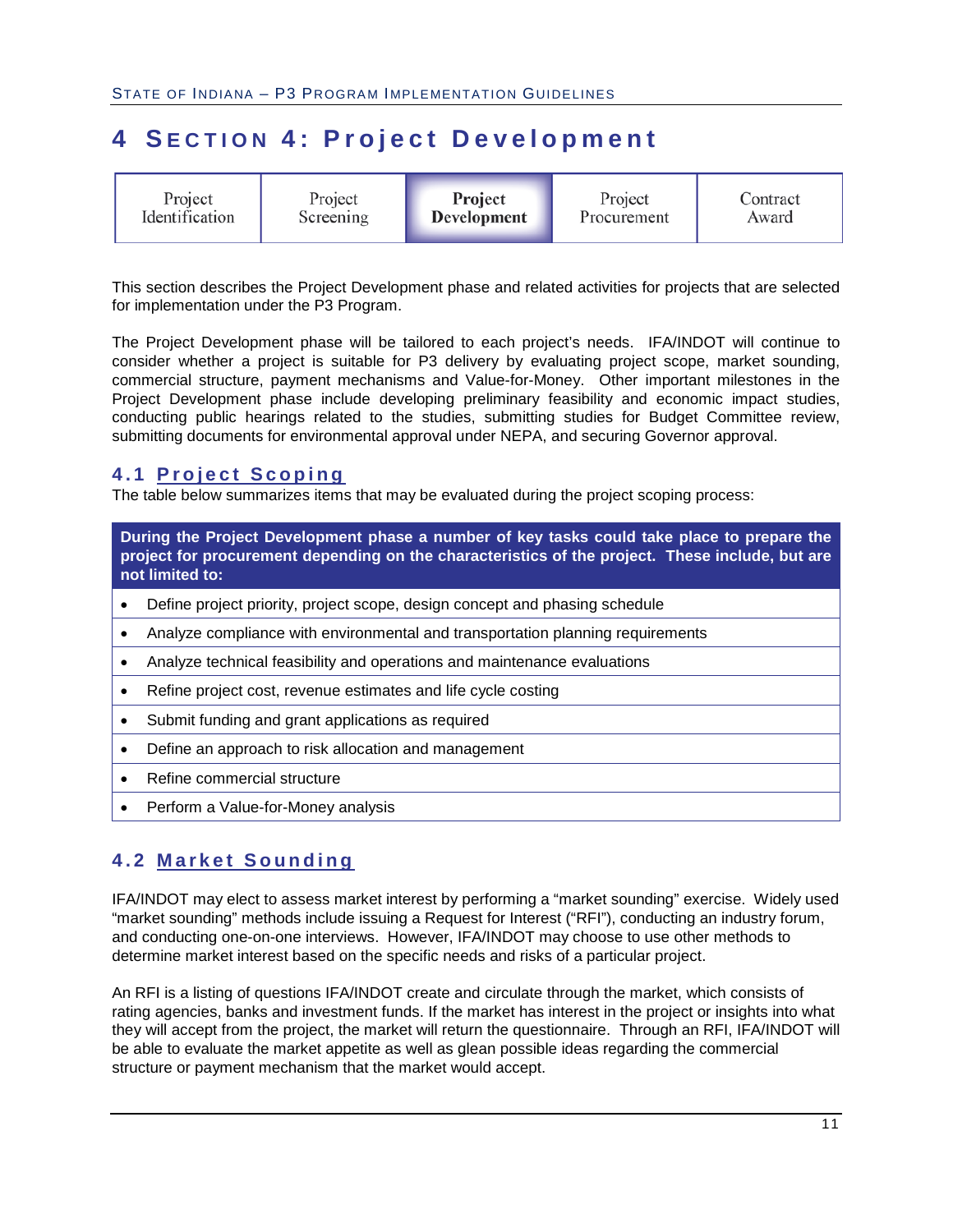An industry forum is a conference sponsored by IFA/INDOT that allows private entities to gather, ask questions about the project, and begin to form partnerships and teaming arrangements for the bidding process.

#### <span id="page-13-0"></span>**4.3 Commercial Structure**

During the Project Development phase, IFA/INDOT will continue to develop appropriate commercial structures. IFA/INDOT will identify a commercial structure that brings the most value based on the specific characteristics of the project and the market appetite at that time. Potential commercial structures include but are not limited to:

- Design-Build ("DB");
- Design-Build-Operate-Maintain ("DBOM");
- Build-Finance ("BF")
- Design-Build-Finance ("DBF");
- Design-Build-Finance-Operate-Maintain (" DBFOM");
- Full Concession/Development Rights; and
- Operate and Maintain ("OM").

IFA/INDOT recognize that all projects are different and a unique commercial structure may create value for a certain project and, therefore, IFA/INDOT may explore additional commercial structures other than those listed above.

#### <span id="page-13-1"></span>**4.4 Payment Mechanisms**

Three common payment mechanisms for P3 projects include:

- *Availability payments* Availability payments provide the operator with a steady stream of predefined revenue over the term of the contract. In an availability payment structure, the owner pays the operator an annual payment as long as the operator meets certain known performance criteria. Any toll revenue from a facility under an availability payment mechanism is remitted to the owner;
- *Milestone payments* A milestone payment mechanism pays the operator a predefined sum when the operator achieves certain thresholds. Thresholds can be related to performance, maintenance, or construction;
- **Real tolls** The operator will directly collect tolls from the users of the facility. The owner has no obligation to the operator, but does not receive any toll revenue;

Other less common payment mechanisms for P3 projects include:

- *Shadow tolls* The owner pays the operator a user fee based on the actual usage of the facility, but the owner collects actual toll revenue;
- *Value capture* Operator compensates the owner for the cost of an investment that generates economic value to the operator. This may involve the development of land adjacent to a transportation facility that increases the value as a result of investment (e.g., Tax Increment Financing);

As with all structures, the payment mechanism can be tailored to benefit the P3 project being developed.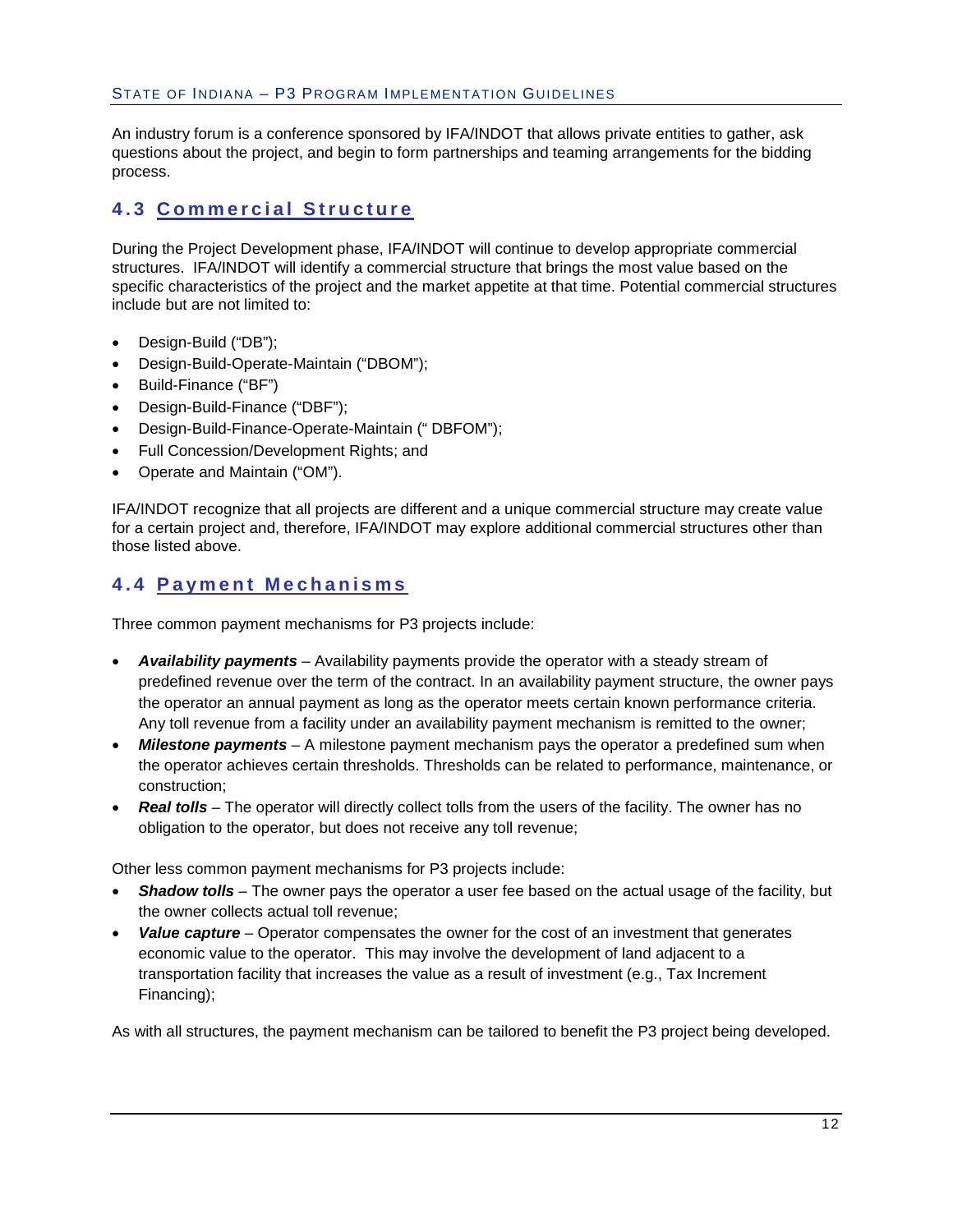#### <span id="page-14-0"></span>**4.5 Value for Money ("VfM") Analysis**

Once the Project Development work activities reach a sufficient level to support more detailed analysis (i.e., technical input refinement, completion of environmental studies and NEPA finality) IFA/INDOT may choose to perform a detailed VfM analysis. The VfM analysis provides both quantitative and qualitative information regarding the relative value of P3 delivery versus a traditional delivery of the project. The VfM analysis may be used in conjunction with the feasibility study or the economic impact study required for a toll road project.

This VfM analysis tests the value of a project delivered as a P3 (commonly referred to as a Shadow Bid Model) in comparison the value of a project delivered using a traditional delivery model (commonly referred to as the Public Sector Comparator or "PSC"). This information is a useful decision making tool to help determine whether it is worth procuring a project under a P3 delivery model. If the use of a P3 delivery model results in VfM, when compared to a traditional project delivery method, then the P3 delivers optimum combination of project life cycle costs and quality that will meet the objectives of the project and the State.

The VfM analysis is only one factor to consider when evaluating which procurement method is optimal. IFA/INDOT may move a project forward based on other benefits, such as faster delivery or that the project meets the established affordability limits. For example, a project may not offer clear quantitative benefit in terms of costs or revenue under a P3 delivery model; however, P3 delivery may offer accelerated project delivery which benefits the State by, for example, reducing congestion and stimulating the economy.

#### <span id="page-14-1"></span>**4.6 Environmental Approvals**

All federally-funded infrastructure projects must comply with National Environmental Policy Act ("NEPA"). In addition, all projects regardless of funding are subject to Indiana state laws.

For prospective projects, INDOT will work towards completing an environmental document in accordance with NEPA before beginning procurement for a project. During NEPA, the purpose and need for the project will be established, alternative design concepts and scopes will be analyzed, timelines assessed and operational features identified. To the extent that environmental approvals have not been secured prior to the project development phase of the P3 Guidelines, then INDOT intends to secure environmental approvals during the project development phase. In some instances, NEPA approval may not be received until after the project development phase.

#### <span id="page-14-2"></span>**4.7 Feasibility and Economic Impact Studies**

The process for the feasibility and economic impact study differs depending on whether the project is designated as a toll road or non-toll road. IFA/INDOT anticipate completing the feasibility and economic impact studies prior to the issuance of the Request for Proposals for a project.

#### <span id="page-14-3"></span>*4.7.1 Toll Road*

INDOT will commission a preliminary feasibility study and an economic impact study as required by Indiana Code. The preliminary feasibility study will identify the public-private financial structure and the project delivery structure INDOT chooses to pursue. The economic impact study will at a minimum include analysis relating to the following characteristics of the proposed project:

• Economic impacts on existing commercial and industrial development;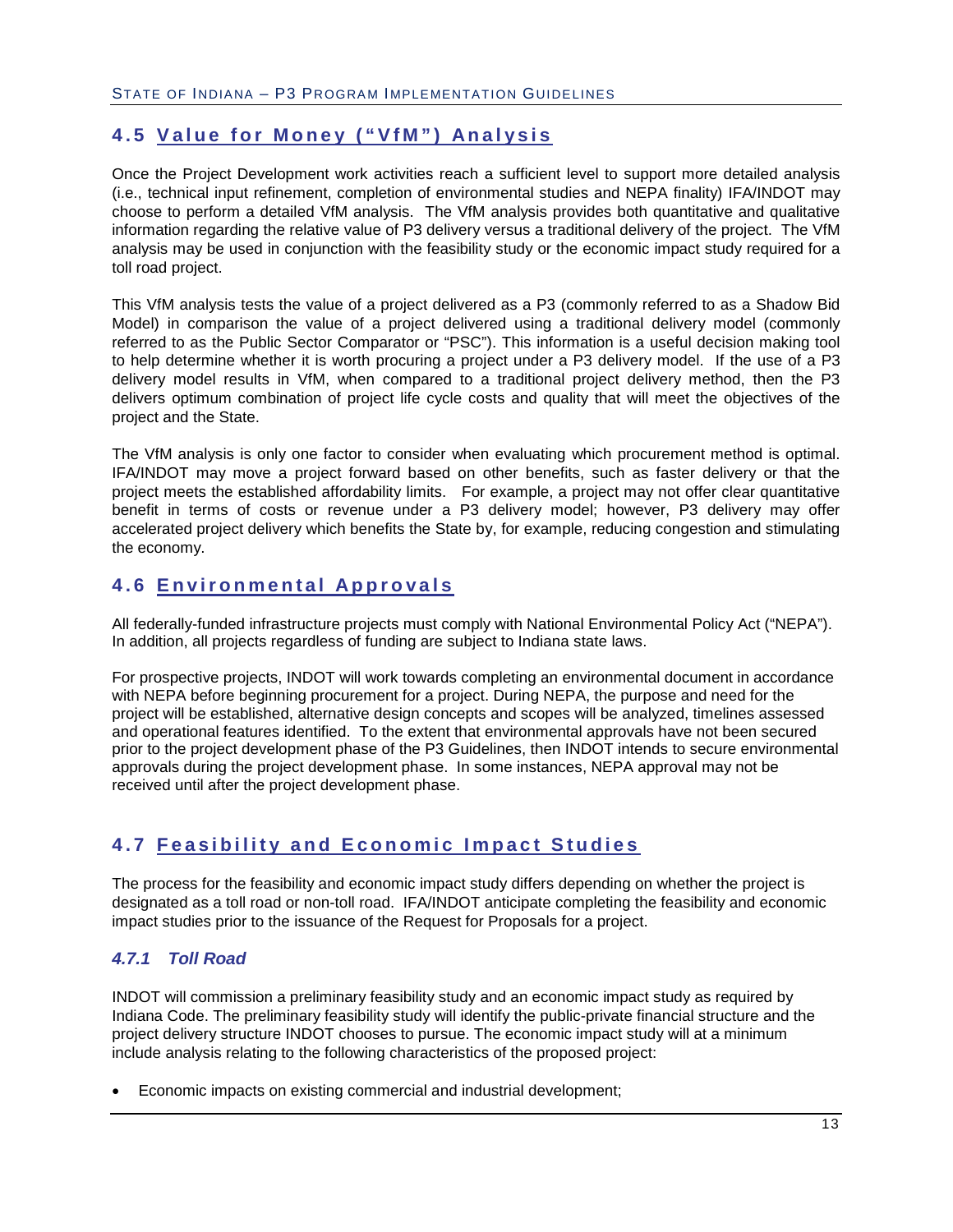- Potential impact on employment;
- Potential for future development near the project site, including consideration of locations for interchanges that will maximize opportunities for development;
- Fiscal impacts on revenue to local units of government; and
- Demands on government services (i.e., public safety, public works, education, zoning and building, local airports).

After completing the preliminary feasibility study and the economic impact study, IFA and/or INDOT will conduct another public hearing in an affected county. At the hearing the public will have an opportunity to comment on the proposed project and the studies. At least 10 days before the pre- and post-feasibility study hearings, IFA/INDOT will post a notice of the public hearings. The public hearings will be facilitated by firms that prepared the relevant studies.

#### <span id="page-15-0"></span>*4.7.2 Non-Toll Road*

A feasibility study and economic impact study are not required for non-toll road project. If all other project development steps are complete, then a non-toll road project will progress to the Project Procurement phase.

#### <span id="page-15-1"></span>**4.8 Budget Committee Review**

The preliminary feasibility study and economic impact study for toll road projects must be reviewed (not approved) by the Budget Committee.

After the conclusion of the feasibility and economic impact studies, IFA/INDOT must post copies of the studies on their website and provide copies to the Governor and the legislative council. The Budget Committee has 90 days to review the studies. If the Budget Committee does not review the studies within 90 days, the project can continue to the project procurement phase.

The graphic below illustrates the review and approval processes associated with feasibility and economic impact studies and budget committee review:



**Decision 3: Upon completion of the Project Development phase, IFA/INDOT will decide whether or not to initiate procurement.**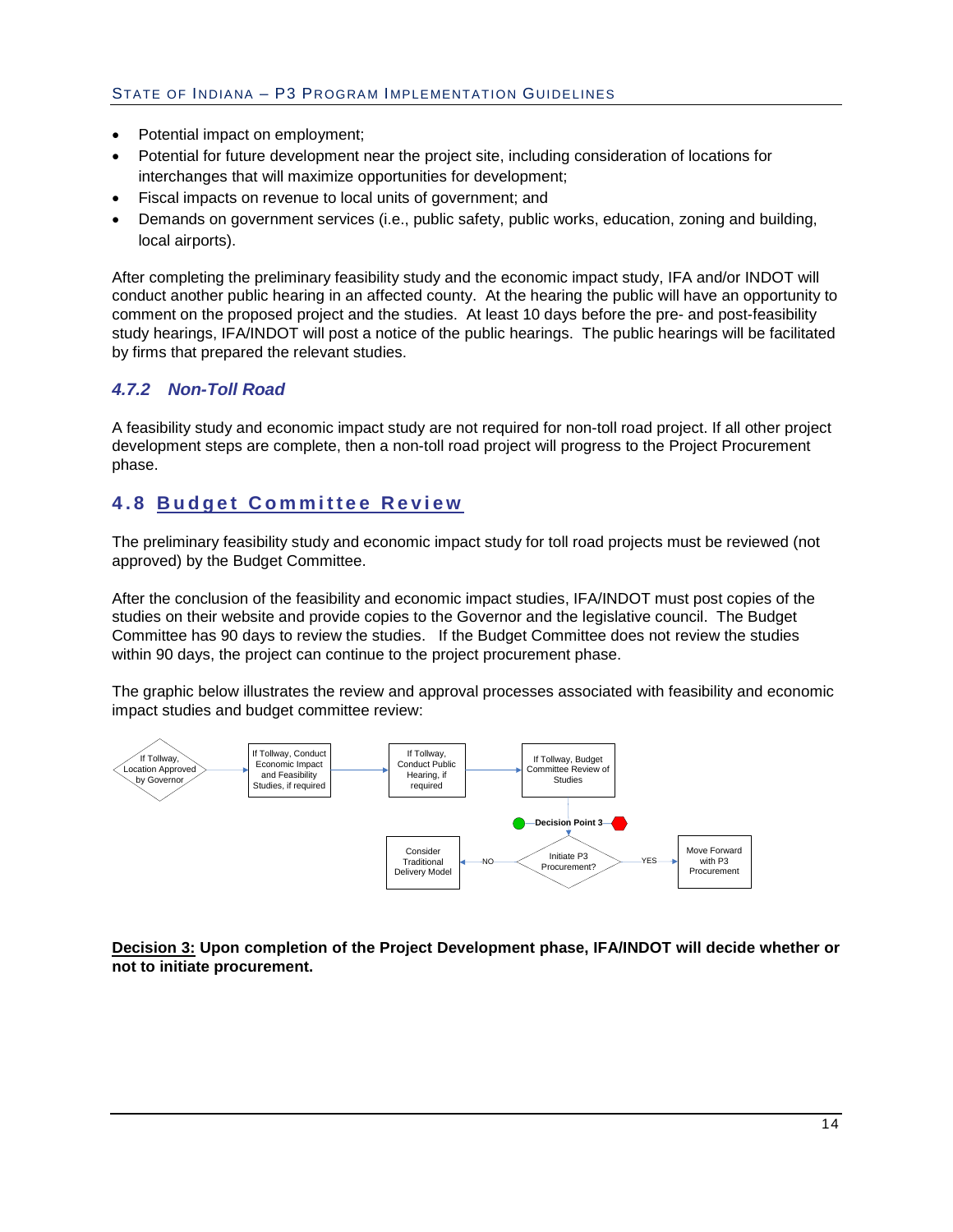### <span id="page-16-0"></span>**S ECTION 5 : P roject P rocurement**

| Project        | Project   | Project     | Project     | Contract |
|----------------|-----------|-------------|-------------|----------|
| Identification | Screening | Development | Procurement | Award    |

Generally, most P3 projects will undergo a two-stage procurement process (RFQ and RFP); however, IFA/INDOT recognize that some projects may require a different procurement process based on the unique characteristics and objectives of each project (e.g., one-stage procurement).

Regardless of whether IFA uses a two-stage or one-stage procurement process, submission received at each stage will be evaluated by IFA/INDOT against pre-determined criteria that will produce the desired outcome of the individual project. To the extent that IFA pursues a two stage process including a RFQ and RFP, IFA/INDOT will review Statements of Qualification (SOQs) received at the RFQ stage to determine a shortlist of bidders based on the criteria set forth in the RFQ. The IFA will issue an RFP to the shortlisted bidders. IFA/INDOT will evaluate the responses to the RFP and choose a selected proposer. The outcome of the Project Procurement phase will be the designation of an Operator presented to the Budget Committee for review and Governor for approval.

IFA intends to use the above described P3 Guidelines for both solicited and unsolicited proposals and tolled and non-tolled projects, unless otherwise noted.

#### <span id="page-16-1"></span>**4.9 Request for Qualifications ( RFQ)**

The IFA may launch the first stage of a two-stage P3 procurement process by issuing an RFQ. The primary objective of the RFQ is to define a pool of qualified, potential proposers for a project.

#### <span id="page-16-2"></span>*4.9.1 Development of the RFQ*

In concert, IFA/INDOT will develop the RFQ. The procurement documents and process will take into account a number of factors including the nature and status of the project, project objectives, complexity, schedule requirements, public support, estimated costs and funding requirements. Once IFA issues an RFQ it will provide public notice of the RFQ.

The RFQ will contain a description and status of the project and request that potential proposers submit certain information to help IFA/INDOT adequately assess the qualifications of each bidder. The information requested may include:

- Team experience and qualifications
- Technical competence
- Past performance
- Utilization of local and disadvantaged businesses
- Workforce capacity to perform
- Resumes of key personnel
- Financial capability, capacity and approach
- Approach to development

#### <span id="page-16-3"></span>*4.9.2 Submission of Qualification (SOQ) Evaluation Methodology*

The RFQ documents will specify the evaluation criteria and the relative weight given to such criteria so that respondents will know how their submissions will be evaluated. IFA/INDOT are responsible for reviewing, scoring and ranking all responsive SOQs.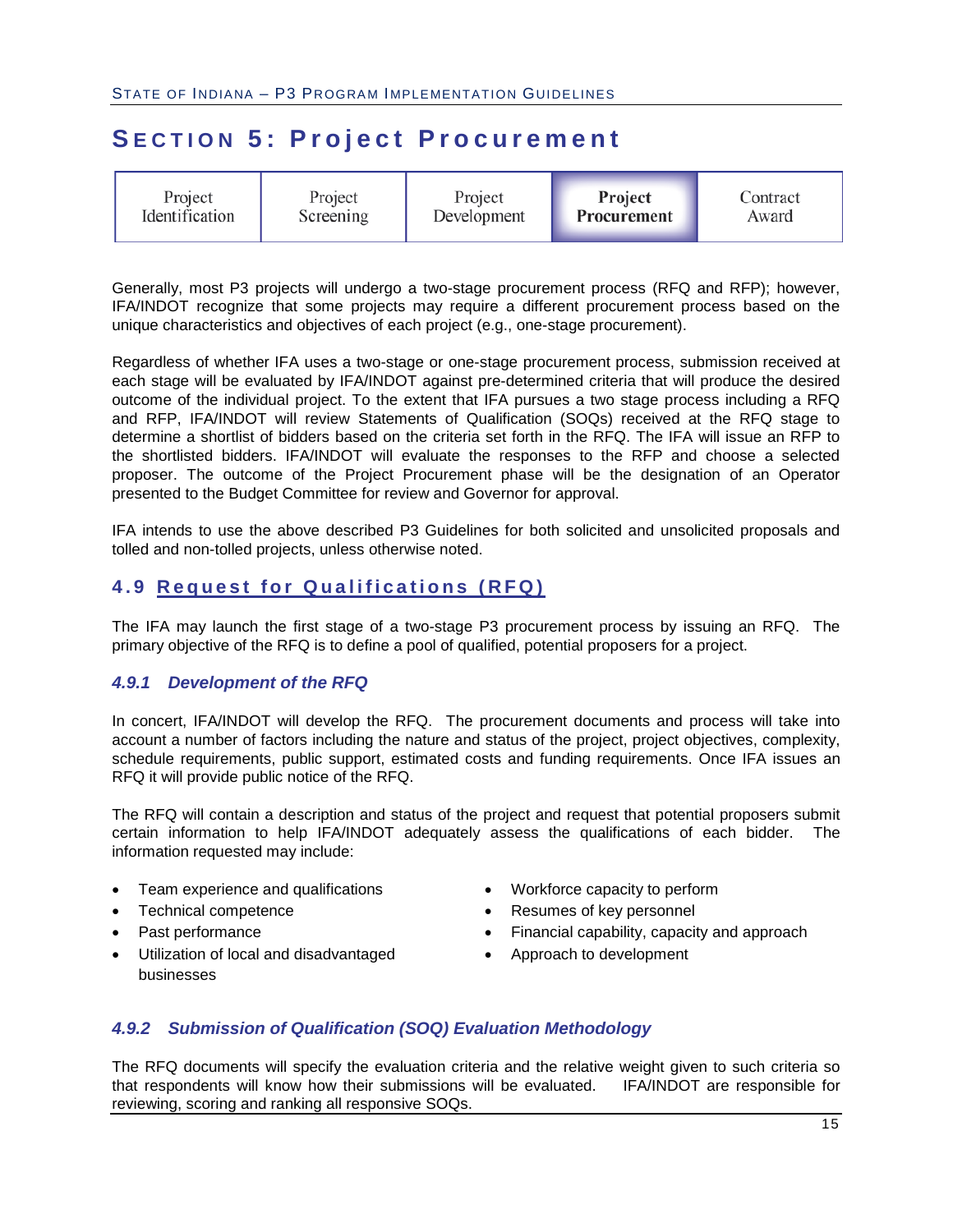Upon completion of the SOQ evaluation process, IFA/INDOT will decide which respondents should advance to the RFP stage. These individuals will be short-listed. Scoring of qualifications and any ranking of the SOQs will not be carried over to the evaluation of the final RFP responses.

#### <span id="page-17-0"></span>*4.9.3 Short-Listing of Qualified Respondents*

SOQ respondents that pass the SOQ evaluation will advance to the RFP stage. IFA will notify all respondents whether they have been short-listed to proceed to the RFP stage.

If there are no qualified respondents for a particular project, IFA/INDOT may decide to cancel the procurement or re-procure at a later date.

#### <span id="page-17-1"></span>**4.10 Request for Proposal (RFP)**

A key objective of the RFP process is to create competition among shortlisted proposers in order to generate the best value for the State. The IFA must issue a RFP for both solicited and unsolicited projects before it can enter into a public-private agreement.

#### <span id="page-17-2"></span>*4.10.1 Development of the RFP*

The RFP will normally consist of a variety of procurement documents that together comprise the entire RFP, including:

- Instruction to Proposers
- Public-Private Agreement
- Reference Documents
- 
- Forms and Certifications

• Technical Provisions

IC 8-15.5-4-2 and IC 8-15.7-4-2 sets forth specific requirements IFA/INDOT will include in any RFP such as:

- *Scope of Work* the RFP will indicate in general terms the scope of work, goods, and services sought to be procured;
- *Contract* the RFP will include or incorporate by reference the specifications and contractual terms and conditions applicable to the procurement and the project;
- *Evaluation Criteria* the RFP will specify the factors, criteria, and other information that will be used in evaluating the proposals;
- *Evidence of Financial Responsibility*  the RFP will require a statement that a proposal must be accompanied by evidence of financial responsibility as considered appropriate and satisfactory by the Project Sponsors;
- **MBE/WBE/DBE** the RFP will specify any requirements or goals for use of:
- (A) minority business enterprises and women's business enterprises certified under IC 4-13-16.5; (B) disadvantaged business enterprises under federal or state law; (C) businesses defined under IC 5- 22-15-20.5 as Indiana businesses, to the extent permitted by applicable federal and state law and regulations; and (D) businesses that qualify for a small business set-aside under IC 4-13.6-2-11;
- *Alternative Proposals for Toll Road* if all or part of the project will consist of a toll road, require any proposer to submit a proposal based upon that part of the project that will consist of a toll road, as set forth in the request for proposals, and permit any proposer to submit one (1) or more alternative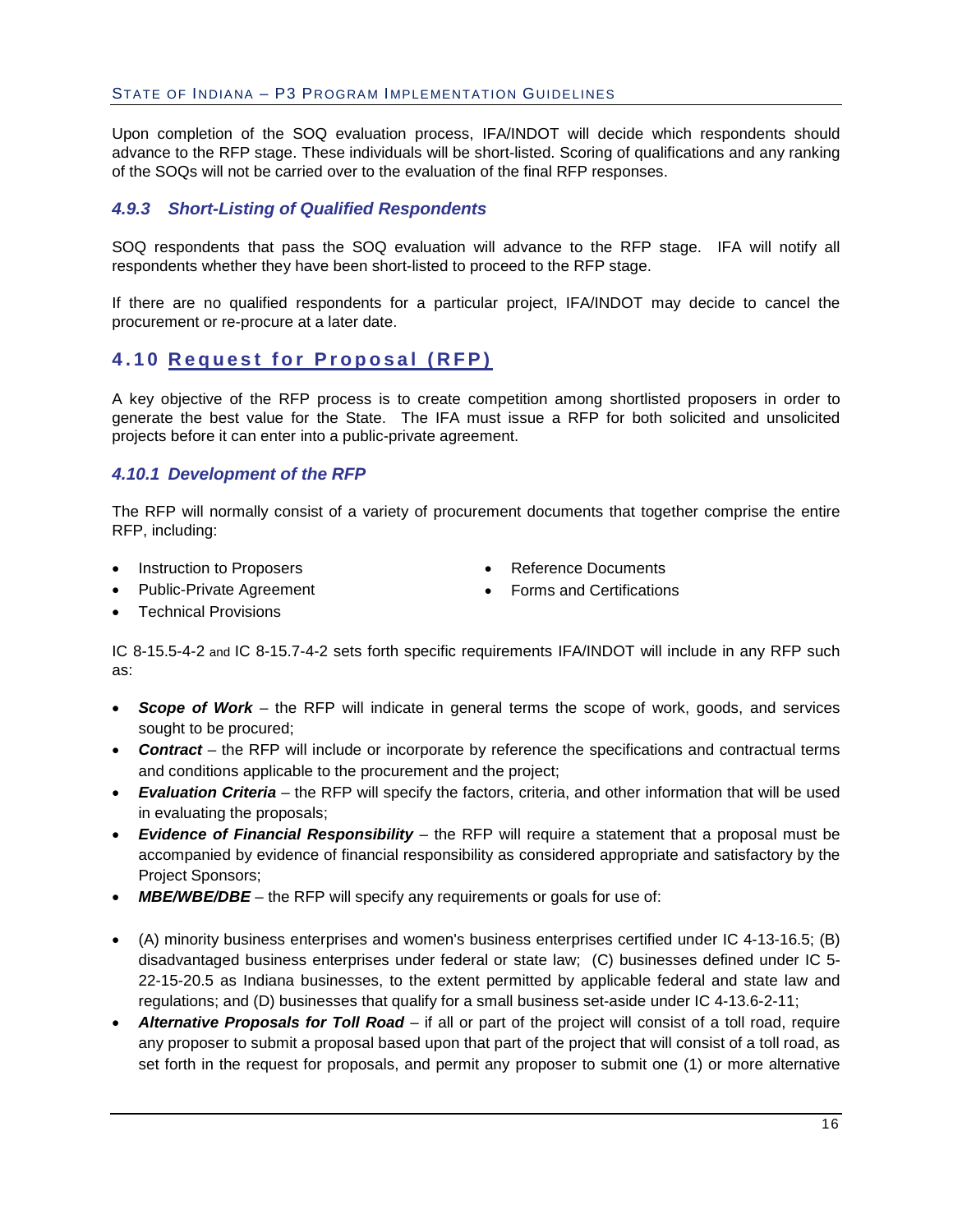proposals based upon the assumption that a different part or none of the project will consist of a toll road.

Before the RFP can be issued, IFA must submit the RFP to the Budget Committee for review. For tolled projects, the Budget Committee has up to 90 days to review the RFP. For non-tolled projects, there is no specific time frame by which the Budget Committee must review the RFP.

If IFA/INDOT conduct a one-stage procurement, IFA will provide a public notice before the RFP is issued. If IFA/INDOT conduct a two-phase procurement, then a public notice is not necessary before issuing the draft RFP to short listed proposers. Public notice will be provided in accordance with IC 5-3-1 and IC 8- 15.5-4-9 once the final RFP is ready to be issued.

#### <span id="page-18-0"></span>*4.10.2 Evaluation of Proposals*

IFA, INDOT and other appropriate personnel will evaluate responses to the RFP based on appropriate evaluation criteria.

In accordance with IC 8-15.5, the IFA shall determine the evaluation criteria that are appropriate for each project and shall specify those criteria in the RFP. IFA/INDOT reserve the right to use: a selection process that results in selection of the proposal offering the best value to the public; a selection process that results in selection of the proposal offering the lowest price or cost or the highest payment to, or revenue sharing with, IFA/INDOT; or any other selection process that is determined to be in the best interest of the state.

IFA/INDOT will evaluate the proposals received according to the requirements and criteria set forth in the RFP.

IFA reserves the right to proceed with negotiations with more than one proposer and/or run a Best and Final Offer ("BAFO") process, as set forth in IC 5-23-5-7,with some or all of the short-listed proposers.

#### <span id="page-18-1"></span>*4.10.3 Use of Unsuccessful Proposers' Work Product*

Pursuant to IC 8-15.7-4-4, INDOT may elect to pay unsuccessful proposers for the work product that they submit with their proposal in response to an RFP solicitation. The use by INDOT of any design element contained in an unsuccessful proposal is at the sole risk and discretion of INDOT and does not confer liability on the recipient of the stipulated amount under this section.

After payment of the stipulated amount, IFA/INDOT and the unsuccessful proposer will jointly own the rights to, and may make use of any work product contained in the proposal including the technologies, techniques, methods, processes, ideas, and information contained in the proposal, project design, and project financial plan. The use by the unsuccessful proposer of any part of the work product contained in the proposal is at the sole risk of the unsuccessful proposer and does not confer liability on INDOT.

#### <span id="page-18-2"></span>**4.11 Basis for Award and Selection of Operator**

#### **Decision 4: Upon completion of the evaluation of the proposals, IFA may select one or more proposers for negotiations.**

If IFA determines that: (a) the proposal meets the evaluation selection criteria and (b) one of the proposers from negotiations provides the proposal that is in the best interest of the State, IFA will hold a public hearing in accordance with IC 8-15.5-4-9. At least 10 days prior to the hearing, IFA will post the proposal, the public-private partnership agreement, and the basis for selection on the IFA website. IFA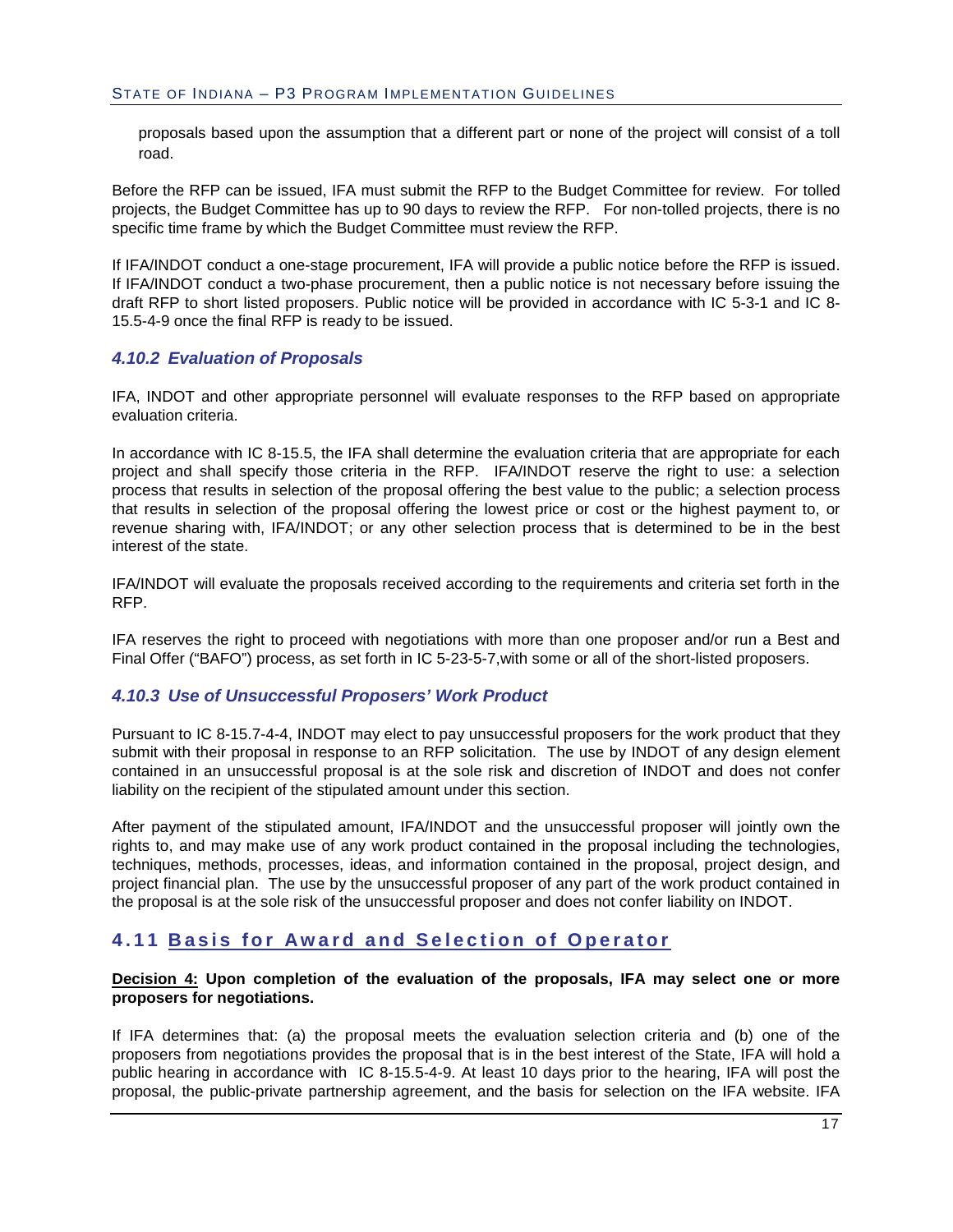will make all proposals, the public-private agreement, and the basis for selection available for public inspection and copying.

In accordance with IC 8-15.5-4-11, after the evaluation and public hearing period, IFA/INDOT will make a determination whether the successful proposer should be deemed the operator and will then submit its decision to the Budget Committee for review and the Governor for approval. If the determination relates to a tolled project, the Budget Committee must hold a meeting and conduct a review of IFA/INDOT's determination within 90 days of the submission. If the determination relates to a non-tolled project, the Budget Committee can hold a meeting and review the determination at any time.

After IFA's determination has been reviewed by the Budget Committee, the Governor will then accept or reject the determination. If the Governor accepts the determination, then the successful proposer will be designated as the operator for the project and IFA may execute the public-private agreement.

IFA/INDOT reserve the right to modify its request, seek revised proposals, or decline to award a publicprivate agreement for any reason. In addition, IFA may withdraw a RFQ or RFP at any time and, in its discretion, publish a new RFQ or RFP.

IFA/INDOT may use an additional VfM analysis as discussed in Section 4 as an evaluation methodology.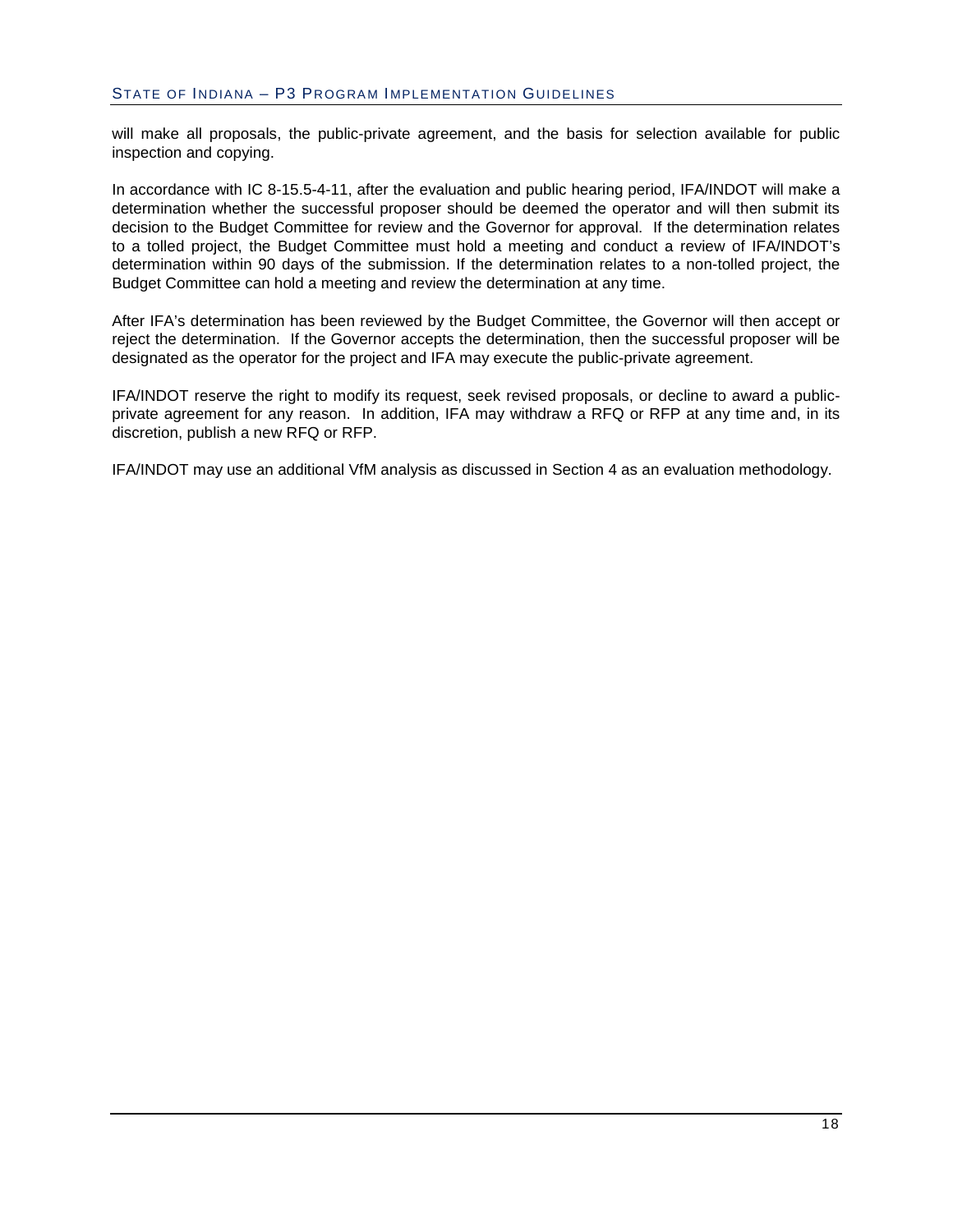.

## <span id="page-20-0"></span>**5 Contract Finalization and Award**

| Project        | Project   | Project     | Project     | Contract |
|----------------|-----------|-------------|-------------|----------|
| Identification | Screening | Development | Procurement | Award    |

Contract Award is the end of the P3 Guidelines resulting in a selected proposer being designated as the operator and IFA entering into a public-private agreement with the private entity.

If the Governor accepts the determination and designates the selected proposer as the operator, then IFA will publish a notice of designation of the operator in accordance with IC 8-15.5-4-11. An action to contest the validity of a public-private agreement may not be brought after the fifteenth day following the publication of the notice of the designation of the operator by IFA/INDOT.

The IFA/INDOT reserve the right to revise these Guidelines at their sole discretion.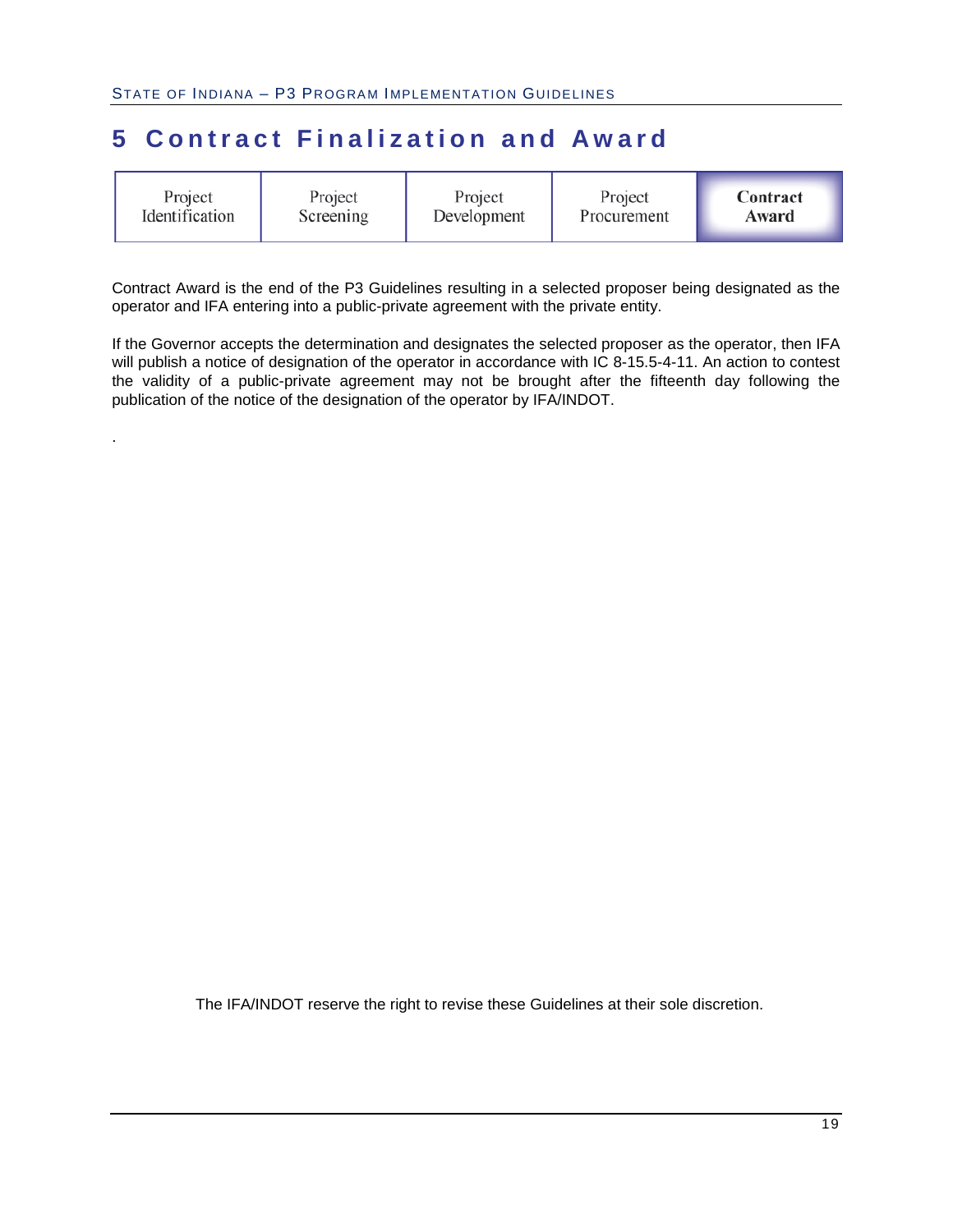## <span id="page-21-0"></span>**Appendix A : Contractual Considerations**

An overview of the contractual framework considerations is provided in the table below:

| <b>Topic / IC Reference</b>                  | <b>Description</b>                                                                                                                                                                                                                       |
|----------------------------------------------|------------------------------------------------------------------------------------------------------------------------------------------------------------------------------------------------------------------------------------------|
| Solicited/Unsolicited<br>Proposals           | IFA/INDOT can consider both solicited and unsolicited proposals for P3<br>projects. For solicited proposals, the IFA/INDOT may solicit proposals from<br>entities for the development and/or operation of transportation facilities. For |
| IC 8-15.7-4<br>$IC 8-15.5-4$                 | unsolicited proposals, any entity seeking authorization to develop and/or<br>operate a qualifying transportation facility may submit a P3 proposal.                                                                                      |
| Payment Mechanism<br>IC 8-15.7-5-1(b)(8),(9) | Compensation or payments to the operator, attorneys, bankers, financial<br>advisors, or other professionals. Compensation or payments may include one<br>(1) or more of the following:                                                   |
|                                              |                                                                                                                                                                                                                                          |
|                                              | (A) A development fee, payable on a lump sum basis, progress payment<br>basis, time and materials basis, or any other basis considered appropriate by<br>INDOT.                                                                          |
|                                              | (B) An operations fee, payable on a lump sum basis, time and material basis,<br>periodic basis, or any other basis considered appropriate by the department.                                                                             |
|                                              | (C) All or part of the revenues, if any, arising out of operation of the qualifying<br>project.                                                                                                                                          |
|                                              | (D) A maximum rate of return on investment or return on equity or a<br>combination of the two (2).                                                                                                                                       |
|                                              | (E) In kind services, materials, property, equipment, or other items.                                                                                                                                                                    |
|                                              | (F) Compensation in the event of any termination.                                                                                                                                                                                        |
|                                              | (G) A cash payment to pay part of the project cost.                                                                                                                                                                                      |
|                                              | (H) Other compensation set forth in the public-private agreement or<br>otherwise considered appropriate by the department.                                                                                                               |
|                                              | Compensation or payments to the department, if any. Compensation or<br>payments may include one (1) or more of the following:                                                                                                            |
|                                              | (A) A concession payment, lease payment, or other fee, which may be<br>payable in a lump sum, on a periodic basis, or on any other basis considered<br>appropriate by the department.                                                    |
|                                              | (B) Sharing of revenues, if any, from the operation of the qualifying project.                                                                                                                                                           |
|                                              | (C) Payment for any services, materials, equipment, personnel, or other<br>items provided by the department to the operator under the public-private                                                                                     |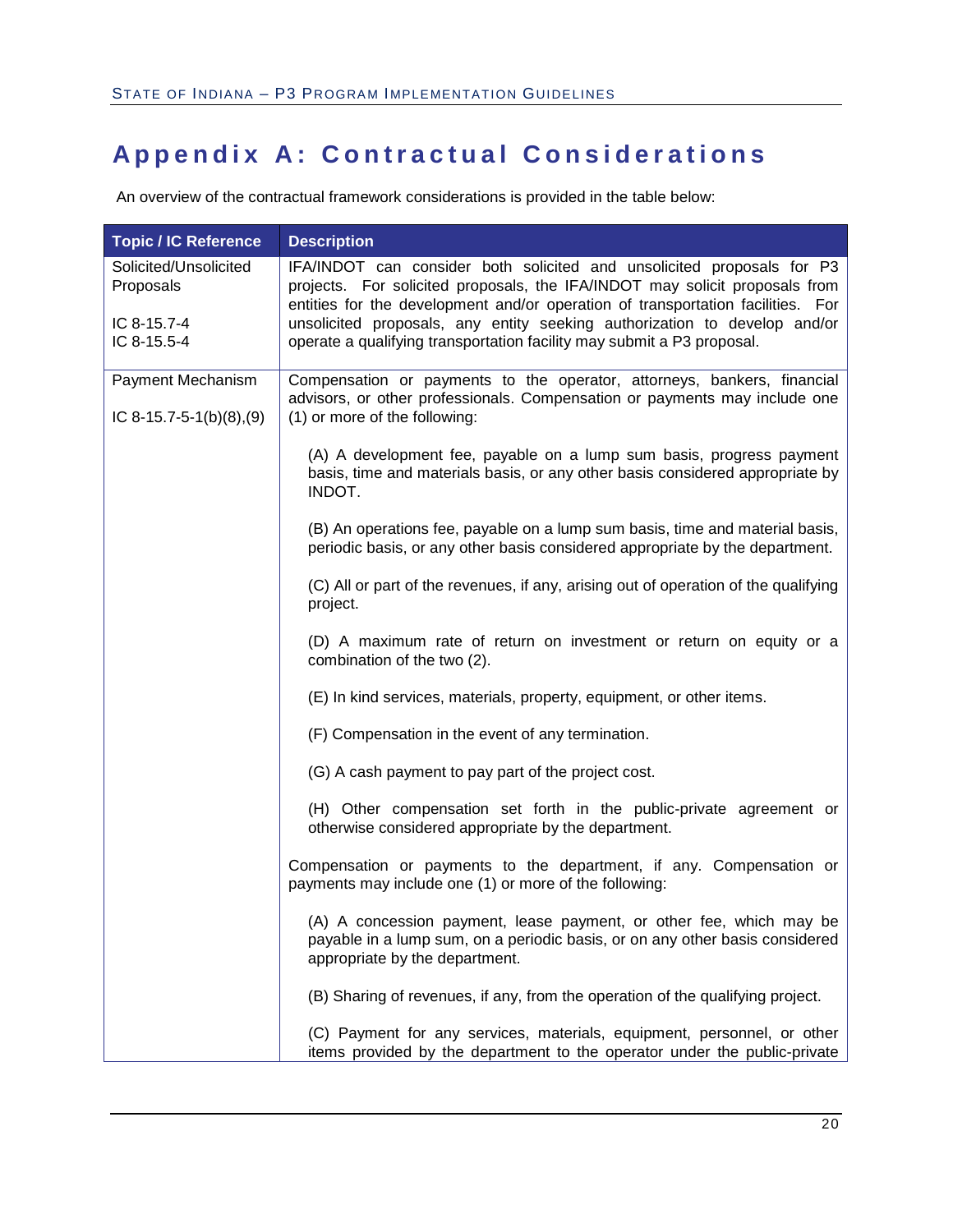|                                                                    | agreement or in connection with the qualifying project.                                                                                                                                                                                                                                                                                                                                                                                                                                                                                                                                                                                                                                                                                                                                                                                                                                                                                                                         |
|--------------------------------------------------------------------|---------------------------------------------------------------------------------------------------------------------------------------------------------------------------------------------------------------------------------------------------------------------------------------------------------------------------------------------------------------------------------------------------------------------------------------------------------------------------------------------------------------------------------------------------------------------------------------------------------------------------------------------------------------------------------------------------------------------------------------------------------------------------------------------------------------------------------------------------------------------------------------------------------------------------------------------------------------------------------|
|                                                                    | (D) Other compensation set forth in the public-private agreement or<br>otherwise considered appropriate by the department.                                                                                                                                                                                                                                                                                                                                                                                                                                                                                                                                                                                                                                                                                                                                                                                                                                                      |
| Security<br>IC 8-15.7-5-1(b)(1)                                    | Delivery of performance and payment bonds or other performance security<br>determined suitable by IFA/INDOT, including letters of credit, United States<br>bonds and notes, parent guaranties, and cash collateral, in connection with the<br>development, financing, or operation of the qualifying project, in the forms and<br>amounts set forth in the public-private agreement or otherwise determined as<br>satisfactory by IFA/INDOT to protect IFA/INDOT and payment bond<br>beneficiaries who have a direct contractual relationship with the operator or a<br>subcontractor of the operator to supply labor or material.<br>A payment or performance bond or alternative form of performance security<br>required under a public-private agreement shall not be required for the part of a<br>public-private agreement that includes only design, planning, or financing<br>services, the performance of preliminary studies, or the acquisition of real<br>property. |
| Handback<br>IC 8-15.7-5-1(b)(11)                                   | Reversion of the qualifying project to the department at the termination or<br>expiration of the public-private agreement.                                                                                                                                                                                                                                                                                                                                                                                                                                                                                                                                                                                                                                                                                                                                                                                                                                                      |
| <b>Financial Liability</b><br>IC 8-15.7-5-1(c)<br>IC 8-15.5-5-4(b) | A public-private agreement may not provide that the state or the INDOT is<br>responsible for any debt incurred by an operator in connection with the delivery<br>of a project.<br>Any bonds, debt other securities, or other financing issued for the purposes of<br>this article shall not be considered to constitute a debt of the state or any<br>political subdivision of the state or a pledge of the faith and credit of the state or                                                                                                                                                                                                                                                                                                                                                                                                                                                                                                                                    |
|                                                                    | any political subdivision.                                                                                                                                                                                                                                                                                                                                                                                                                                                                                                                                                                                                                                                                                                                                                                                                                                                                                                                                                      |
| Design Review<br>IC 8-15.7-5-1(b)(2)                               | Review of plans for any development or operation, or both, of the qualifying<br>project by the department                                                                                                                                                                                                                                                                                                                                                                                                                                                                                                                                                                                                                                                                                                                                                                                                                                                                       |
| Oversight<br>IC 8-15.7-5-1(b)(3),(5)                               | IFA/INDOT may inspect any construction of or improvements to the qualifying<br>project by the department or another entity designated by the department or<br>under the public-private agreement to ensure that the construction or<br>improvements conform to the standards set forth in the public-private<br>agreement or are otherwise acceptable to the department.                                                                                                                                                                                                                                                                                                                                                                                                                                                                                                                                                                                                        |
|                                                                    | If operations are included within the operator's obligations under the public-<br>private agreement, monitoring of the maintenance practices of the operator by<br>the department or another entity designated by the department or under the<br>public-private agreement, and the taking of the actions that the department                                                                                                                                                                                                                                                                                                                                                                                                                                                                                                                                                                                                                                                    |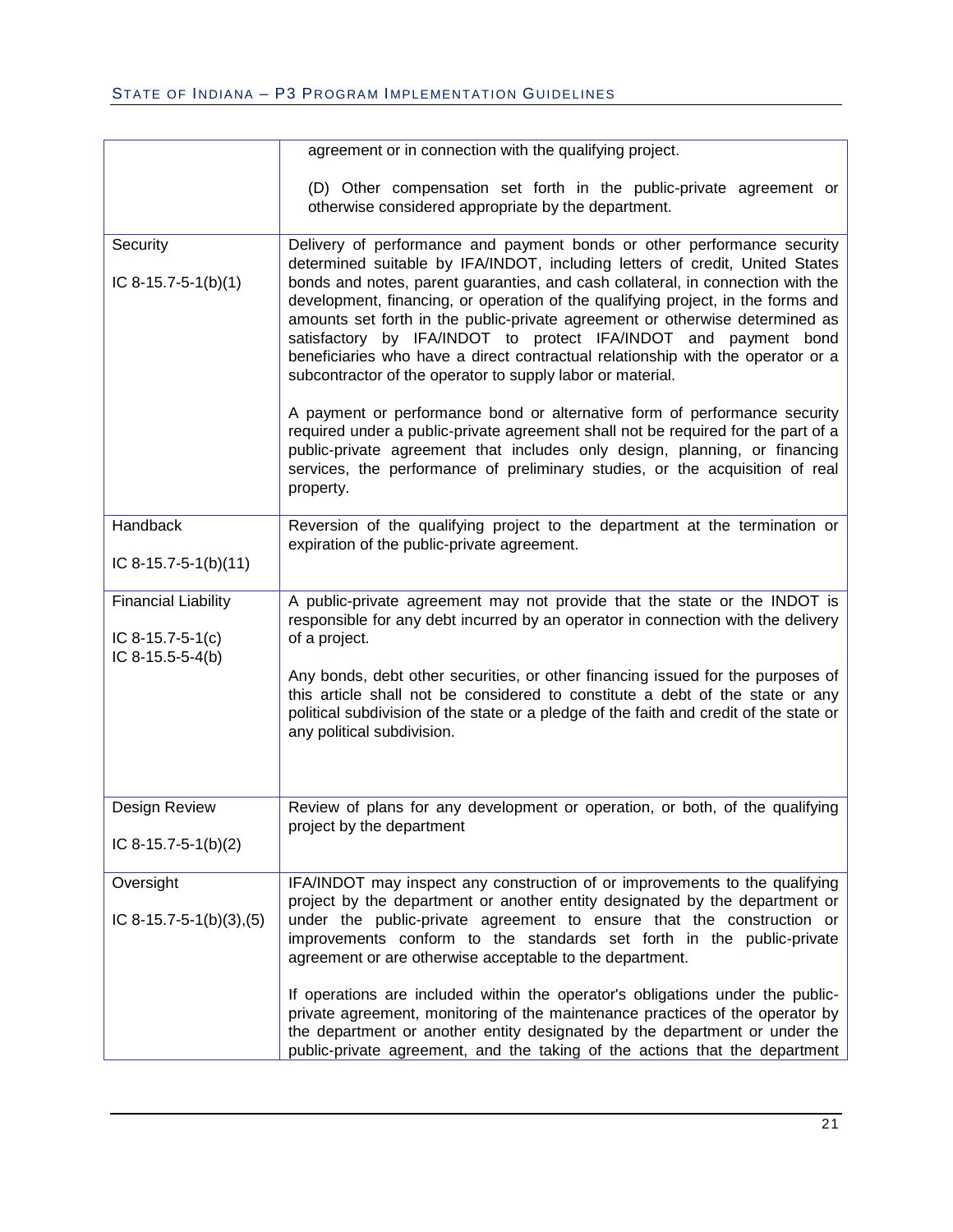|                                             | finds appropriate to ensure that the qualifying project is properly maintained.                                                                                                                                                                                                                           |
|---------------------------------------------|-----------------------------------------------------------------------------------------------------------------------------------------------------------------------------------------------------------------------------------------------------------------------------------------------------------|
| Insurance                                   | The public private agreement may contain provisions requiring maintenance of:                                                                                                                                                                                                                             |
| IC 8-15.7-5-1(b)(4)<br>IC 8-15.5-5-3(3)     | (A) one (1) or more policies of public liability insurance (copies of which shall<br>be filed with INDOT accompanied by proofs of coverage); or                                                                                                                                                           |
|                                             | (B) self-insurance; each in the form and amount required by the public-<br>private agreement or otherwise satisfactory to the department as reasonably<br>sufficient to insure coverage of tort liability to the public and employees and<br>to enable the continued operation of the qualifying project. |
| Notice of Default and<br><b>Cure Period</b> | The public-private agreement may contain provisions under which INDOT or<br>IFA agrees to provide notice of default and cure rights for the benefit of the<br>operator and the persons or entities described in the public-private agreement                                                              |
| $IC 8-15.7-5-4$                             | that are providing financing for the qualifying project.                                                                                                                                                                                                                                                  |
| Ownership                                   | The public-private agreement must include a requirement for ownership by<br>INDOT in the name of the State of Indiana of:                                                                                                                                                                                 |
| IC 8-15.7-5-1.5                             | (A) all the real property on which the project is located; and                                                                                                                                                                                                                                            |
|                                             | (B) all of the improvements on that real property.                                                                                                                                                                                                                                                        |
| Financing                                   | The IFA may enter into agreements, leases, or subleases with INDOT or an<br>operator and:                                                                                                                                                                                                                 |
| IC 8-15.7-8-6                               | (A) Issue bonds, debt, or other obligations                                                                                                                                                                                                                                                               |
|                                             | (B) Enter into loan agreements or credit facilities                                                                                                                                                                                                                                                       |
|                                             | (C) Secure financing with a pledge of, security interest in, or lien on all or<br>part of property subject to the agreement                                                                                                                                                                               |
| Approval                                    | Governor must approve any public-private agreement                                                                                                                                                                                                                                                        |
| IC 8-15.5-5-1, 8-15.7-<br>$4 - 3(b)$        |                                                                                                                                                                                                                                                                                                           |
| Term<br>IC 8-15.7-13-1                      | The term of a public-private agreement for any toll road project cannot exceed<br>75 years                                                                                                                                                                                                                |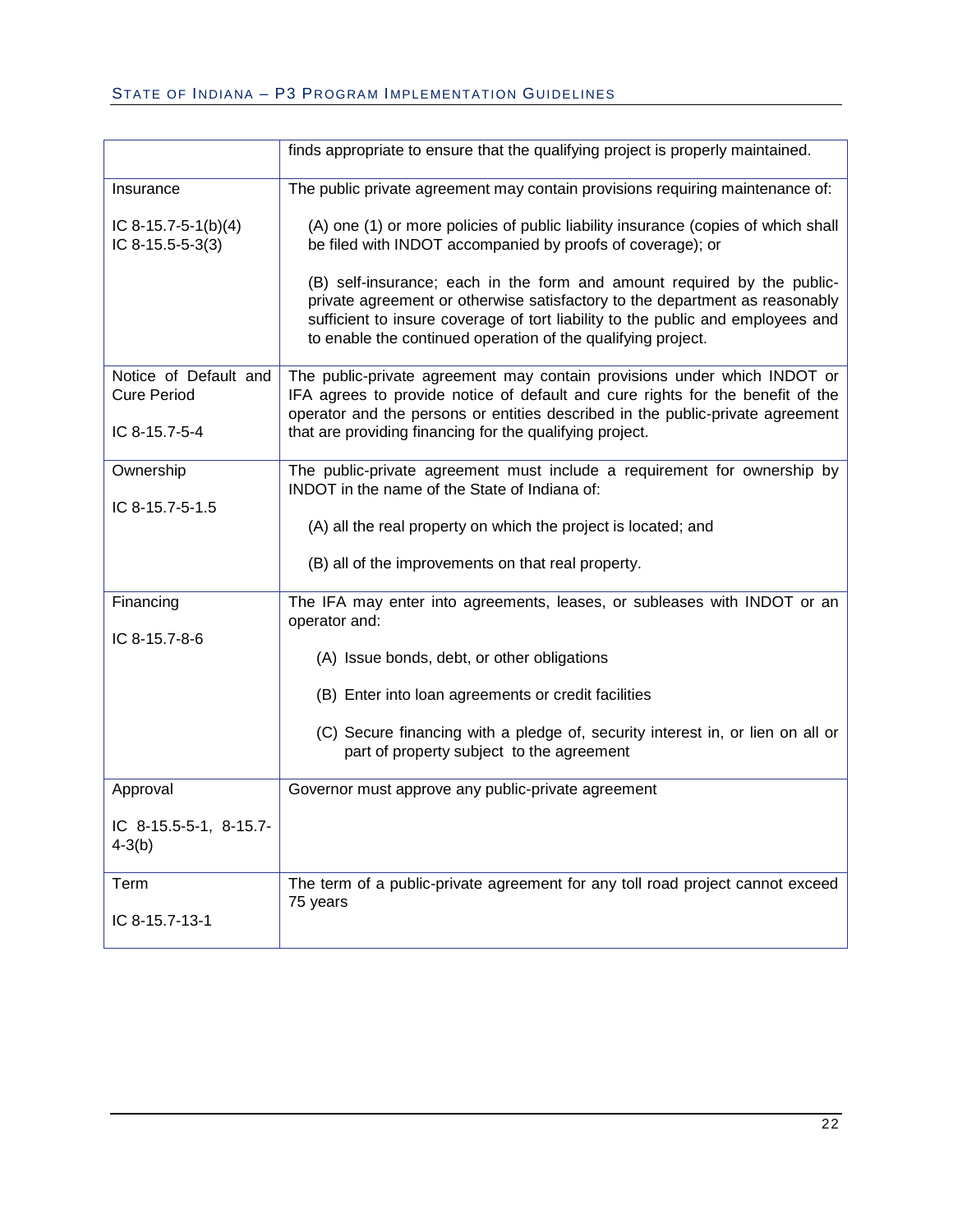## <span id="page-24-0"></span>**Appendix B : Conflict of Interest Policy**

#### A. Introduction

In order to provide guidance to potential Consultants (as defined below) participating in the Indiana Department of Transportation ("INDOT") and Indiana Finance Authority ("IFA") Public-Private Partnership Program ("P3 Program"). , These Guidelines ("Guidelines") were developed concerning actual or potential conflicts of interest in connection with a P3 Program project as defined in IC 8-15.7-2-14 ("Project").

These guidelines are intended to accomplish the following goals:

- Promote the integrity, competitiveness and fairness of the P3 Program its procurement processes;
- Prevent P3 proposers and Consultants from obtaining or appearing to obtain an unfair competitive advantage;
- Provide guidance to enable Consultants to make informed business decisions concerning participation in the P3 Program;
- Permit Consultants to compete fairly to either work for INDOT/IFA or as part of a P3 Program proposer:
- Protect INDOT's and IFA's interests, especially confidential and sensitive Project-specific and programmatic information;
- Permit Consultants to work without actual or apparent conflict of interest; and
- Ensure that there is sufficient Consultant talent available for both INDOT/IFA and potential P3 Program proposers to successfully implement the P3 Program.

In general, INDOT/IFA prefers that the Consultants engaged by INDOT/IFA in connection with a P3 Project are dedicated to providing their services to INDOT. Except in limited circumstances, as described in these Guidelines, Consultants may not participate on a P3 proposer team on any P3 Project in which they are currently performing or have performed services to INDOT/IFA. A Consultant's participation on P3 Program proposer teams or in performing work for INDOT/IFA on future Projects will generally be permitted unless INDOT/IFA determines, in its sole discretion, that such participation raises an actual or potential conflict of interest, as set forth in these Guidelines.

INDOT/IFA recognizes that, given the complexity of the P3 Program, there will be situations in which there is a potential or actual conflict of interest but the strict application of these Guidelines may not further the goals set forth above or that there will be tension between some of such goals. The factors INDOT/IFA may examine in relation to a Consultant's potential or actual conflict of interest and their eligibility to perform services for INDOT/IFA or as part of a P3 Program proposer include:

- Type of consulting services required;
- Particular circumstances of the Project;
- INDOT's and IFA's need for specialized expertise to implement a Project;
- INDOT's and IFA's past, present, or future working relationship with the Consultant;
- Time frame between the potential or actual conflict of interest situation and the Project; and
- Other factors deemed relevant by INDOT.

INDOT/IFA also recognize that any conflict of interest issue must be balanced with the necessity to ensure that an adequate number of Consultants are available not only to INDOT/IFA for the P3 Program, but also to P3 proposer teams on a Project.

These Guidelines do not attempt to address every conflict situation that may arise in the context of the P3 Program. These Guidelines do not mandate INDOT/IFA to make a particular decision or determination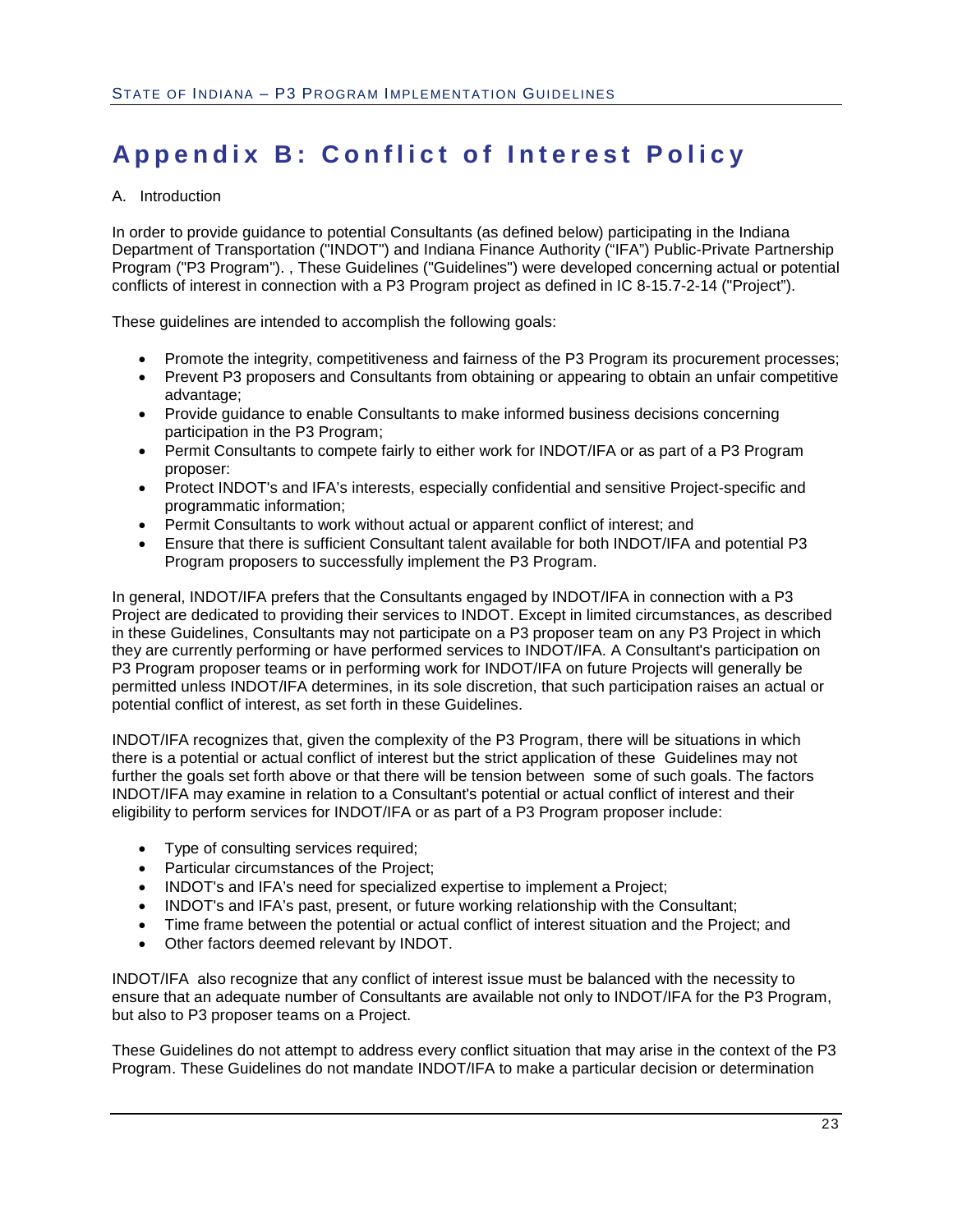when facts similar to those given as examples in these Guidelines occur during a Project. INDOT/IFA has the authority in its sole discretion, to determine on a case-by-case basis whether a material conflict of interest exists, what are the best interests of INDOT/IFA, the specific Project and the P3 Program generally, and what actions may be appropriate.

#### B. Federal Legislation

For federal-aid P3 projects, INDOT must comply with the Federal Highway Administration's ("FHWA") organizational conflict of interest rules found as 23 CFR § 636.116 and all other applicable federal laws and regulations (e.g., National environmental Policy Act ("NEPA") rules and regulations) (collectively, "Federal Rules"). INDOT will examine each situation to ensure compliance with the Federal Rules and will utilize the Federal Rules in examining any actual or potential issues that arise in the P3 Program. Furthermore, nothing in these Guidelines is intended to limit, modify supersede or otherwise alter the effect of the Federal Rules.

#### C. Other Regulations, Statutes and Rules

These Guidelines are not intended to limit, modify, supersede, or otherwise alter the applicability or effect of other relevant Indiana, or local regulations, statutes and rules (e.g., ethical rules pertaining to Legal Services (as defined below), and state laws concerning state employee and consultant ethics.)

#### D. Definitions

- 1. "Affiliate" means any entity which directly or indirectly controls, or is controlled by, or is under common control, with the business entity.
- 2. "Conflict of Interest" means an actual or potential circumstance arising out of a Consultant's existing or past activities, business interests, contractual relationships and/or organizational structure (i.e.:, parent entities, subsidiaries, Affiliates, etc.) wherein the Consultant is, or may be, unable to render impartial assistance and/or advice to INDOT/IFA; the Consultant's objectivity is, or may be, impaired in performing the scope of work INDOT/IFA desires; the Consultant has an unfair competitive advantage; the Consultant's services to INDOT/IFA may create or actually creates an unfair competitive advantage to a third party; or there is a perception or appearance of impropriety and/or unfair competitive advantage benefiting the Consultant or a third party as a result of Consultant's participation in a Project.
- 3. "Consultant" means any person or business entity (including any division of such entity and any Affiliate of such entity) retained by INDOT/IFA to provide professional consulting services including, without limitation, architectural and engineering, right-of-way acquisition, environmental, procurement assistance, traffic c and revenue projections, project oversight services, financial services (including financial advisory and banking services), and legal services in connection with a Project, including sub-consultants.
- 4. "Financial or Other Interest" means any known benefit other than enhancement of professional reputation, and includes a promise of future work on a Project as well as any indirect benefit of which a Consultant is aware.
- 5. "Operator" means a person or business entity that has entered into a public-private agreement with INDOT for the development, design, construction, operation, maintenance, planning and/or financing of a project.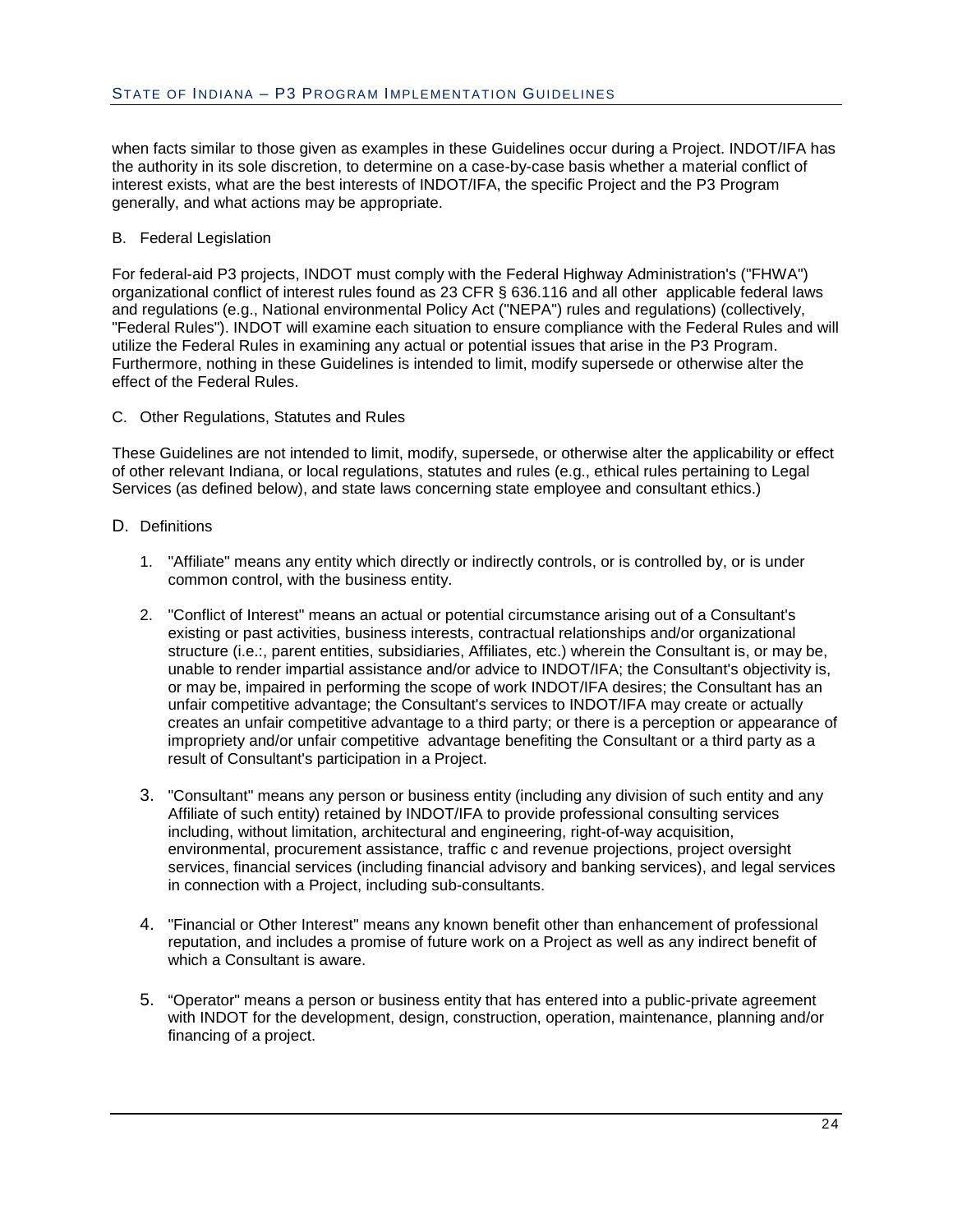- 6. "Sub-consultant" includes those that have performed or will perform work on behalf of a Consultant to INDOT/IFA in the performance of the consultant's work for INDOT/IFA.
- 7. "Proposer" means any person or business entity (including any division of such entity and any Affiliate of such entity) that submits a statement of qualifications, solicited proposal, unsolicited proposal, or other submission in order to participate in the Project for the development, design, construction, financing, operation and/or maintenance of a Project.

Capitalized terms that are not defined in these Guidelines shall have the meanings provided in either the Federal Rules, or Indiana Code 8-15.7-2.

#### E. Scope of Guidelines

With these guidelines, INDOT/IFA addresses eight categories of Consultant services that may be utilized in the context of a Project:

- 1. Preliminary engineering and architectural services ("PE Services");
- 2. Procurement services ("Procurement Services");
- 3. Environmental and planning services ("E&P Services");
- 4. Traffic and revenue services ("T&R Services");
- 5. Project oversight services ("PO Services");
- 6. Financial services ("Financial Services");
- 7. Legal services ("Legal Services"); and
- 8. Other consulting services ("Other Services").

The foregoing enumerated services are collectively the "Services." Because of the different considerations and concerns applicable to each of these categories of services, separate guidelines are appropriate. If a Consultant is providing more than one category of Services to INDOT, and there are differences in the standards, restrictions and limitations applicable to those categories, INDOT may, in its sole discretion, apply the more stringent standards, restrictions and limitations.

F. Application of Guidelines to Individuals Employed by the Consultant

If, in INDOT's determination, the performance of the Services described in these Guidelines, raises a potential or actual Conflict of Interest for a Consultant, such Conflict of Interest shall apply individually and independently to any employee of such Consultant that has participated in a material way in the performance of the Services on a specific Project. If such individual leaves the Consultant's employment, the potential or actual Conflict of Interest shall continue to apply to such individual in the same manner as it applies to the Consultant (e.g., for a period of one (1) year from the termination of the individual's services to INDOT) for Projects other than those in which the individual was materially involved while employed by Consultant.

The potential or actual Conflict of Interest and prohibition with respect to the individual employee will not apply to the individual's new employer. In such an instance, if the new employer is otherwise eligible to perform certain Consultant services under these Guidelines, such new employer will remain eligible despite the employment of such individual, provided that, the employee will be subject to the limitations described in Section 6 below.

G. Time Period in which a Potential or Actual Conflict of Interest applies.

If, in INDOT/IFA's determination, the performance of the Consultant services described in Section 8 below raises a potential or actual Conflict of Interest, such Conflict of Interest shall be deemed to exist for the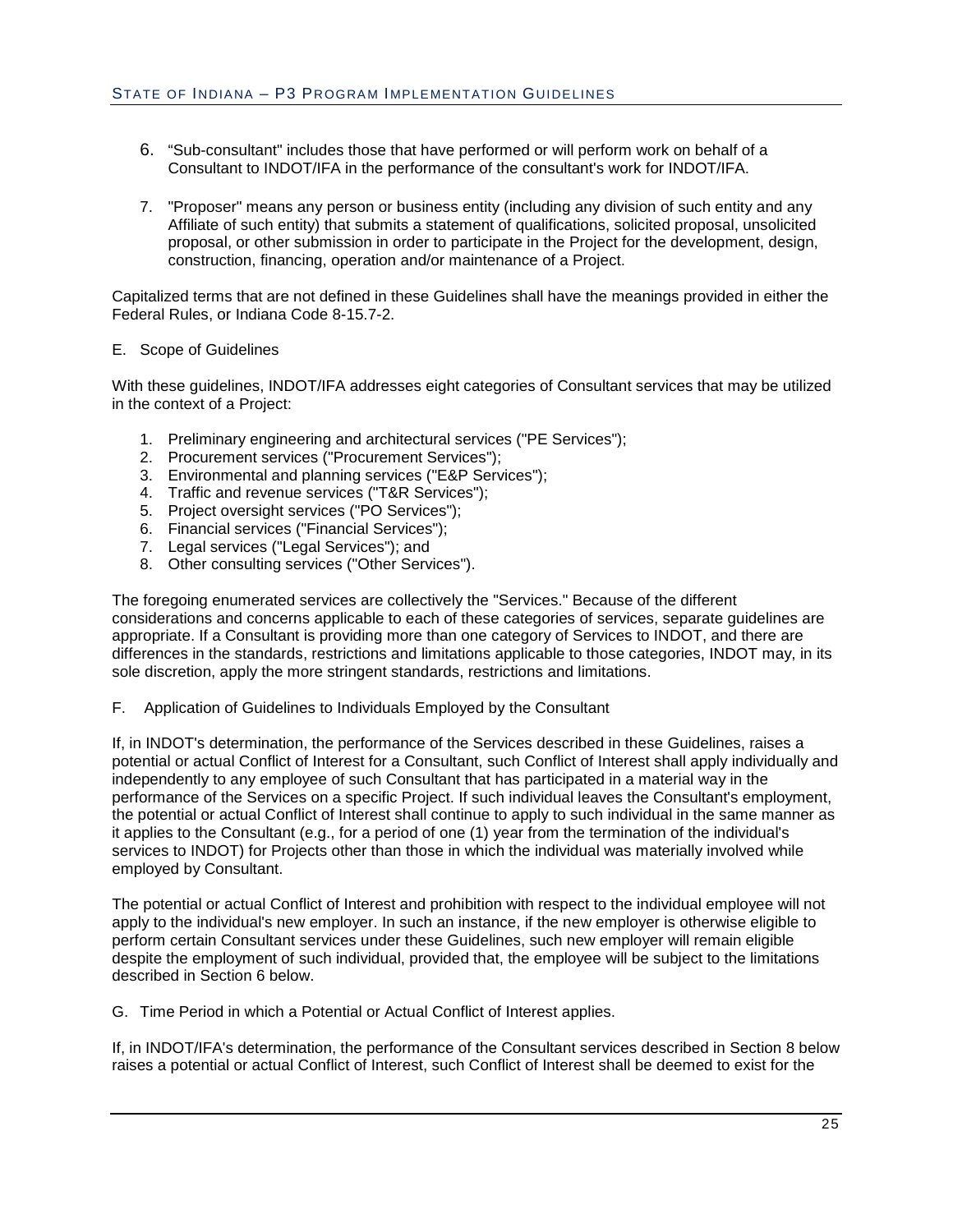firm for a period of one (1) year and, for the individuals performing such work, for a period of one (1) year, whether or not such individual remains employed with the firm at which the individual was employed when the potential Conflict of Interest occurred. Following the expiration of the applicable period, the restrictions on eligibility set forth in the applicable subsections of Article VIII below shall no longer apply absent a determination by INDOT/IFA, in its discretion, that the potential or actual Conflict of Interest remains applicable.

- H. Conflict of Interest Rules
	- 1. Preliminary Engineering and Architectural Services
		- a. PE Services consist of some or all of the following services provided to INDOT with respect to a Project:
			- i. Preparation of preliminary design and architectural documents and reports that will be incorporated by others into P3 solicitation documents (e.g., Request for Qualifications or Request for Proposals);
			- ii. Utility and right-of-way mapping and provision of similar technical documents that will be incorporated by others into P3 solicitation documents.
		- b. PE Services do not include:
			- i. Evaluation or selection of alignments in connection with the development of NEPA documents,
			- ii. Assistance with development of solicitation documents, Operator scope of work/technical provisions, evaluation criteria for a Project or iii. Other items that would fall under the E&P Services or Procurement
		- c. A Consultant actively engaged in providing PE Services or which has previously provided PE Services to INDOT with respect to a Project, maybe a Proposer or participate as an equity owner, team member, and consultant or sub-consultant of, or to, a Proposer or have a Financial or Other Interest in any of the foregoing entities with respect to that
			- Project provided that INDOT is satisfied that:
				- i. The Consultant will not, or in the case of past performance of PE Services did not have access to or obtain knowledge of confidential or sensitive information, procedures, policies and processes that could provide an unfair competitive advantage with respect to the procurement for that Project;
				- ii. The data and information provided to the Consultant in the performance of the PE Services is either irrelevant to the procurement for the Project or available on an equal and timely basis to all Proposers; and
				- iii. The work products from the Consultant incorporated into or relevant to the procurement for that Project are available on an equal and timely basis to all Proposers.
		- d. Consultants performing PE Services for INDOT on a Project may participate in a different Project as a Proposer or participating as an equity owner, team member, consultant or sub-consultant of, or to, a Proposer for the Project or have a Financial or Other Interest in any of the foregoing entities with respect to that Project. However, INDOT reserves the right to restrict the ability of a Consultant to participate in different Projects if in INDOT's judgment; the Consultant has, in the course of performing the PE Services for INDOT, obtained access to or the ability to gain knowledge of confidential or sensitive information, procedures, policies and processes that could provide an unfair competitive advantage with respect to the procurement of the other Project or otherwise has a Conflict of Interest.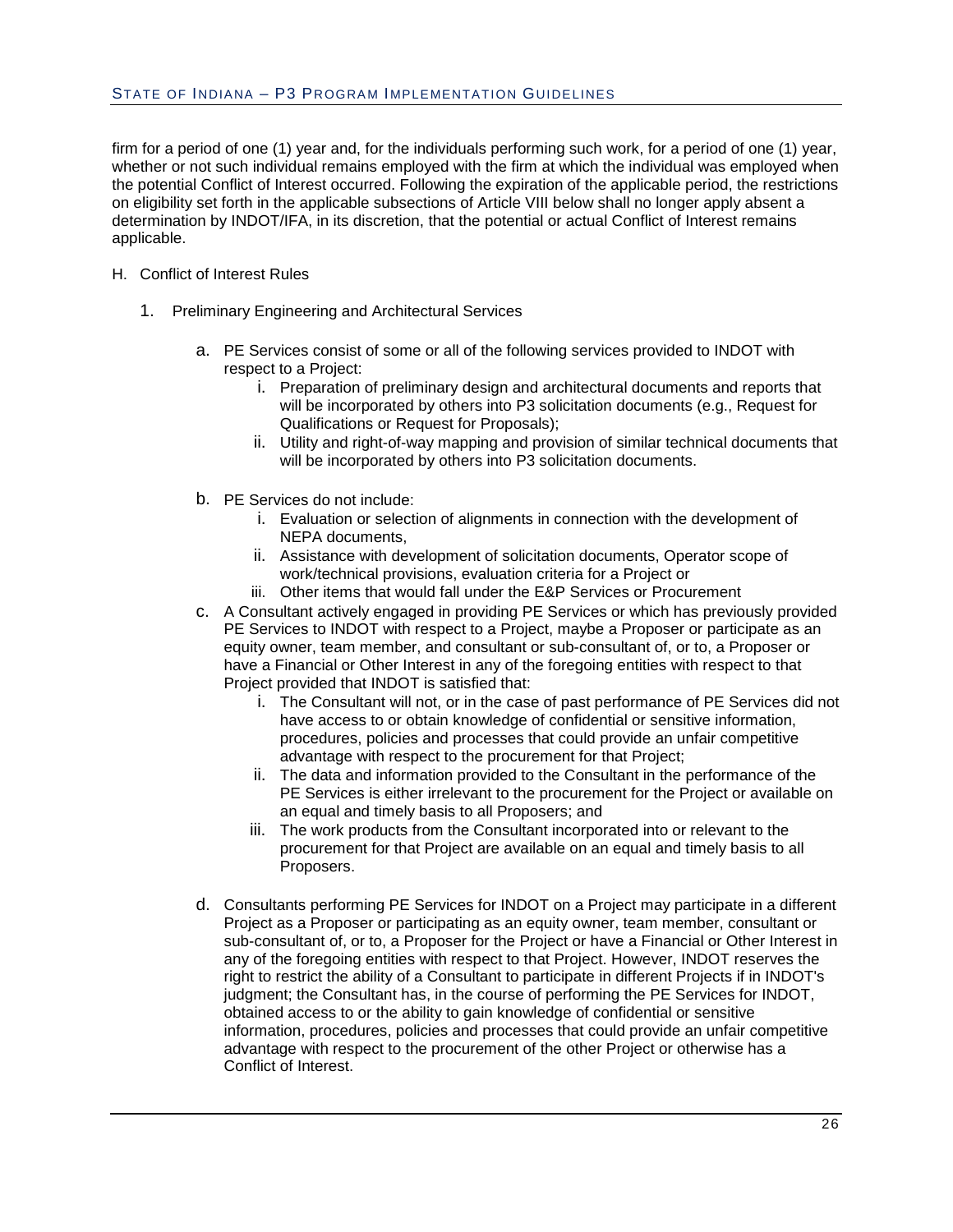- e. A Consultant participating with respect to a Project as a Proposer or Operator or as an equity owner, team member, consultant or sub consultant of or to a Proposer or Operator or having a Financial or Other lnterest in any of the foregoing entities, is eligible to pursue PE Services work from INDOT for a different Project (provided that, once such Consultant is retained to perform PE Services for INDOT, Section 1(b) above shall apply).
- 2. Procurement Services
	- a. Procurement Services consist of soil or all of the following services provided to INDOT/IFA with respect to a Project:
		- i. Development of procurement strategy;
		- ii. Development and preparation of the solicitation documents, Operator scope of work/technical provisions and/or Public-Private Agreements;
		- iii. Implementation and administration of the solicitation;
		- iv. Preparation and/or implementation of any evaluation criteria, process or procedures;
		- v. Evaluation of Proposer submission (e.g., qualification submittals, proposals, etc);
		- vi. Negotiation of the Public-Private Agreement; and/or such other activities determined by INDOT/IFA as related to a P3 Procurement.
	- b. Consultant actively engaged and providing Procurement Services to INDOT/IFA for a Project may not participate as an equity owner, team member, sub-consultant or consultant of or to a Proposer, on any Project arising during the term of the Consultant's engagement with INDOT/IFA or have a Financial or Other Interest in any of the foregoing entities on any Project.
	- c. A Consultant that performed Procurement Services on behalf of INDOT/IFA for a Project and completed such services may be a Proposer or participate as an equity owner, team member, sub-consultant or consultant of, or to, a Proposer on a different Project or have a Financial or Other Interest in any of the foregoing entities with respect to a different Project, provided that INDOT/IFA is satisfied that:
		- i. The Consultant did not have access to or obtain knowledge of confidential or sensitive information, procedures, policies and processes that could provide an unfair competitive advantage to the Consultant or a Proposer with respect to the different Project; and
		- ii. The data and information provided to the Consultant in the performance of the Procurement Services was either irrelevant to the procurement for the other Project or available on an equal and timely basis to all Proposers on that Project. In such instances where INDOT/IFA is satisfied in the manner described above, INDOT/IFA may still, in its discretion, restrict the scope of Procurement Services for which the Consultant may be eligible to perform in order to further the intent and goals of these Guidelines.
	- d. A Consultant participating in a Project as a Proposer or as an equity owner, team member, consultant or sub-consultant of or to a Proposer or having a Financial or Other Interest in any of the foregoing entities, may not perform Procurement Services for INDOT/IFA for another Project at the same time. To the extent that INDOT seeks to retain a Consultant to perform a scope of work that includes both Procurement Services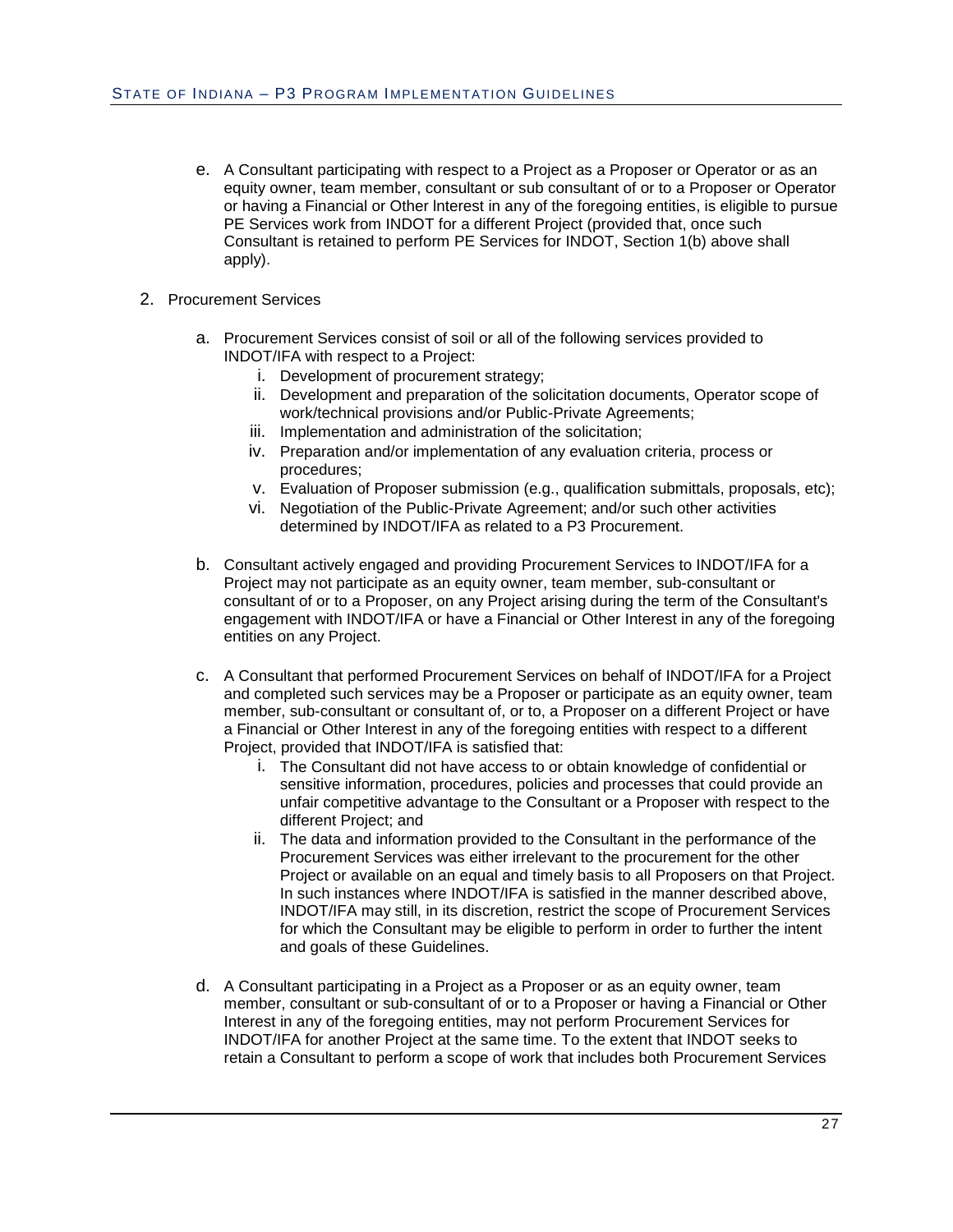and other work described in these Guidelines (such as PE Services), the Consultant is not generally eligible for the work.

- e. A Consultant participating as an Operator or as part of a Operator team for a Project is eligible, after the completion of the procurement for such Project, to perform Procurement Services for INDOT/IFA for another Project (provided that once such Consultant is retained to perform Procurement Services for INDOT/IFA, Sections 2 (b) and 2 (c) above shall apply).
- 3. Environmental and Planning Services
	- a. E&P Services consist of some of or all of the following services provided to INDOT with respect to a Project:
		- i. The study and evaluation of alternatives and potential environmental impacts of the proposed Project;
		- ii. Preparation of environmental analysis and impact documents relating to the project including facility and corridor analysis and draft and final environmental impact statements.
		- iii. Planning associated with the NEPA approval, permitting and clearance process for the project; and
		- iv. Planning associated with other (non-NEPA) environmental approvals, permitting and clearance for the project.
	- b. A Consultant actively engaged and providing E&P Services described in Section 3 (a) (iiii) above, with respect to a Project may not:
		- i. Participate as an equity owner, team member, consultant or sub-consultant of or to a Proposer for the Project or have a Financial or Other Interest in any of the foregoing entities with respect to that Project, or
		- ii. Have a Financial or Other Interest in the Project at the time that the Consultant is providing the services identified in Section 3 (a) (i-iii).
	- c. A Consultant actively engaged and providing E&P Services described in Section 3 (a) (iv) above with respect to a Project may be a Proposer or participate as an equity owner, team member, consultant or sub-consultant of or to a Proposer for the Project or have a Financial or Other Interest in any of the foregoing entities with respect to that Project, provided that INDOT is satisfied that:
		- i. The Consultant will not have access to or obtain knowledge of confidential or sensitive information, procedures, policies and processes that could provide an unfair competitive advantage with respect to the procurement for the Project;
		- ii. The data and information provided to the Consultant in the performance of the E&P Services is either irrelevant to the procurement for that Project or available on an equal and timely basis to all Proposers; and
		- iii. The work products from the Consultant incorporated into or relevant to the procurement for that Project are available on an equal and timely basis to all Proposers.
	- d. A Consultant previously engaged to provide E&P Services to INDOT for a Project and which has completed such E&P Services may be a Proposer or participate as an equity owner of, team members of consultant or sub-consultant to a Proposer for that Project or have a Financial or Other Interest in any of the forgoing entities provided that FHWA has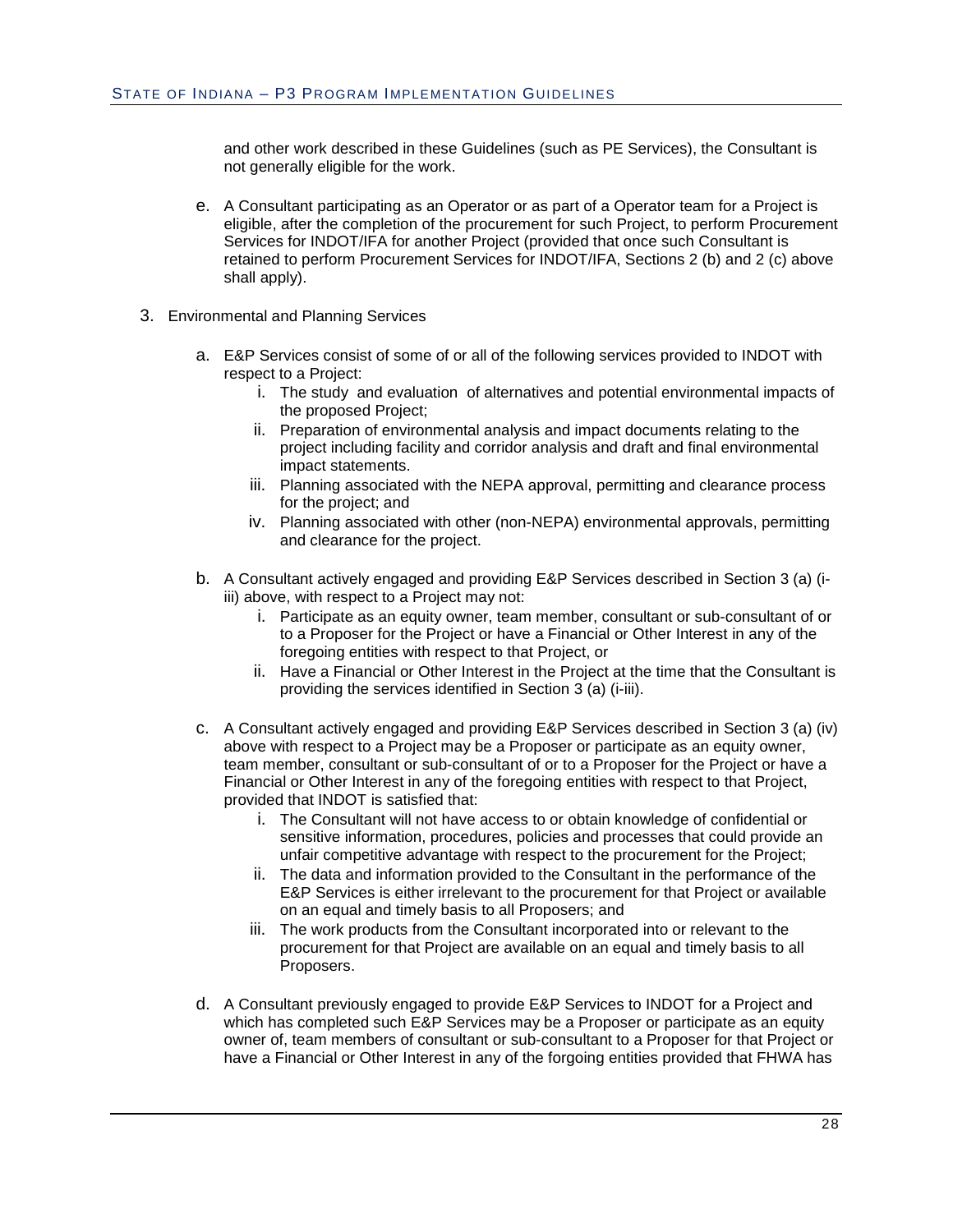issued a Record of Decision (ROD), a Categorical Exclusion (CE) or a Finding of No Significant Impact (FONSI) for the Project; and that INDOT is satisfied that:

- i. The Consultant did not have access to or obtain knowledge of confidential or sensitive information, procedures, policies and processes that could provide an unfair competitive advantage with respect to the procurement for that Project;
- ii. The data and information provided to the Consultant in the performance of the E&P Services is either irrelevant to the procurement for the Project or available on an equal and timely basis to all Proposers; and
- iii. The work products from the Consultant incorporated into or relevant to the procurement for that Project are available on an equal and timely basis to all Proposers.
- e. A Consultant performing E&P Services on behalf of INDOT for a Project may participate in a different Project as a Proposer or participating as equity owner, team member, consultant or sub-consultant of or to a Proposer for a different Project or having a Financial or Other Interest in any of the foregoing entities with respect to that different Project. However, INDOT reserves the right to restrict the ability of a Consultant to participate in such manner on a different Project if, in INDOT's judgment, the Consultant has, in the course of performing E&P Services for INDOT, obtained access to or knowledge of confidential or sensitive information, procedures, policies and processes that could provide for an unfair competitive advantage with respect to the procurement of that different Project or otherwise has a Conflict of Interest.
- f. A Consultant participating with respect to a Project as a Proposer or Operator or as an equity owner, team member, consultant or sub-consultant of or to a Proposer or Operator or having a Financial or Other Interest in any of the foregoing entities, is eligible to pursue E&P Services work from INDOT for another Project (provided that, once such Consultant is retained to perform E&P Services for INDOT, Sections 3 (b) and 3 (b) above shall apply).
- 4. Traffic and Revenue Services
	- a. T&R Services consist of some or all of the following services provided to INDOT:
		- i. Conducting draft and investment grade traffic and revenue studies, toll elasticity studies, toll feasibility studies, toll pricing studies, origin and destination surveys and studies and/or studies or analyses of a similar nature, including "peer review" studies and/or
		- ii. Data mining and preparation of reports, analyses and projections in connection with the traffic and projected revenues.
	- b. A Consultant actively engaged and providing T&R Services to INDOT may not participate as an equity owner, team member, sub-consultant or consultant of or to a Proposer for that Project or have a Financial or Other Interest in any of the foregoing entities with respect to that Project.
	- c. A Consultant previously engaged to provide T&R Services to INDOT with respect to a Project and which has completed such services may be a Proposer or participate as in equity owner, team member, consultant or sub-consultant of, or to, a Proposer for the Project provided that INDOT is satisfied that: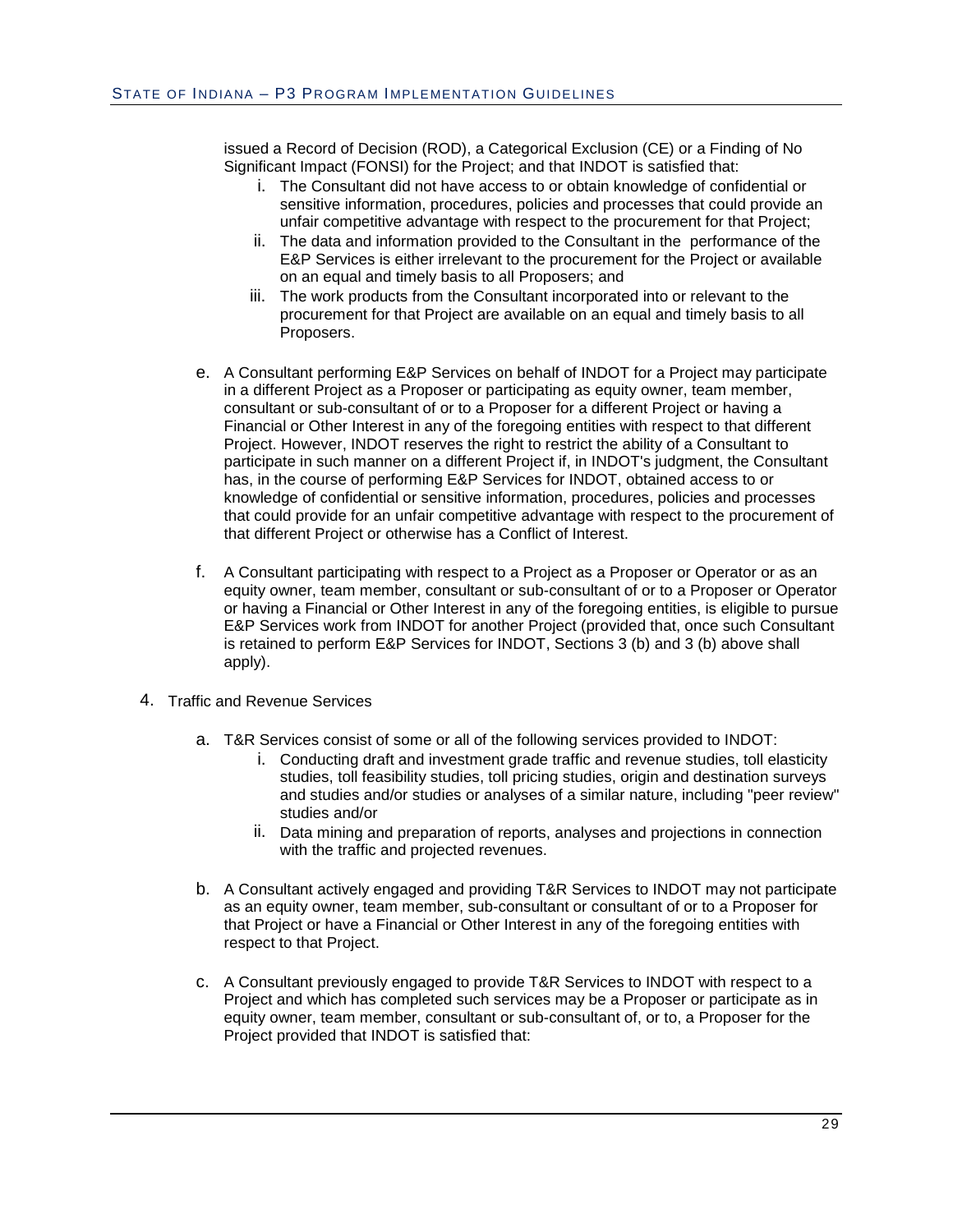- i. The Consultant did not have access to or obtain knowledge of confidential or sensitive information, procedures, policies and processes that could provide an unfair competitive advantage with respect to the procurement for that Project;
- ii. The data and information provided to the Consultant in the performance of the T&R Services is either irrelevant to the procurement for that Project or available on an equal and timely basis to all proposers;
- iii. The work products from the Consultant incorporated into or relevant to the procurement for that project are available on an equal and timely basis to all Proposers; and
- iv. There will be no impact on that Project's plan of finance, including the ability to obtain and close funding and potential sources of funding.
- d. Consultants performing T&R Services may participate on a different Project as a Proposer, or participate as an equity owner, team member, consultant or sub-consultant of or to a Proposer for the different Project, or have a Financial or Other Interest in any of the foregoing entities with respect to that different Project. However, INDOT reserves the right to restrict the ability of a Consultant to participate in such manner on a different Project if, in INDOT's judgment, the Consultant has, in the course of performing the T&R Services for INDOT, obtained access to or knowledge of confidential or sensitive information, procedures, policies and processes that could provide an unfair competitive advantage with respect to the procurement of that different Project or otherwise has a Conflict of Interest.
- e. A Consultant participating with respect to a Project as a Proposer or Operator or as an equity owner, team member, consultant or sub-consultant of or to a Proposer or Operator or having Financial or Other Interest in any of the foregoing entities, is eligible to pursue T&R Services work from INDOT for another Project (provided that, once such Consultant is retained to perform T&R Services for INDOT, Section 4 (b) above shall apply).
- 5. Financial Services
	- a. Financial Services consist of some or all of the following services:
		- i. Acting in the capacity of Financial Advisor ("FA") to INDOT/IFA by providing advice on finance-related issues, including development of short-term or longterm finance strategy and plans of finance for a Project, and the development of financial aspects of the solicitation documents and public-private agreement;
		- ii. Identifying and pursuing sources of funds; or
		- iii. Acting as underwriter (either load or co-lead) for a revenue bond issuance, a TIFIA instrument private activity bond issuance on a Project, but excluding underwriters for bonds that are not related to any Project.
	- b. A Consultant actively engaged and providing Financial Services to INDOT/IFA for a Project may not participate as an equity owner, team member, financial consultant. Subconsultant or banker for a Proposer, on any Project arising during the term of the Consultant's engagement with INDOT/IFA or have a Financial or Other Interest in any of the foregoing entities with respect to any Project.
	- c. A Consultant previously engaged to provide Financial Services to INDOT/IFA on a Project and which has completed such services may be a Proposer or may participate as an equity owner, team member, consultant or sub-consultant of or to a Proposer for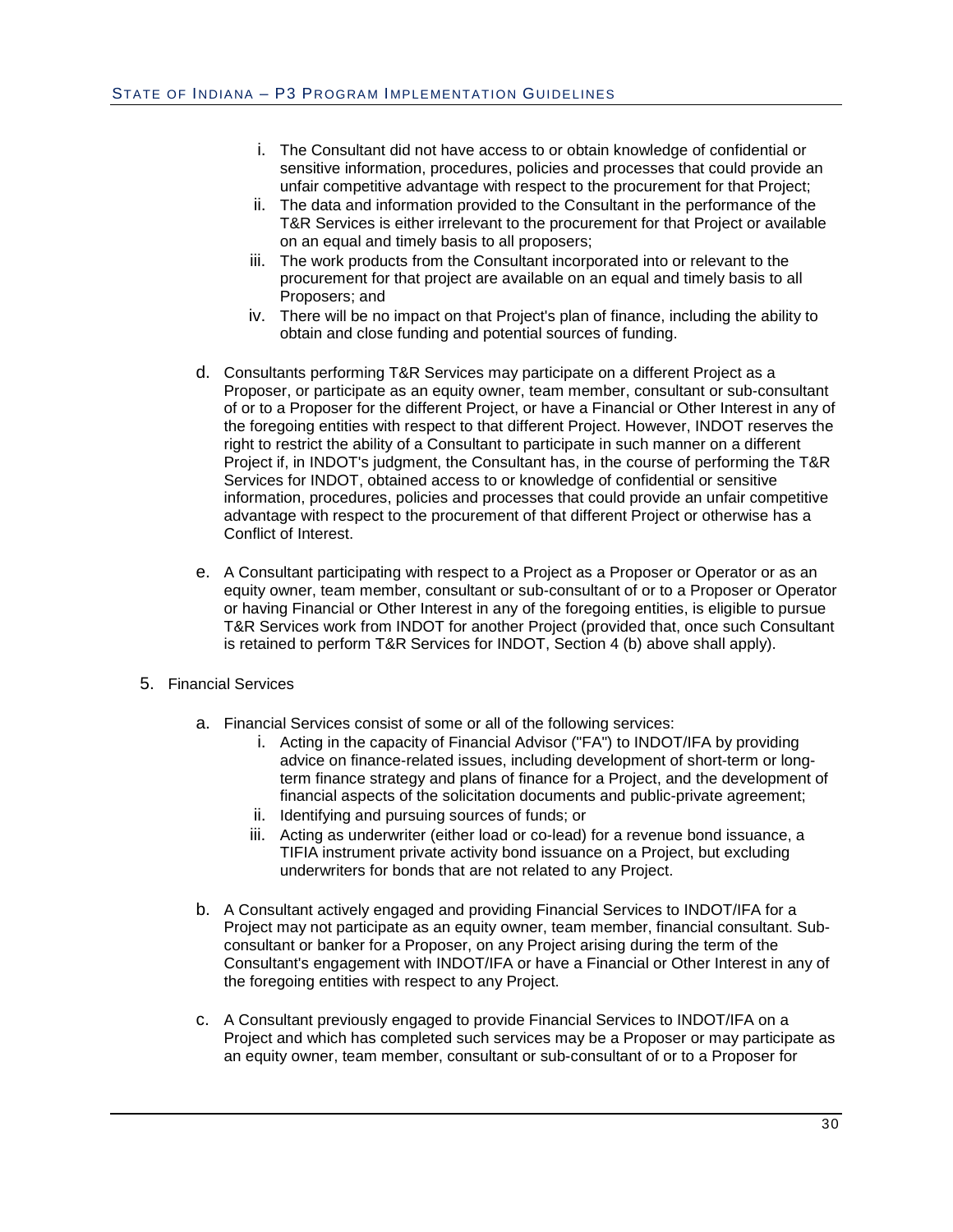another Project, or have a Financial or Other Interest in any of the foregoing entities with respect to such other Project, provided that INDOT is satisfied:

- i. The Consultant did not have access to or obtain knowledge of confidential or sensitive information, procedures, policies and processes that could provide an unfair competitive advantage with respect to the procurement for that Project;
- ii. The data and information provided to the Consultant in the performance of the Financial Services is either irrelevant to the procurement for that Project or available on an equal and timely basis to all Proposers;
- iii. The work products from the Consultant incorporated into or relevant to the procurement for that Project are available on an equal and timely basis to all Proposers.
- d. Generally, Consultants participating with respect to a Project as a Proposer or Operator or as an equity owner, team member financial consultant/advisor/banker, consultant or sub-consultant of or to a Proposer or Operator or having a Financial or Other Interest in any of the foregoing entities, shall be eligible to pursue Financial Services from INDOT/IFA for a different Project (provided that once such Consultant retained to perform Financial Services for INDOT, Section 5(b) and 5(c) above shall apply).
- 6. Project Oversight Services
	- a. Project Oversight (PO) Services consist of some or all of the following services:
		- i. Design review;
		- ii. Construction oversight and inspections;
		- iii. Quality control and quality assurance;
		- iv. Project management and overview;
		- v. Contract administration;
		- vi. Claims management;
		- vii. Public relations and community outreach;
		- viii. Right-of-way acquisition services; and/or
		- ix. Appraisal, legal description, condemnation package and/or utility assembly review.
	- b. A Consultant shall be not eligible to perform PO Services on behalf of INDOT for a Project in which the Consultant is acting as the Operator or is part of an Operator team, or has a Financial or Other Interest in any of the foregoing entities with respect to that Project.
	- c. Generally, a Consultant performing PO Services on behalf of INDOT may participate on a different Project as a Proposer or participating as an equity owner, team member, consultant or sub-consultant of or to a Proposer for the different Project or having a Financial or Other Interest in any of the foregoing entities with respect to that different Project. However, INDOT reserves the right to restrict the ability of a Consultant to participate in such manner on a different Project if, in INDOT's judgment, the Consultant has, in the course of performing the PO Services for INDOT, obtained access to confidential or sensitive information, procedures, policies and processes that could provide an unfair competitive advantage with respect to the procurement of that different Project or otherwise has a Conflict of Interest.
	- d. Generally, a Consultant participating with respect to a Project as a Proposer or Operator or as an equity owner, team member, consultant or sub-consultant of or to a Proposer or Operator or having a Financial or Other Interest in any of the foregoing entities is eligible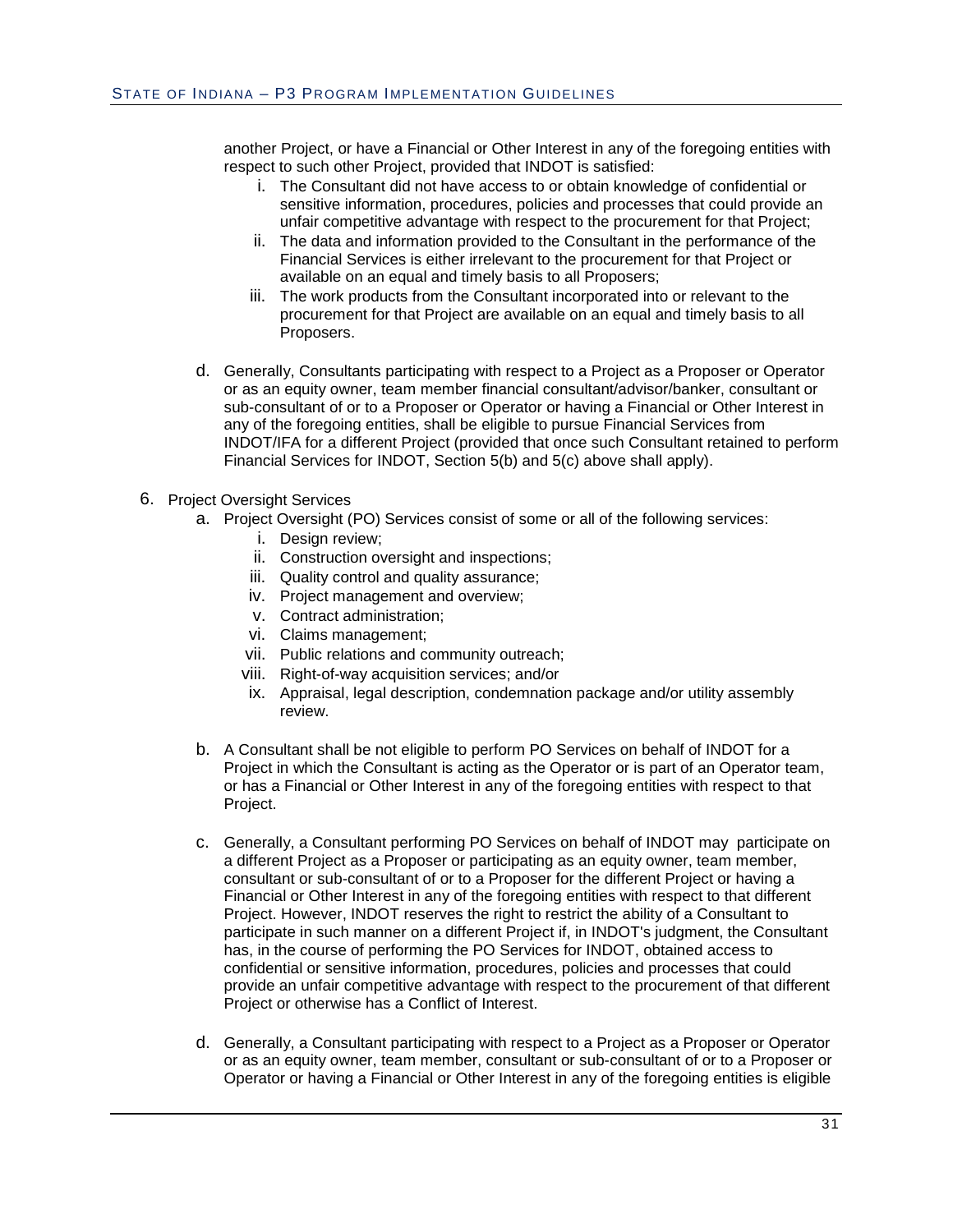to pursue PO Services work from INDOT for a different Project (provided that, once such Consultant is retained to perform PO Services for INDOT, Section 6(b) above shall apply).

- 7. Legal Services
	- a. Legal Services consist of some or all of the following services:
		- i. Providing advice on legal issues and strategies relating to project environmental approvals, planning, procurement, financing, contract administration, risk management and disputes/claims/litigation; and
		- ii. Reviewing, drafting and negotiating procurement documents, project contracts and other documents.
	- b. A Consultant who is providing or has provided Legal Services to INDOT/IFA with respect to a Project may not provide Legal Services for a Proposer, an equity owner, team member, consultant or sub-consultant of or to a Proposer for that Project, or have a Financial or Other-Interest in any of the foregoing entities with respect to that Project.
	- c. A Consultant that was previously engaged to provide Legal Services to INDOT/IFA with respect to a Project and completed such services may be a Proposer or participate as an equity owner, team member, legal advisor, sub-consultant or consultant of or to a Proposer on a different Project, or have a Financial or Other Interest in any of the foregoing entities with respect to a different project, provided that INDOT/IFA is satisfied that (1) the Consultant did not have access to or obtain knowledge of confidential or sensitive information, procedures, policies and processes that could provide an unfair competitive advantage to the Consultant or a Proposer with respect to the different Project: and (2) the data and information provided to the Consultant in the performance of the Legal Services is either irrelevant to the procurement for the other Project or available on an equal and timely basis to all Proposers on that-Project. In such instances where INDOT is satisfied in the manner described above, INDOT/IFA may still, in its discretion, restrict the scope of Legal Services for which the Consultant shall be eligible to perform in order to further the intent and goals of these Guidelines.
	- d. Generally, a Consultant participating with respect to a Project as a Proposer or as an equity owner, team member, legal advisor, consultant or sub-consultant of or to a Proposer or having a Financial or Other Interest in any of the foregoing entities, is not eligible to be hired to perform Legal Services for INDOT/IFA for another Project at the same time. However, once the procurement process is completed for the Project in which the Consultant is participating as a Proposer or as an equity owner, team member, legal advisor, consultant or sub-consultant of or to a Proposer or a Potentially Adverse Agency, the Consultant will be eligible to be retained by INDOT/IFA to perform Legal Services for a different Project (provided that, once such Consultant is retained to perform Legal Services for INDOT/IFA, Sections 7 (b) and 7 (c) above shall apply).
- 8. Other Services

Professional engineering, financial, legal and consulting services utilized from time to time by INDOT/IFA with respect to a Project that do not fall within any of the categories described above will be analyzed by INDOT/IFA on a case-by-case basis, applying the principles and goals set forth in these Guidelines.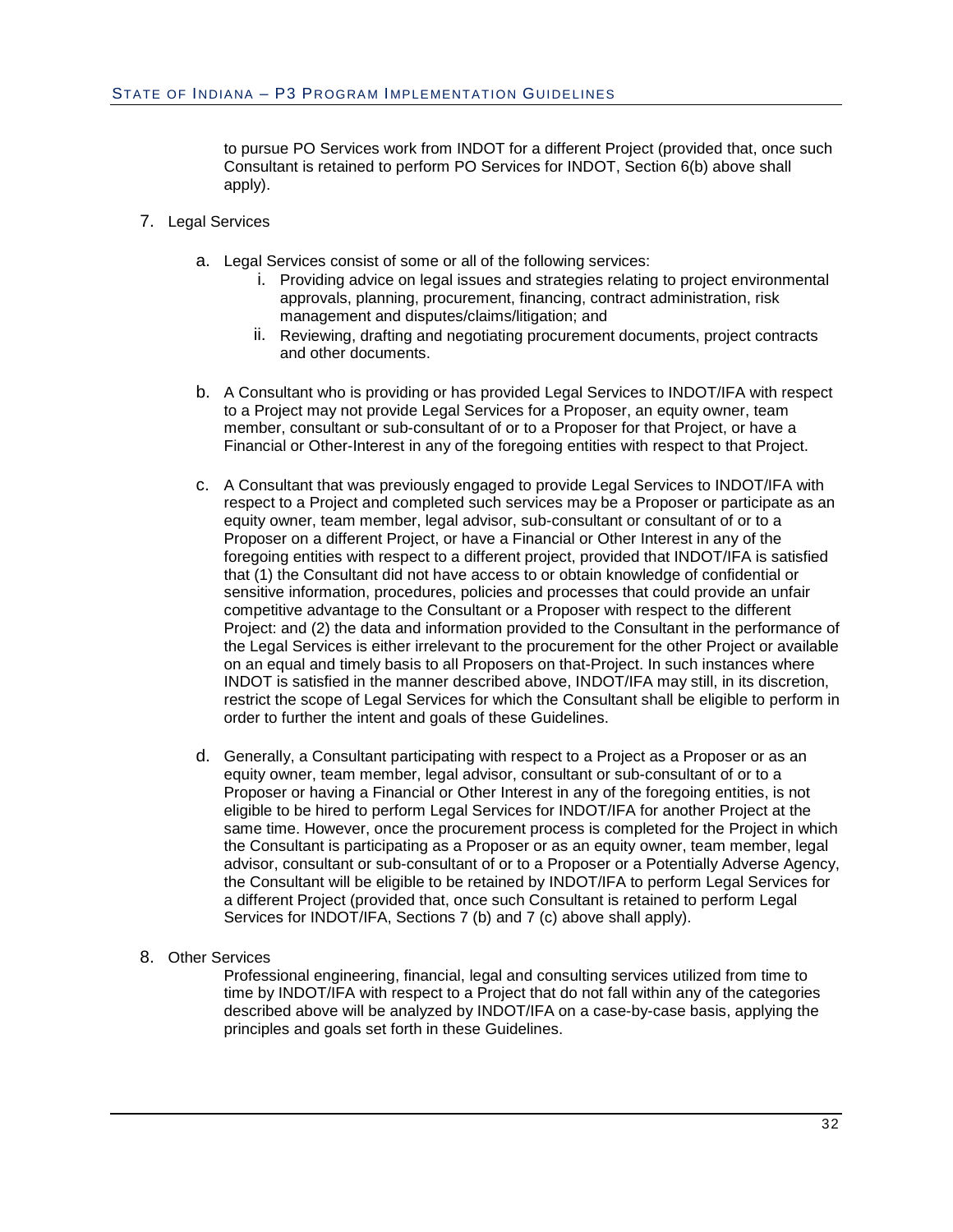## <span id="page-34-0"></span>**Appendix C : High Level Project Screenin g Report**

The project screening phase of the P3 Guidelines assists IFA/INDOT in determining the suitability of delivering projects under the P3 Guidelines. The P3 project screening methodology systematically and consistently applies evaluation criteria to Solicited and Unsolicited Proposals submitted as candidates for P3 consideration.

IFA/INDOT will use the High Level Project Screening Report to assist in evaluating candidate projects against the high-level criteria.

| <b>PROJECT BACKGROUND</b>                      |                                                                                                                                                                  |                  |                    |  |
|------------------------------------------------|------------------------------------------------------------------------------------------------------------------------------------------------------------------|------------------|--------------------|--|
| Date:                                          |                                                                                                                                                                  |                  |                    |  |
| Project Name:                                  |                                                                                                                                                                  |                  |                    |  |
| <b>Project Description:</b>                    |                                                                                                                                                                  |                  |                    |  |
| <b>Project Concept Source:</b>                 |                                                                                                                                                                  | <b>SOLICITED</b> | <b>UNSOLICITED</b> |  |
| If unsolicited, enter name of submitter:       |                                                                                                                                                                  | N/A              |                    |  |
| Attachments:                                   |                                                                                                                                                                  | <b>YES</b>       | <b>No</b>          |  |
| <b>PROJECT SCREENING CRITERIA</b>              |                                                                                                                                                                  |                  |                    |  |
| Project<br><b>Complexity:</b>                  | Is the project sufficiently complex in terms of technical and/or financial<br>٠<br>requirements to effectively leverage private sector innovation and expertise? |                  |                    |  |
| Comments:                                      |                                                                                                                                                                  |                  |                    |  |
|                                                |                                                                                                                                                                  |                  |                    |  |
| <b>Accelerating</b><br>Project<br>Development: | If the required public funding is not currently available for the project, could<br>٠<br>using a P3 delivery method accelerate the delivery of the project?      |                  |                    |  |
| Comments:                                      |                                                                                                                                                                  |                  |                    |  |
|                                                |                                                                                                                                                                  |                  |                    |  |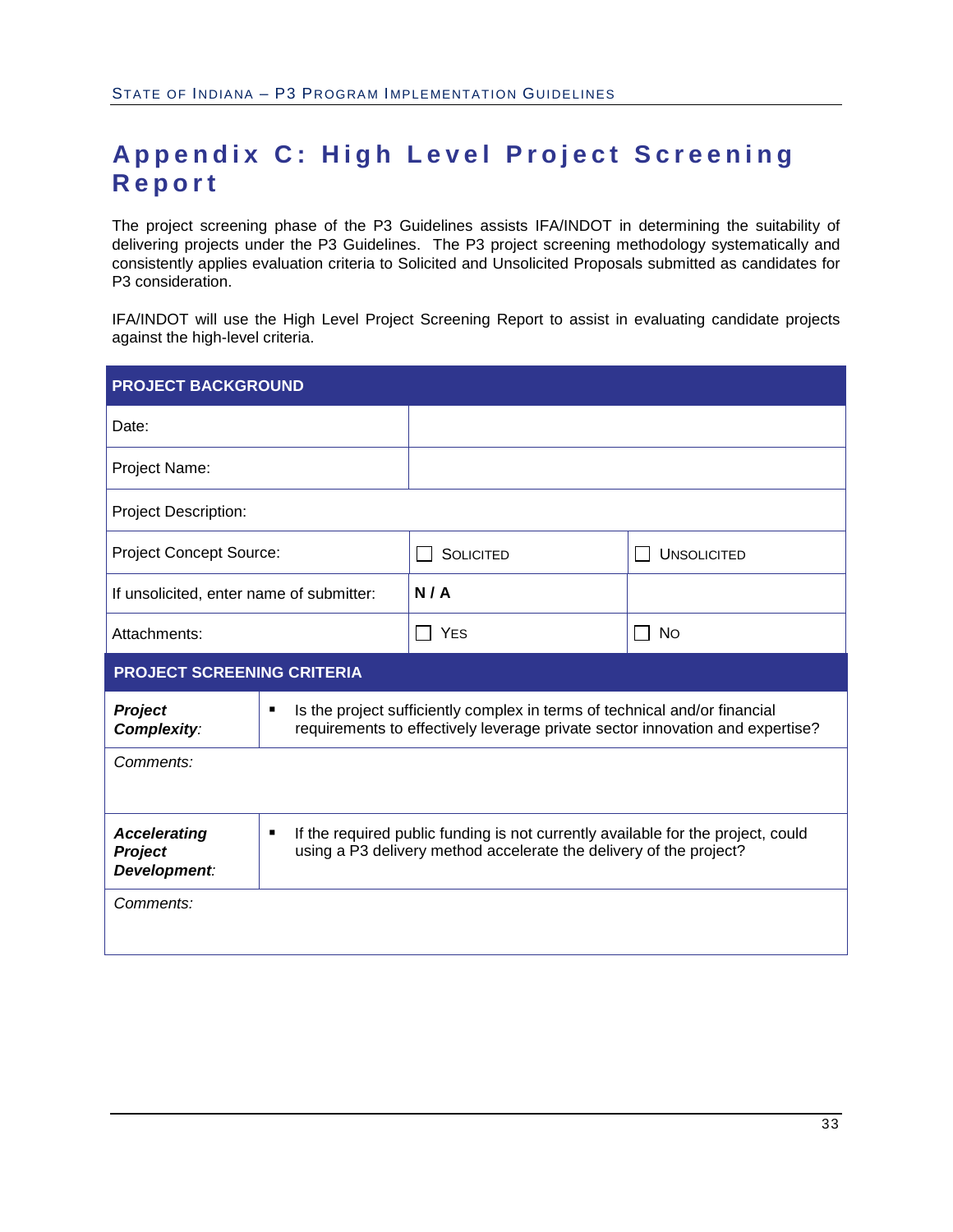#### STATE OF INDIANA – P3 PROGRAM IMPLEMENTATION GUIDELINES

| PROJECT SCREENING CRITERIA                  |                                                                                                                                                                                                                                                                                                                                                                       |  |
|---------------------------------------------|-----------------------------------------------------------------------------------------------------------------------------------------------------------------------------------------------------------------------------------------------------------------------------------------------------------------------------------------------------------------------|--|
| <b>Transportation</b><br><b>Priorities:</b> | Is the project consistent with overall transportation objectives of the State?<br>٠<br>Is the project consistent with the objectives of the appropriate plans or<br>$\blacksquare$<br>programs?<br>Does the project adequately address transportation needs?                                                                                                          |  |
| Comments:                                   |                                                                                                                                                                                                                                                                                                                                                                       |  |
| Project<br><b>Efficiencies</b>              | Would the P3 delivery method help foster efficiencies through the most<br>٠<br>appropriate transfer of risk over the project life-cycle?<br>Is there an opportunity to bundle projects?<br>$\blacksquare$                                                                                                                                                             |  |
| Comments:                                   |                                                                                                                                                                                                                                                                                                                                                                       |  |
| <b>PROJECT SCREENING CRITERIA</b>           |                                                                                                                                                                                                                                                                                                                                                                       |  |
| <b>Ability to Transfer</b><br><b>Risk</b>   | Would the P3 delivery method help transfer project risks and potential future<br>٠<br>responsibilities to the private sector on a long-term basis?                                                                                                                                                                                                                    |  |
| Comments:                                   |                                                                                                                                                                                                                                                                                                                                                                       |  |
| <b>Funding</b><br><b>Requirement</b>        | Does the project have revenue generation potential to partially offset the public<br>$\blacksquare$<br>funding requirement?<br>Is it necessary to offset a public funding requirement?<br>٠<br>Could a public agency pay for the project over time, such as through an<br>$\blacksquare$<br>availability payment, as opposed to paying for its entire costs up front? |  |
| Comments:                                   |                                                                                                                                                                                                                                                                                                                                                                       |  |
| <b>Ability to Raise</b><br><b>Capital</b>   | Would delivering the project as a P3 help free up capital from other sources for<br>transportation priorities with the State?                                                                                                                                                                                                                                         |  |
| Comments:                                   |                                                                                                                                                                                                                                                                                                                                                                       |  |
| <b>Additional Comments or Observations:</b> |                                                                                                                                                                                                                                                                                                                                                                       |  |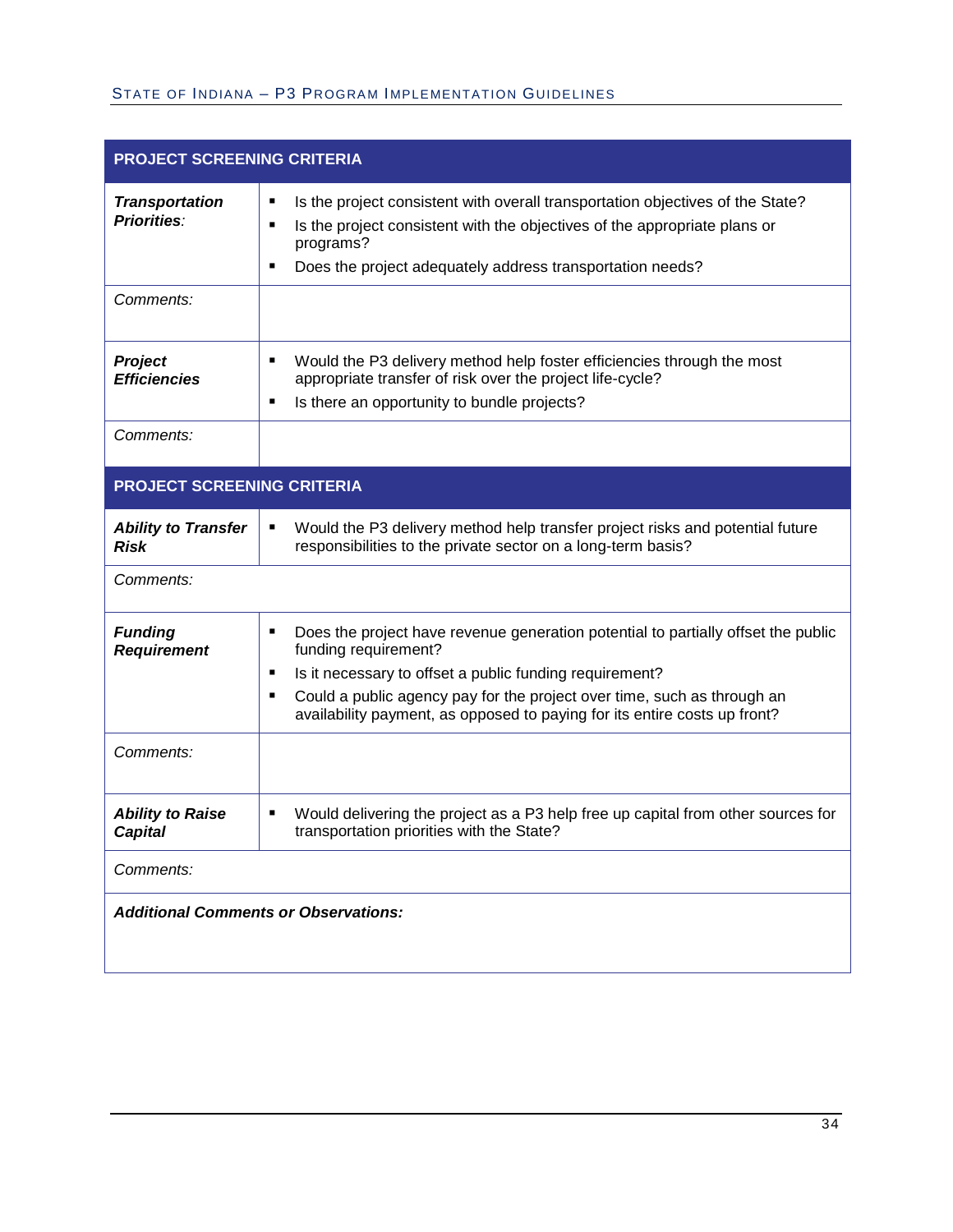## <span id="page-36-0"></span>**Appendix D : Detail Level Project Screenin g Report**

Those qualifying projects that have passed through the high level screening process are eligible for detail level screening. The detail level project screening criteria form the basis upon which IFA/INDOT evaluate the feasibility of delivering transportation projects across all transportation modes using the P3 project delivery method. The screening criteria reflect the policy priorities of the State for delivering transportation projects in a timely and cost-effective manner.

The detail level screening criteria are described in more detail to provide the private sector with a guide for defining what information IFA/INDOT will evaluate as they make their decision to invest in advancing the project forward under the P3 Program.

In the detail level project screening, IFA/INDOT will evaluate projects on the basis of two primary review categories: (1) desirability of the project; and (2) feasibility of the project. The table below provides some guidance to the private and public sectors as to how to interpret the criteria:

| <b>Detail Level Screening Form</b>                            |                                                                                                                                                                                                                                                                                                                                                                                                                         |  |
|---------------------------------------------------------------|-------------------------------------------------------------------------------------------------------------------------------------------------------------------------------------------------------------------------------------------------------------------------------------------------------------------------------------------------------------------------------------------------------------------------|--|
| Project:                                                      | Date:                                                                                                                                                                                                                                                                                                                                                                                                                   |  |
| Detail Level Screening Criteria - Desirability of the Project |                                                                                                                                                                                                                                                                                                                                                                                                                         |  |
| <b>Public Need</b>                                            | Does the project address the needs of the local, regional and state<br>٠<br>transportation plans, such as congestion relief, safety, new capacity,<br>preservation of existing assets?<br>Does the project support improving safety, reducing congestion, increasing<br>٠<br>capacity, providing accessibility, improving air quality, improving pedestrian<br>biking facilities, and/or enhancing economic efficiency? |  |
| Comments:                                                     |                                                                                                                                                                                                                                                                                                                                                                                                                         |  |
| <b>Public Benefits</b>                                        | Will this project bring a transportation benefit to the community, the region,<br>٠<br>and/or the state?<br>Does the project help achieve performance, safety, mobility or transportation<br>٠<br>demand management goals?<br>Does this project enhance adjacent transportation facilities or other modes?<br>٠                                                                                                         |  |
| Comments:                                                     |                                                                                                                                                                                                                                                                                                                                                                                                                         |  |
| <b>Economic</b><br><b>Development</b>                         | Will the project enhance the State's economic development efforts?<br>$\blacksquare$<br>Is the project critical to attracting or maintaining competitive industries and<br>$\blacksquare$<br>businesses to the region, consistent with stated objectives?                                                                                                                                                               |  |
| Comments:                                                     |                                                                                                                                                                                                                                                                                                                                                                                                                         |  |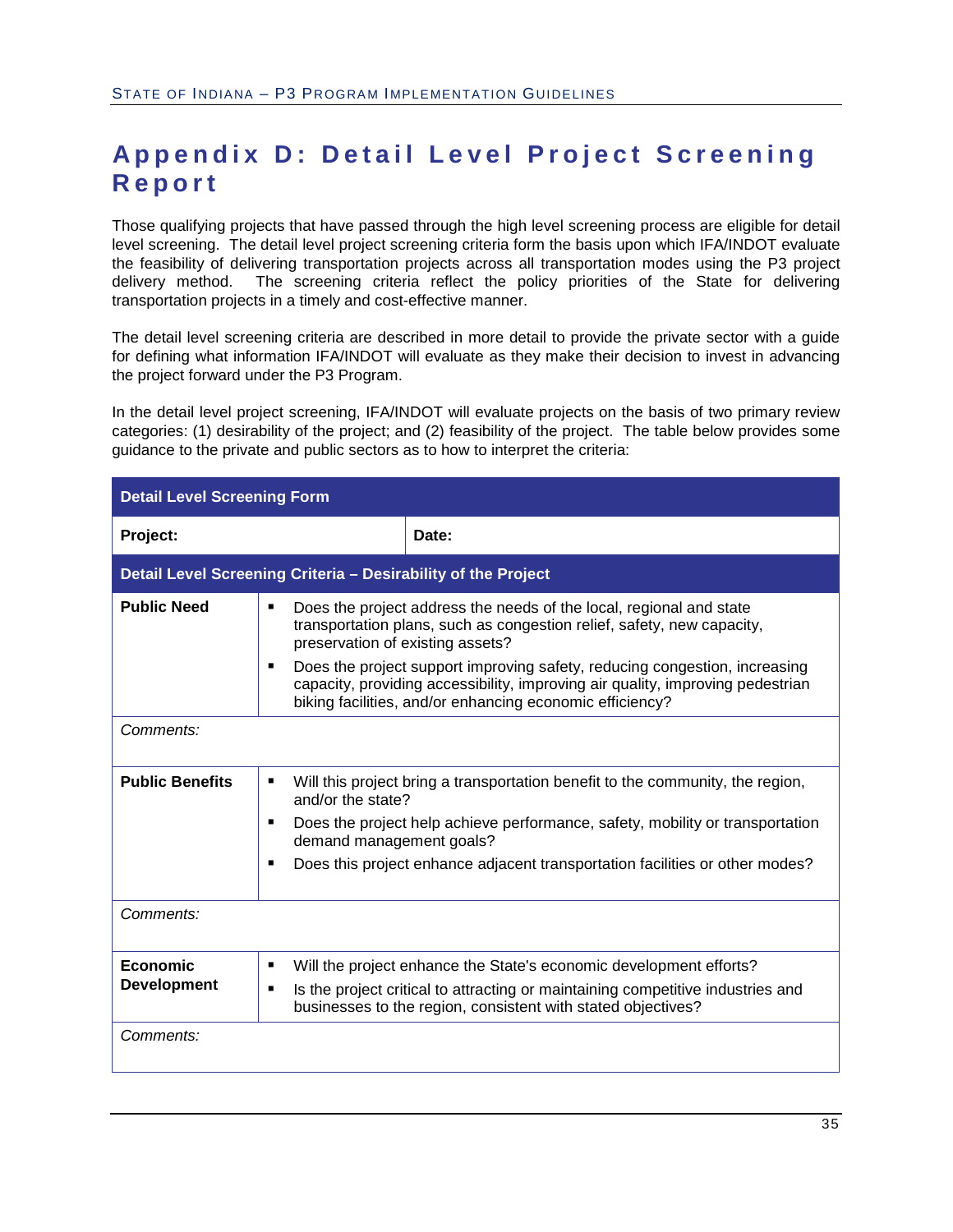#### STATE OF INDIANA – P3 PROGRAM IMPLEMENTATION GUIDELINES

| Detail Level Screening Criteria - Desirability of the Project |                                                                                                                                                                                                                                                                                                                                                                    |  |
|---------------------------------------------------------------|--------------------------------------------------------------------------------------------------------------------------------------------------------------------------------------------------------------------------------------------------------------------------------------------------------------------------------------------------------------------|--|
| <b>Market Demand</b><br>for solicited<br>proposals            | Does a sufficient market appetite exist for the project?<br>٠<br>Are there ways to address industry concerns?<br>$\blacksquare$                                                                                                                                                                                                                                    |  |
| Comments:                                                     |                                                                                                                                                                                                                                                                                                                                                                    |  |
| <b>Stakeholder</b><br><b>Support</b>                          | What is the extent of support or opposition for the project? Does the<br>٠<br>proposed project demonstrate an understanding of the national and regional<br>transportation issues and needs, as well as the impacts this project may have<br>on those needs?<br>What strategies are proposed to involve local, state and/or federal officials in<br>$\blacksquare$ |  |
|                                                               | developing this project?<br>Has the project received approval in applicable local and/or regional plans and<br>٠<br>programs?                                                                                                                                                                                                                                      |  |
|                                                               | Is the project consistent with federal agency programs or grants on<br>$\blacksquare$<br>transportation (FHWA, FTA, MARAD, FAA, FRA, etc.)?                                                                                                                                                                                                                        |  |
| Comments:                                                     |                                                                                                                                                                                                                                                                                                                                                                    |  |
| Legislative<br><b>Considerations</b>                          | Are there any legislative considerations that need to be taken into account<br>٠<br>such as tolling, user charges, or use of public funds?                                                                                                                                                                                                                         |  |
| Comments:                                                     |                                                                                                                                                                                                                                                                                                                                                                    |  |

| Detail Level Screening Criteria - Feasibility of the Project |                                                                                                                                                                                                                                                                                    |  |
|--------------------------------------------------------------|------------------------------------------------------------------------------------------------------------------------------------------------------------------------------------------------------------------------------------------------------------------------------------|--|
| <b>Technical Feasibility</b>                                 | Is the project described in sufficient detail to determine the type and size of<br>the project, the location of the project, proposed interconnections with other<br>transportation facilities, the communities that may be affected and<br>alternatives that may need evaluation? |  |
|                                                              | Is the proposed schedule for project completion clearly outlined and<br>feasible?                                                                                                                                                                                                  |  |
|                                                              | Does the proposed design appear to be technically sound and consistent<br>with the appropriate state and federal standards?                                                                                                                                                        |  |
|                                                              | Is the project consistent with applicable state and federal environmental<br>statutes and regulations?                                                                                                                                                                             |  |
|                                                              | Does the project identify the required permits and regulatory approvals and<br>a reasonable plan and schedule for obtaining them?                                                                                                                                                  |  |
|                                                              | Does the project set forth the method by which utility relocations required<br>for the transportation facility will be secured and by whom?                                                                                                                                        |  |
| Comments:                                                    |                                                                                                                                                                                                                                                                                    |  |